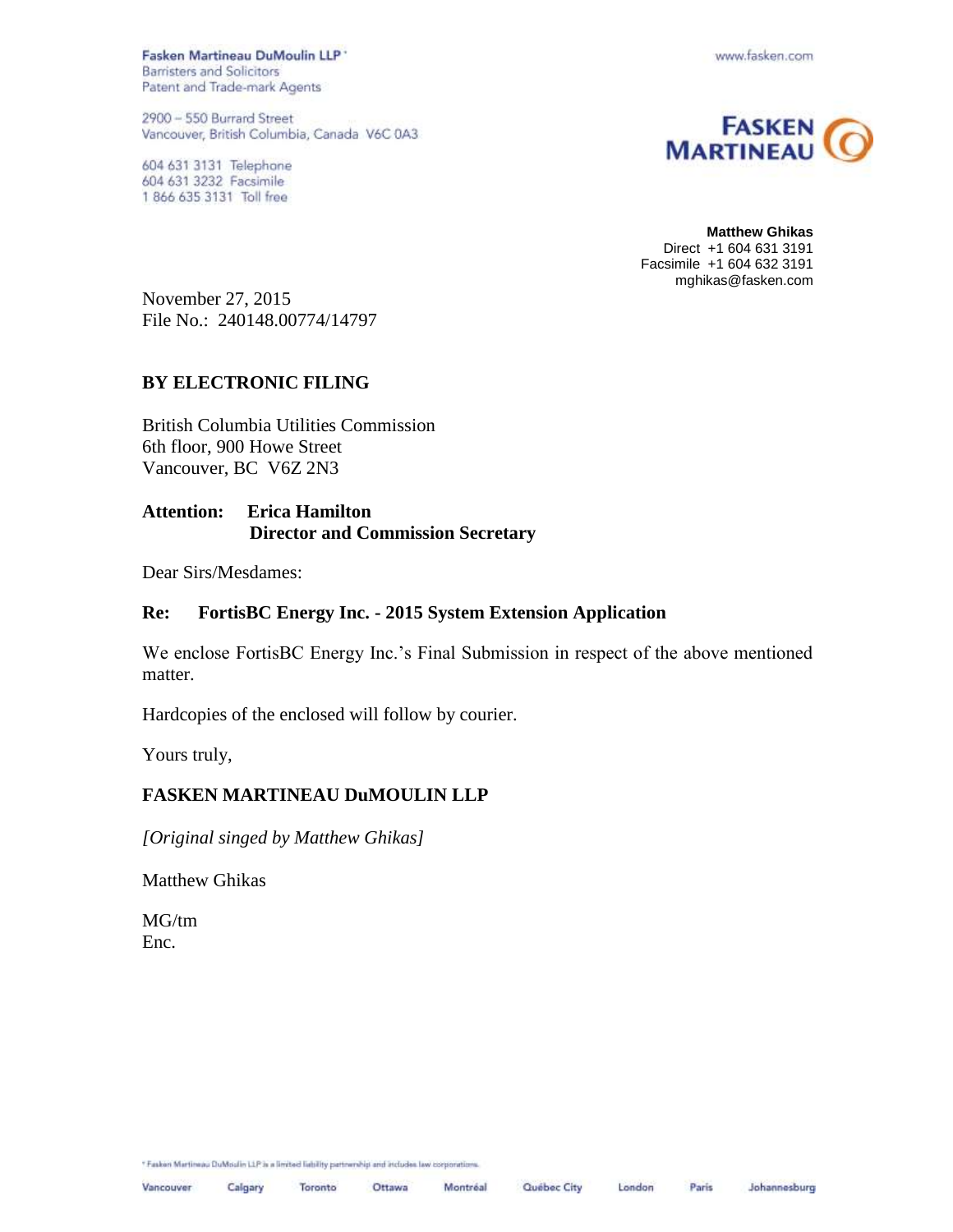# **BRITISH COLUMBIA UTILITIES COMMISSION**

# **IN THE MATTER OF THE UTILITIES COMMISSION ACT (THE "ACT")**

# **R.S.B.C. 1996, CHAPTER 473**

**and**

# **FORTISBC ENERGY INC.**

# **2015 SYSTEM EXTENSION APPLICATION**

**Submission of FortisBC Energy Inc.**

**November 27, 2015**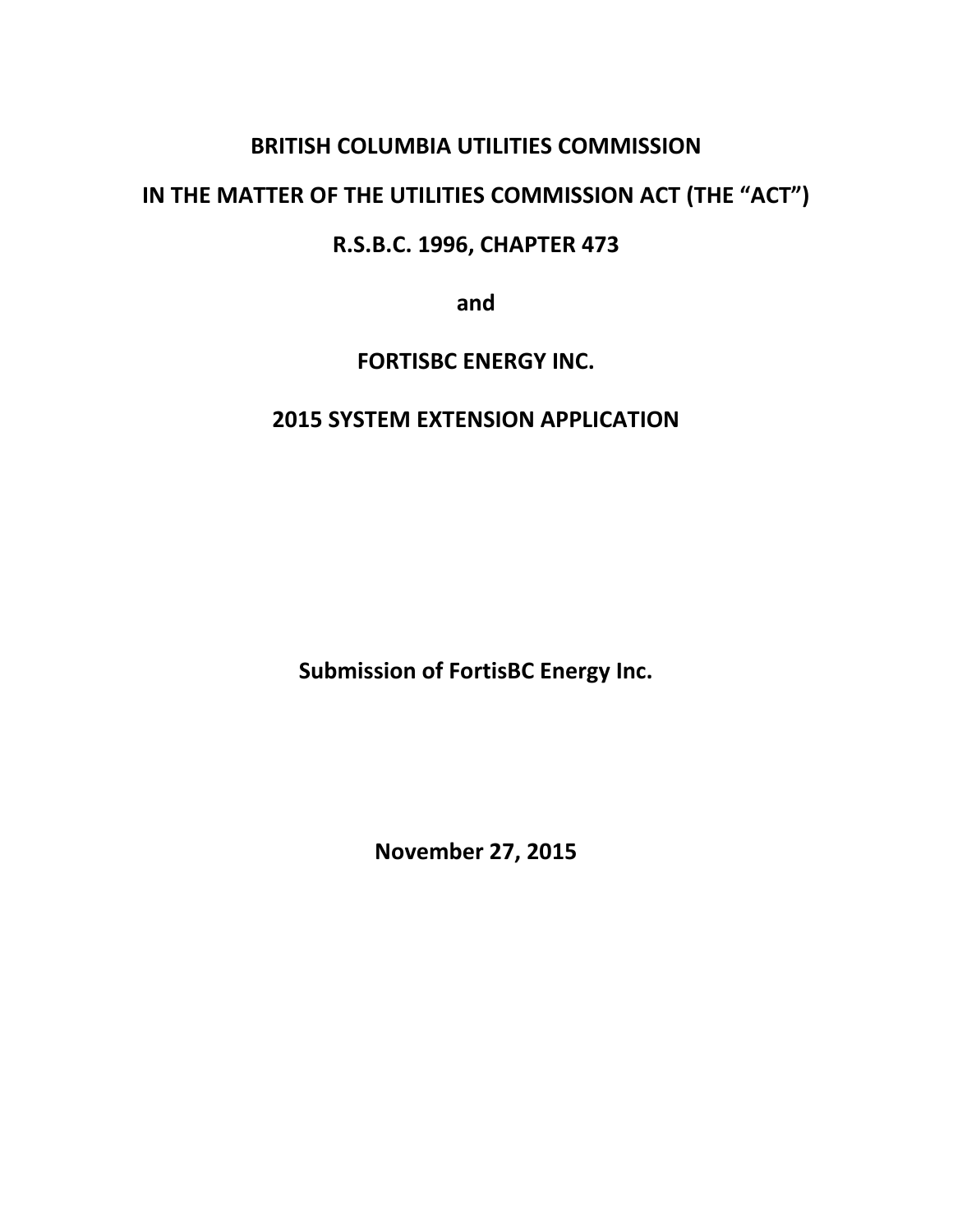## **TABLE OF CONTENTS**

| Α.        |     |                                                                             |  |  |
|-----------|-----|-----------------------------------------------------------------------------|--|--|
| <b>B.</b> |     |                                                                             |  |  |
|           | (a) |                                                                             |  |  |
|           | (b) | Rate Impact Analysis Demonstrates that Existing Customers Are Benefitting14 |  |  |
|           |     |                                                                             |  |  |
| Α.        |     |                                                                             |  |  |
|           | (a) |                                                                             |  |  |
|           | (b) | Customer Addition Horizon Should Be 10 Years in Some Circumstances 20       |  |  |
|           | (c) |                                                                             |  |  |
|           | (d) |                                                                             |  |  |
|           | (e) |                                                                             |  |  |
|           | (f) | System Extension Fund is Appropriate and Just and Reasonable25              |  |  |
| <b>B.</b> |     | EXISTING CUSTOMERS STILL EXPECTED TO BENEFIT FROM EXTENSIONS 28             |  |  |
| C.        |     |                                                                             |  |  |
|           | (a) |                                                                             |  |  |
|           | (b) |                                                                             |  |  |
| D.        |     |                                                                             |  |  |
| E.        |     |                                                                             |  |  |
|           |     |                                                                             |  |  |
| Α.        |     |                                                                             |  |  |
| В.        |     |                                                                             |  |  |
| C.        |     | <b>CURRENT REPORTING NOT A RELIABLE MEANS OF ASSESSING FORECASTING</b>      |  |  |
|           |     |                                                                             |  |  |
| D.        |     | FEI'S PROPOSED REPORTING FRAMEWORK IS MORE REASONABLE AND EFFICIENT40       |  |  |
|           | (a) |                                                                             |  |  |
|           | (b) |                                                                             |  |  |
|           | (c) | Proposed Reporting Consistent with Commission's MX Guidelines42             |  |  |
| Ε.        |     |                                                                             |  |  |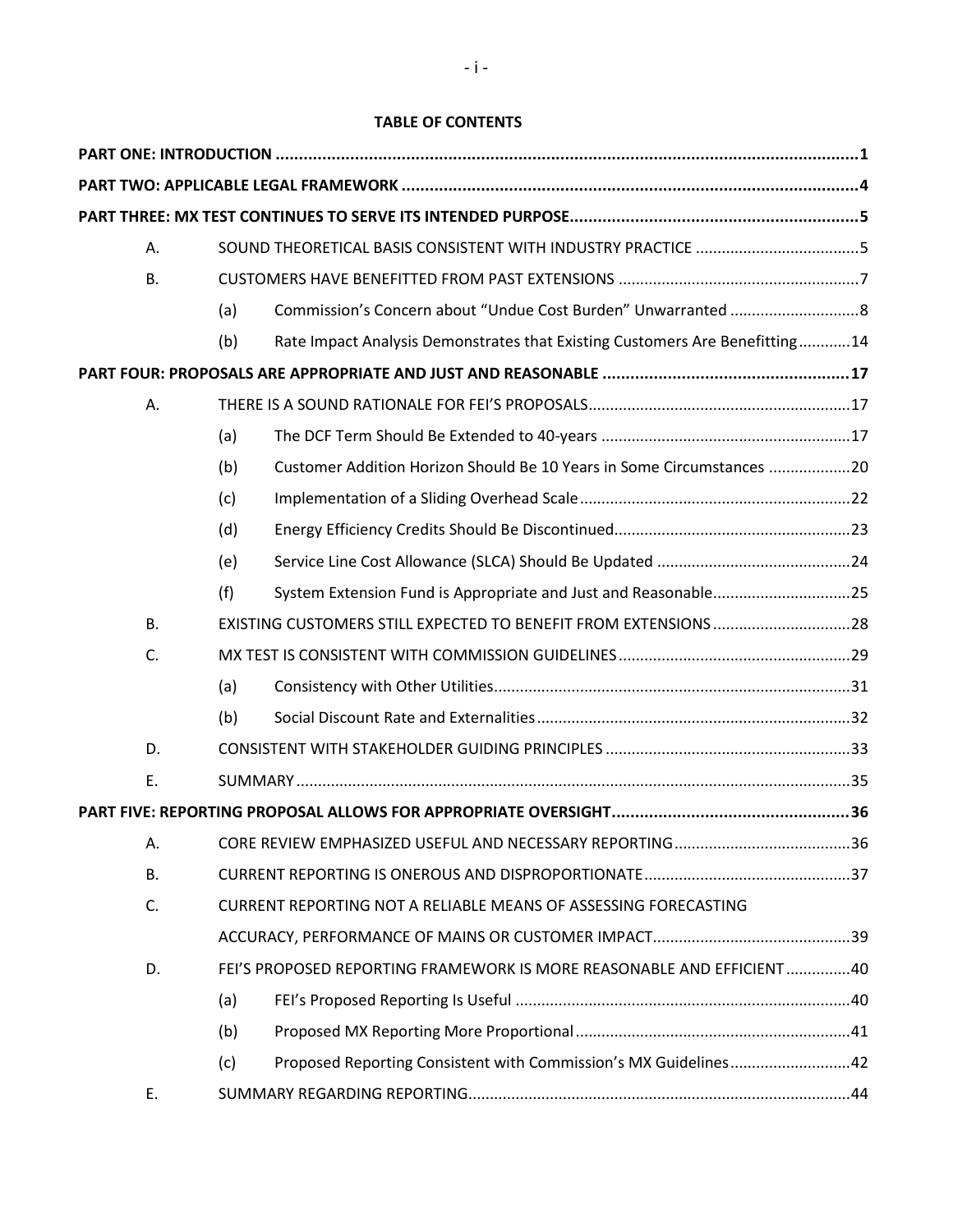| Α.        |     |  |  |
|-----------|-----|--|--|
| <b>B.</b> |     |  |  |
| C.        |     |  |  |
|           | (a) |  |  |
|           | (b) |  |  |
|           | (c) |  |  |
| D.        |     |  |  |
| F.        |     |  |  |
|           |     |  |  |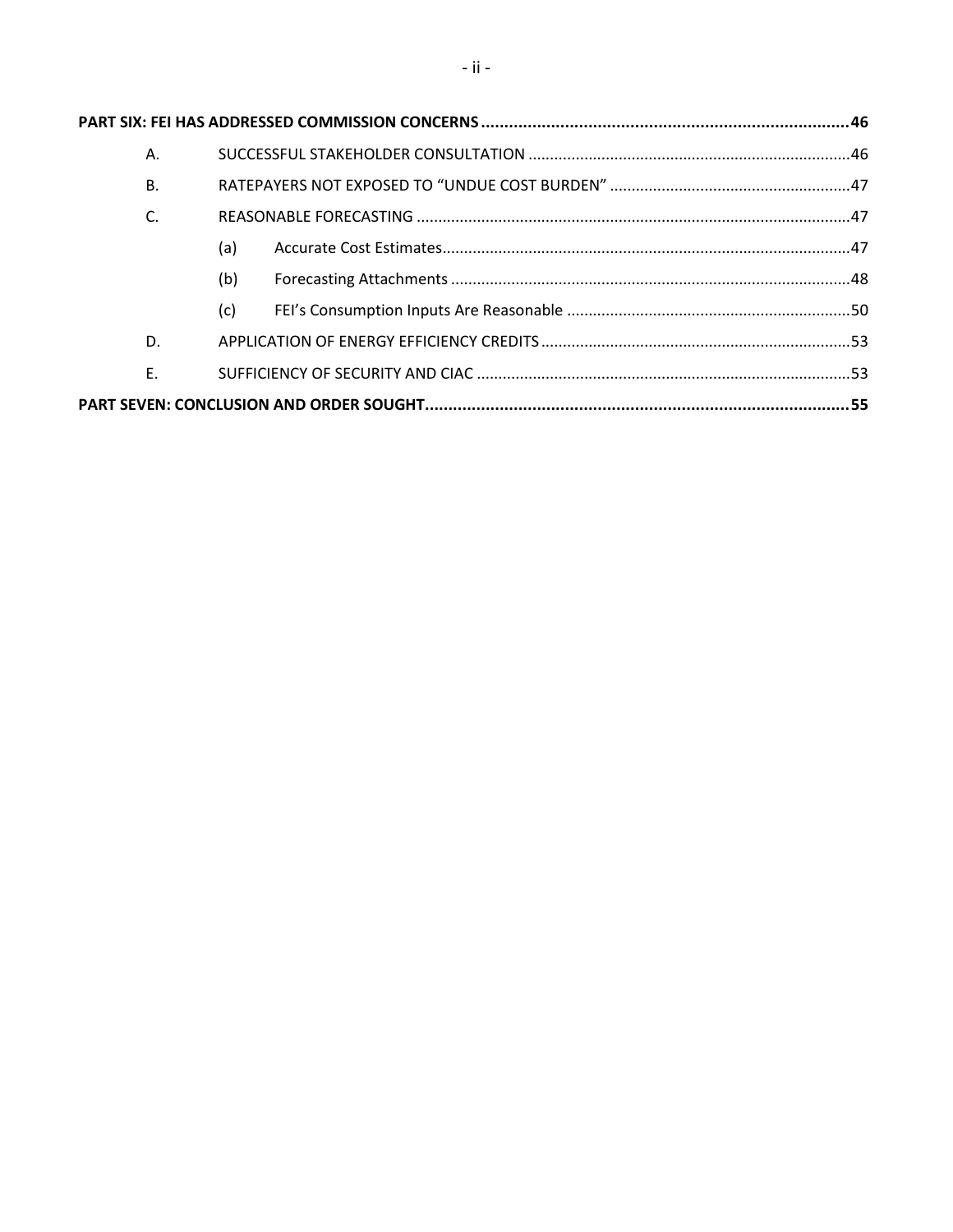#### <span id="page-4-0"></span>**PART ONE: INTRODUCTION**

1. The purpose of system extension policies is to promote the fair and equitable treatment of new and existing customers *via* a before-the-fact examination of expected costs and benefits associated with extensions. $^{1}$  FortisBC Energy Inc.'s ("FEI") main extension test ("MX Test") - which is based on a Discounted Cash Flow ("DCF") methodology and a Profitability Index ("PI") of 0.8 individually and 1.1 in aggregate - has proven itself to be a practical and fair means for the utility to assess, before-the-fact, whether a customer contribution ("CIAC") is required to avoid an unfair burden on existing customers. This Application is about refining a proven concept with the benefit of further experience and stakeholder input, rather than "reinventing the wheel". The specific approvals sought are set out on pages 2 and 3 of the Application.<sup>2</sup>

2. FEI's main extensions have benefitted existing customers. EES Consulting determined, based on comprehensive analysis of actual costs and revenues, that customer growth since 2008 has reduced customer rates by over \$10 per year (equivalent to \$0.058/GJ) from what they otherwise would have been.<sup>3</sup> This equates to an actual PI of 1.25.<sup>4</sup> The Ratepayer Impact Analysis should put to rest the Commission's preliminary concerns about existing customers potentially having been harmed by FEI's main extension activity. The Commission's concerns reflected a methodology and assumptions that understate the benefits of extensions (i.e., present downward bias).

3. FEI has proposed refinements to the MX Test and related Customer Connection Policy: a DCF term that better reflects the service life of mains; a 10-year horizon for customer

<sup>1</sup> On page 19 of the decision for the 2007 *System Extension and Customer Connection Policies Review*, the Panel stated: "the primary purpose of extension and connection policies is to promote fair and equitable treatment of customers and, more specifically, to ensure that existing customers are not adversely affected by the addition of a new customer or customers."

http://www.bcuc.com/Documents/Guidelines/2007/DOC\_15386\_1996\_Utility\_System\_Extension\_Test\_Guideli nes.pdf

<sup>2</sup> FEI has also filed proposed Tariff changes, submitted as Appendix E of the Application and attachment 10.4.1 in response to BCUC IR 1.10.4.1.

<sup>3</sup> Exhibit B-1, Appendix A, EES Report, p.2; Application, p.47 and p.48.

<sup>4</sup> BCUC IR 2.2.1.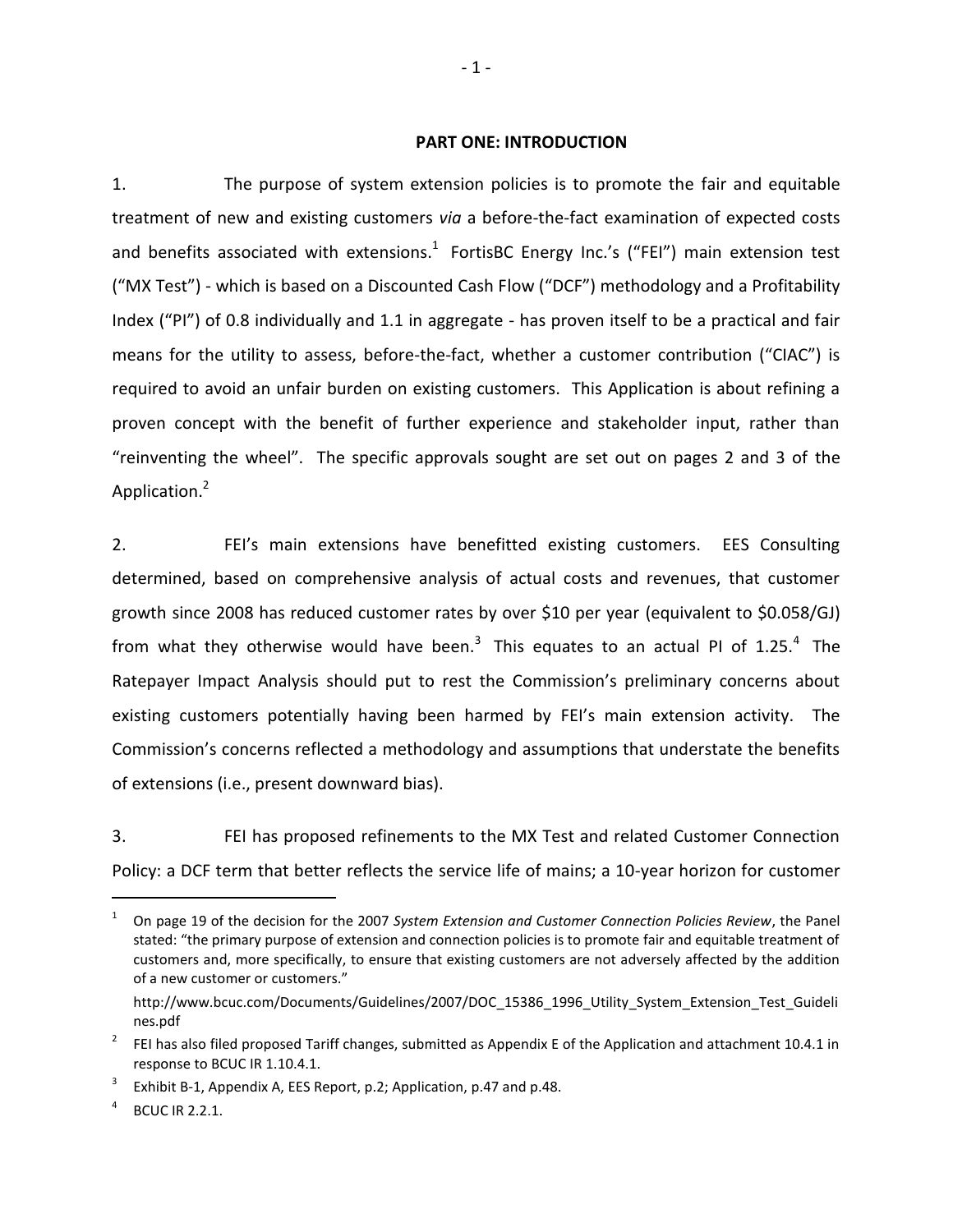attachments in circumstances where a horizon longer than five years better reflects the expected customer attachments; an adjustment to the way overhead is calculated to better reflect the incremental overhead cost incurred; discontinuance of energy efficiency credits; and, an updated Service Line Cost Allowance ("SLCA"). FEI has also proposed a \$1.0 million System Extension Fund to help defray the higher CIAC's associated with extensions in less densely populated areas. The proposals strike a better balance between avoiding unduly burdening new customers with attachment costs and protecting existing customers from being exposed to undue costs from the attachment of new customers. They are in the public interest and are just and reasonable. They should be approved.

4. A second, and equally important, aspect of the Application is FEI's request to change the nature of reporting on the MX Test ("MX Reporting") so that it focuses on the right things, yields meaningful results, and is proportional to the potential ratepayer impact associated with main extensions. The MX Reporting today is much more detailed than originally required by Order G-152-07. It has taken on the flavour of a prudence review of certain extensions early in the service life of these mains - well before the profitability of a main can reasonably be ascertained. FEI is required to present data using a methodology that is not fit for the Commission's intended purpose and can yield misleading results by virtue of the assumptions that the Commission requires FEI to use. The effort and cost involved in reporting is out of proportion to the amount of capital and the associated rate impact.<sup>5</sup> Each report takes hundreds of hours to complete at a cost of approximately \$100,000 annually. Yet, 97% of all main extensions completed from 2008 – 2014 cost less than \$50,000 each, and the average cost per main extension over the same period was only \$11,600. The total capital forecast to be spent on mains in each of the next three years is only \$5.6 million<sup>6</sup> and capital expenditures for mains are part of the formula-driven growth capital approved by the Commission under the current PBR. $<sup>7</sup>$  There are no other instances where the Commission has required so much</sup> reporting for a similar capital spend. No other surveyed jurisdictions require this type of

<sup>5</sup> CEC IR 1.32.1 and BCUC IR 1.32.2.

<sup>6</sup> Reflects the forecast from the 2014-2018 PBR Application.

<sup>7</sup> BCUC IR 1.42.3.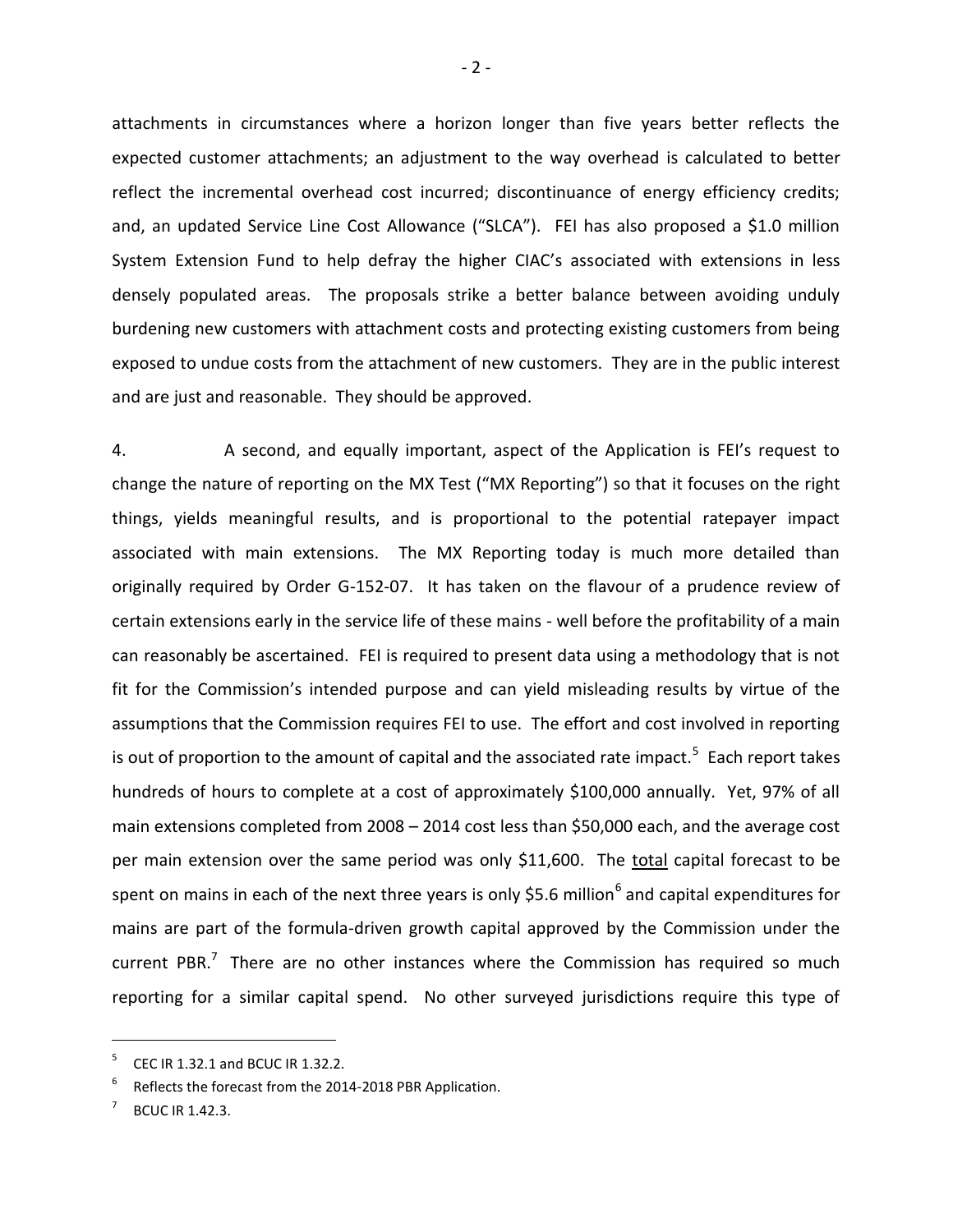reporting. FEI's MX Reporting proposals are consistent with the spirit of the Core Review and adopting them is in the best interests of FEI's customers and stakeholders.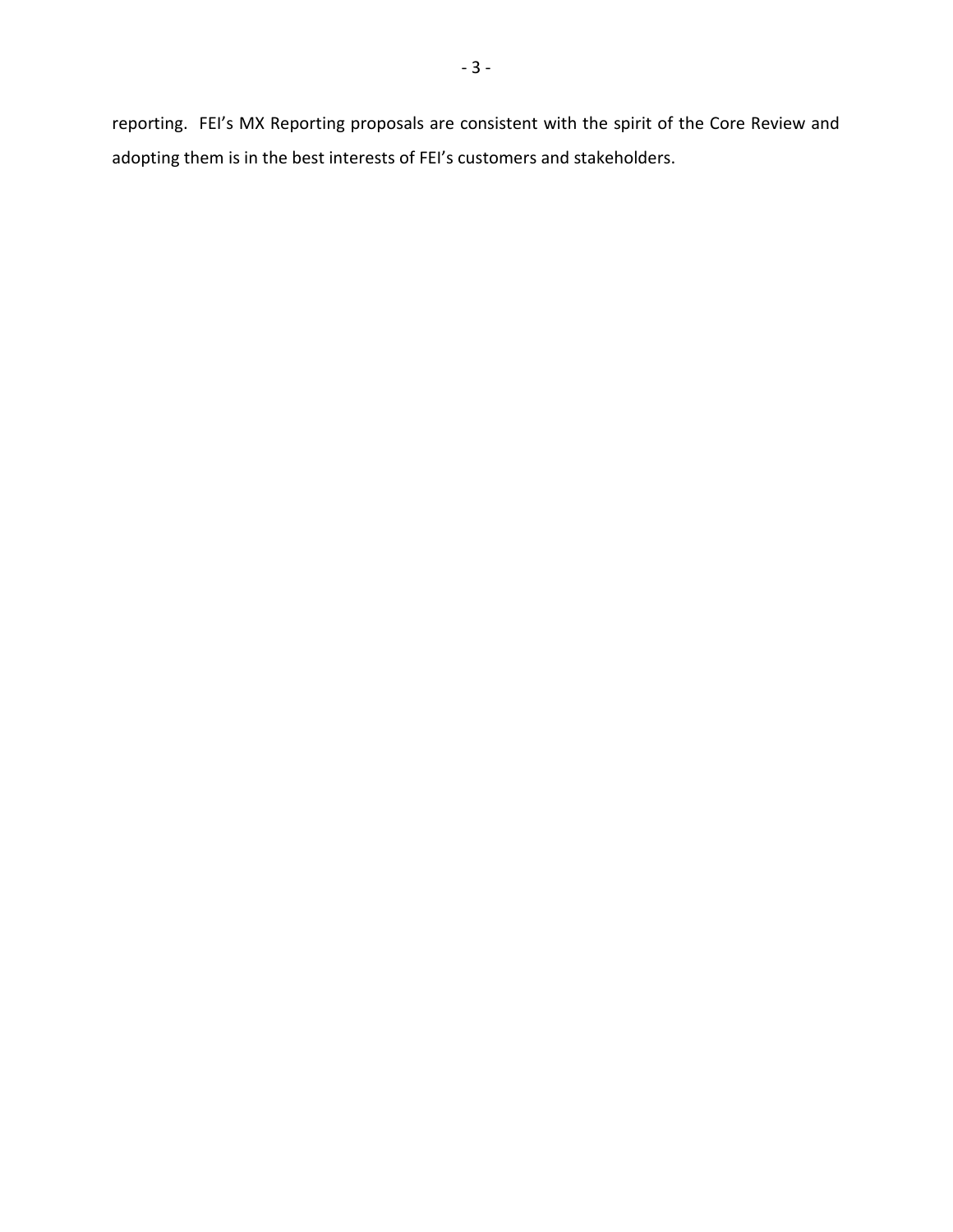#### <span id="page-7-0"></span>**PART TWO: APPLICABLE LEGAL FRAMEWORK**

5. System extension policies are governed by sections 29, 30 and 59 to 61 of the UCA.

6. Sections 29 and 30 deal specifically with extensions. Section 30 expressly contemplates a public interest test. Both sections contemplate the Commission being able to impose terms on extensions, which "may include payment of all or part of the cost" by the new customer (i.e., a CIAC). The MX Test, including any resulting CIAC, represents "terms the commission directs" with respect to extensions.

7. The rate sections of the UCA (ss. 59 to 61) apply because "rate" is broadly defined under the UCA. It includes "a rule, practice, measurement, classification or contract of a public utility or corporation relating to a rate." This definition is broad enough to capture all of FEI's proposals.<sup>8</sup>

8. The public interest analysis and the rate (i.e., "just and reasonable"/undue discrimination) analysis both require consideration of existing and potential customers. The purpose of the MX Test has been, and continues to be, to promote a fair balance between the interests of new customers and the interests of existing customers. $^{9}$  That is, new customers should not be unduly burdened with attachment costs and existing customers should not be exposed to undue costs from the attachment of the new customers.<sup>10</sup> The proposals in this Application are aimed at re-balancing the interests of existing and new customers within the long-established MX Test construct. Rebalancing the MX Test in this manner promotes just and reasonable treatment of two distinct ratepayer groups, while achieving public interest objectives that are reflected in the principles developed in stakeholder consultation.

<sup>8</sup> BCUC IR 1.15.1.

<sup>9</sup> 2007 *System Extension and Customer Connection Policies Review* Decision, p.19.

 $10$  As FEI explained in the response to BCUC IR 2.20.1, the purpose of the MX Test is NOT is to avoid the regulatory burden of having to apply for CPCNs for routine low cost extensions. That is the role of a CPCN threshold. There are many types of capital investments that are below the CPCN threshold that are not main extensions. The regulatory efficiency rationale for not requiring a CPCN applies equally to all of these expenditures, including those mains that are subject to the MX Test.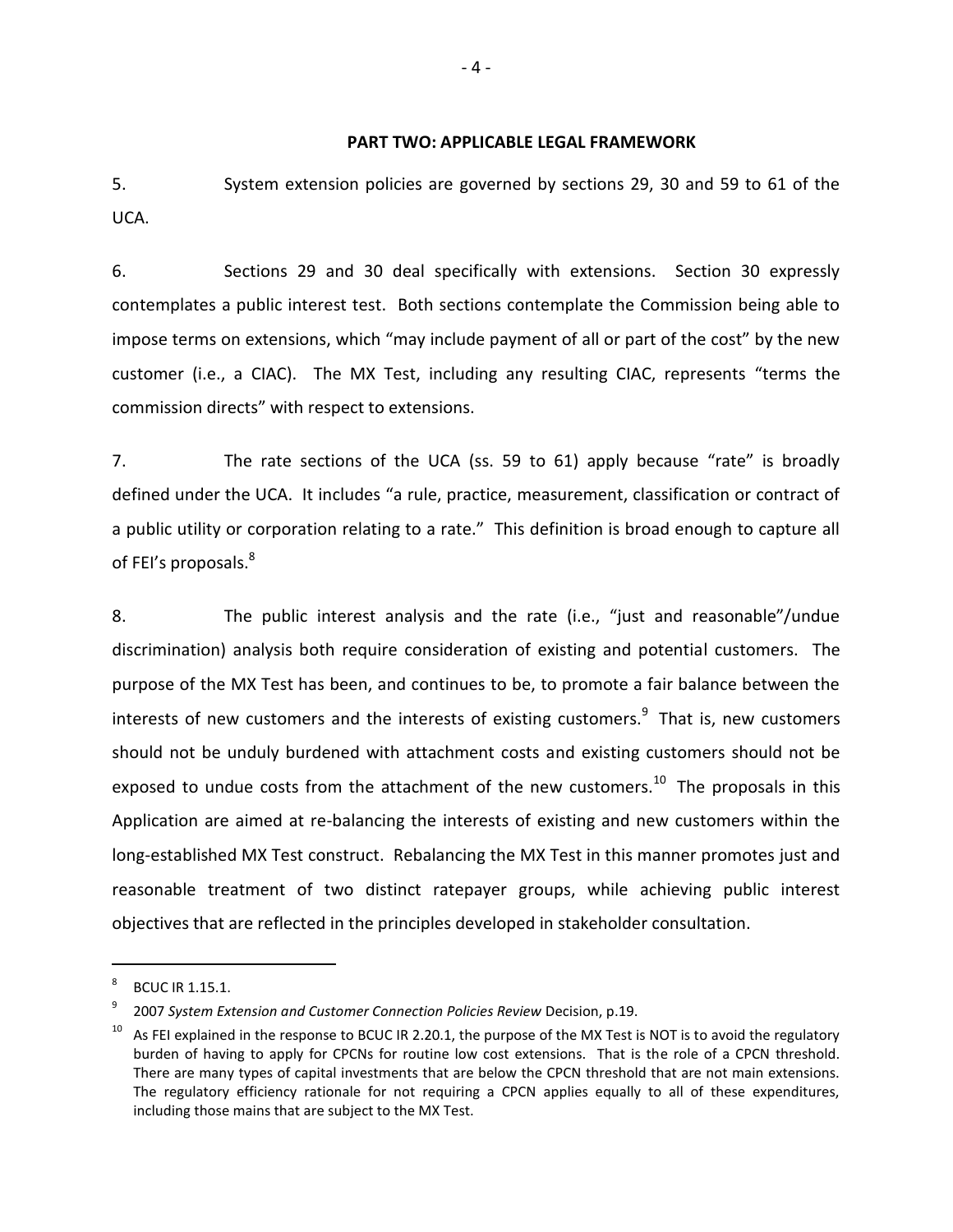### <span id="page-8-0"></span>**PART THREE: MX TEST CONTINUES TO SERVE ITS INTENDED PURPOSE**

9. FEI's MX Test, which is based on a DCF analysis and a PI of 0.8 individually and 1.1 in aggregate, has proven to be a practical and fair means for the utility to assess whether a main extension properly balances the interests of new and existing customers, or whether a CIAC is required. In this Part, FEI makes the following points:

- First, the DCF methodology and the PI's approved by the Commission in 2007 are based on a sound rationale, and are consistent with mechanisms employed throughout North America.
- Second, existing customers have benefitted as a result of past extensions, which suggests that certain parameters of the MX Test can be adjusted to strike a better balance between existing and new customers.

# <span id="page-8-1"></span>**A. SOUND THEORETICAL BASIS CONSISTENT WITH INDUSTRY PRACTICE**

10. The DCF methodology and the PI's approved by the Commission in 2007 are based on a sound rationale, and are consistent with mechanisms employed throughout North America.

11. FEI's DCF methodology is consistent with Commission Guideline 1, which provides:

The Commission recommends that evaluation of system extensions be based on a discounted cash flow evaluation method that includes, to the extent feasible, all incremental costs and benefits associated with a particular system extension over a time period long enough to consider the full impact of the extension. The Commission also recommends that, as a general principle, the costs of system extensions be allocated to those customers who cause them. [Emphasis added.]

12. EES Consulting confirmed the appropriateness of a DCF methodology. It observed: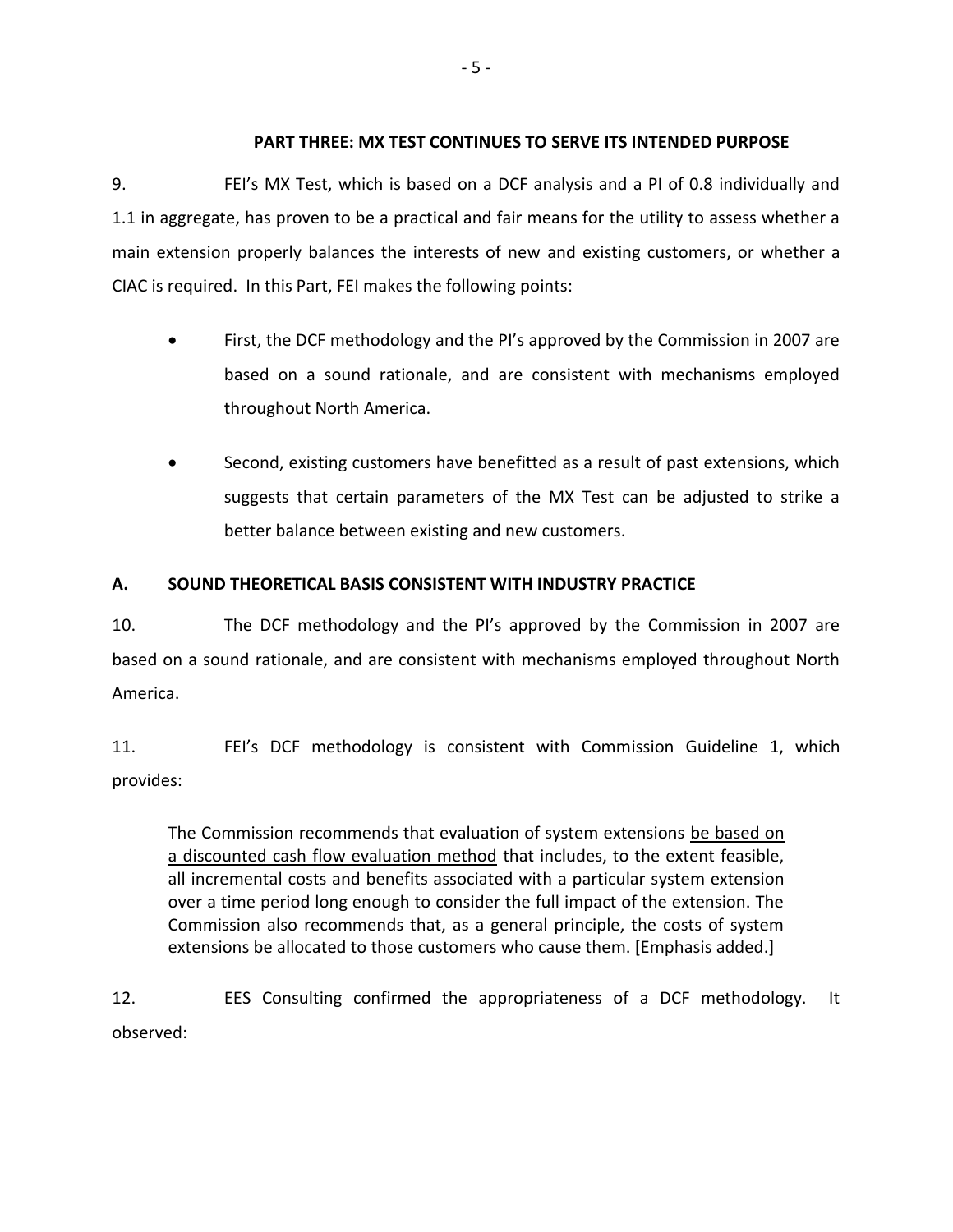- Generally speaking, all surveyed system extension tests, including FEI's, compare the cost and benefits of proposed system extensions.<sup>11</sup>
- The incremental pricing approach inherent in the MX Test is the standard method used for determining the need for CIAC payments for system extensions.<sup>12</sup>
- DCF analysis is widely used in utility extension tests, and is the most common approach across Canada.<sup>13</sup>

13. EES Consulting added that alternatives to DCF do not offer any distinct advantages, and concluded: "There is no reason for FEI to change its overall cost-benefit approach at this time as the current approach provides a reasonable assessment of incremental cost analysis."<sup>14</sup>

14. The existing PI thresholds (0.8 for individual main extensions and 1.1 for the portfolio in aggregate) have been in place since 2007, when the Commission approved FEI's (Terasen Gas') proposed change from using 1.0 for all main extensions.<sup>15</sup> The Commission stated:

The Commission Panel notes that one of Terasen's stated objectives for system extensions tests and policies is to promote fair and equitable treatment of customers and avoid undue discrimination, and notes that Terasen is effectively broadening the scope of the policy to ensure that the addition of a full year's cohort of customers does not adversely affect the customers in existence at the beginning of that year. The Commission Panel finds such a proposal to be in the public interest and to conform with its Guidelines and approves the proposal to establish a new threshold PI of 0.80 for individual main extensions, and to

 $11$  Exhibit B-1, Appendix A, EES Consulting Report, P.16

<sup>&</sup>lt;sup>12</sup> Exhibit B-1, Appendix A, EES Consulting Report, p.9.

 $13$  Exhibit B-1, Appendix A, EES Consulting Report, p.12.

 $14$  Application, Appendix A, EES Consulting Report, p.12.

 $^{15}$  CFC IR 1.14.1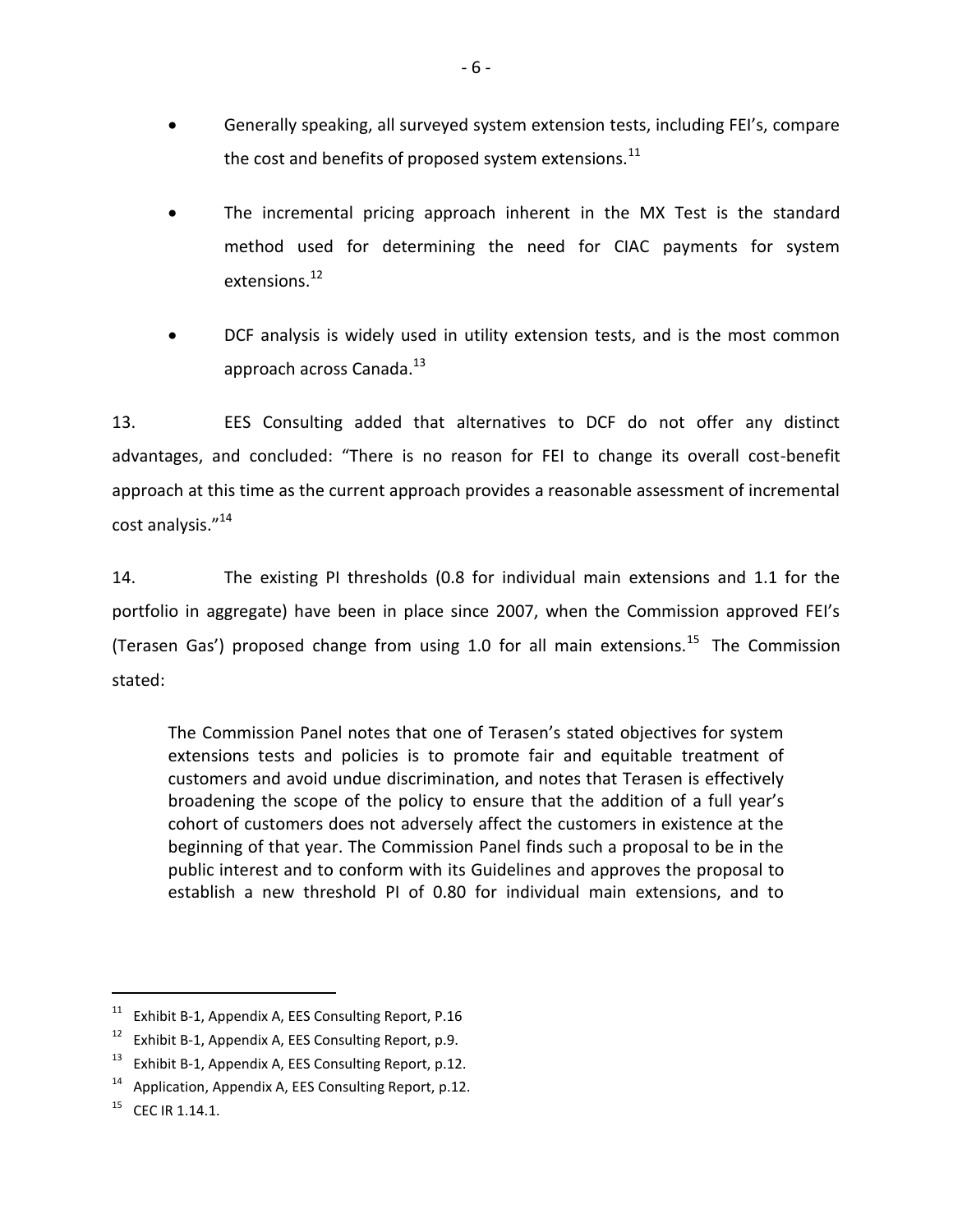establish an aggregate PI of 1.10 as the threshold for all main extensions completed on an annual basis.<sup>16</sup>

15. These comments remain applicable today.

16. EES Consulting has characterized FEI's continued use of the current PI thresholds as appropriate and consistent with the practices of other utilities:

FEI's use of a 0.8 target for the PI on an individual basis, along with a 1.1 overall target, is consistent with the practices of other utilities surveyed. While there are differences among the utilities, FEI is well within the range of options used…. FEI's practice of using a lower individual target and a higher aggregated target allows for recognition of the potential benefits in the future associated with new customers that are below 1.0 on their own, as well as the uncertainty in actual costs and benefits. Further, projects with a PI above 1.1 offset the added costs of those projects below 1.0, leading to an aggregated outcome that does result in holding existing customers harmless from the growth in customers.<sup>17</sup>

17. In short, industry practice and Commission's Guidelines provide a sound rationale to retain the DCF approach and the current PI parameters. The actual experience with the MX Test since 2008, discussed next, only reinforces the reasonableness of focussing on refinements while retaining these fundamental elements of the current Test.

## <span id="page-10-0"></span>**B. CUSTOMERS HAVE BENEFITTED FROM PAST EXTENSIONS**

18. In Letter L-34-14 the Commission expressed concerns that ratepayers "might be exposed to an undue cost burden as a result of the expansion of the distribution system to attach these new customers…". FEI submits that the Commission's inference was the product of an assessment methodology that is downward-biased on PI and the particular assumptions employed in forecasts used in that analysis. EES Consulting's Rate Impact Analysis confirmed that, when the actual costs incurred on customer attachments between 2008 and 2014 are compared to actual revenues over the same period, existing customers have benefited.

 $16$  Order G-152-07.

 $17$  Application, Appendix A, EES Report, p.15.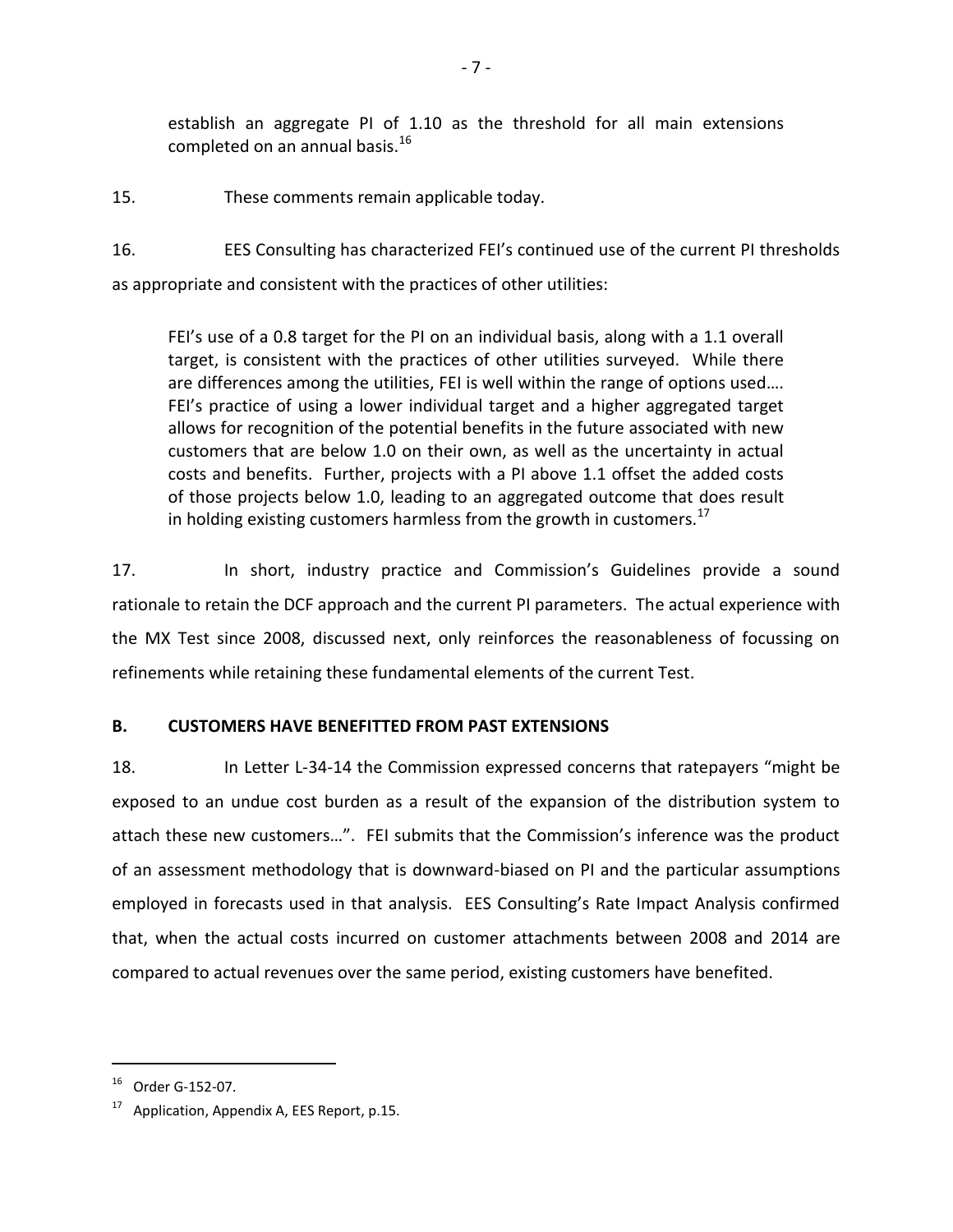#### **(a) Commission's Concern about "Undue Cost Burden" Unwarranted**

<span id="page-11-0"></span>19. The Commission's comment in Letter L-34-14 was based on the outcome of the Commission's current evaluation approach, which is reflected in annual reporting requirements. For the reasons discussed below, the method by which the Commission undertakes its assessment does not provide an appropriate basis to draw conclusions about whether or not customers will be exposed to an "undue cost burden" or the appropriateness of FEI's internal processes.<sup>18</sup>

#### *The Re-Run MX Test Does Not Yield an "Actual PI"*

20. The Commission's assessment methodology, reflected in MX Reporting requirements, requires FEI to re-run the MX Test for installed mains and compare the results to the original (before-the-fact) MX Test results.<sup>19</sup> The re-run MX Test uses some actual values for costs, consumption and customer attachments that have been realized at the time the reporting is conducted. For future years (i.e., after the date the MX Test is being re-run), FEI is required to include forecasts for consumption and attachments that are based on assumptions dictated by the Commission. The Commission refers to this exercise as comparing "forecast PIs" to "actual PIs". The Commission has cited variances between "forecast PIs" and "actual PIs" as giving rise to concerns about FEI's forecasting accuracy. It has inferred the potential for an "undue cost burden" on existing customers where "actual PIs" are less than 1.0. $^{20}$ 

21. The term "actual PI" is, however, a misnomer. The output of the re-run MX Test is a *re-forecasted* PI, and it is a function of the assumptions and inputs used.<sup>21</sup> A re-forecasted PI cannot be equated with a measure of whether existing customers are benefitting or being harmed by FEI's main extension activity; the meaning that can be ascribed to a re-forecast PI depends on the validity of the assumptions used in the forecast and when the forecast is conducted. FEI has identified issues with the assumptions that it is required to use in MX

 $18$  A good illustration of how FEI views this issue is in the BCUC IR 2.1.2 to 2.1.4 series.

 $19$  FEI discussed and included the spreadsheet provided by Commission Staff that sets out the methodology in the response to BCUC IR 2.4.1.

<sup>&</sup>lt;sup>20</sup> "The Commission is concerned that the 2008 aggregate PI results over the five year period were below 1.0...".

 $21$  BCUC IR 1.7.2; BCUC IR 2.1.2.1.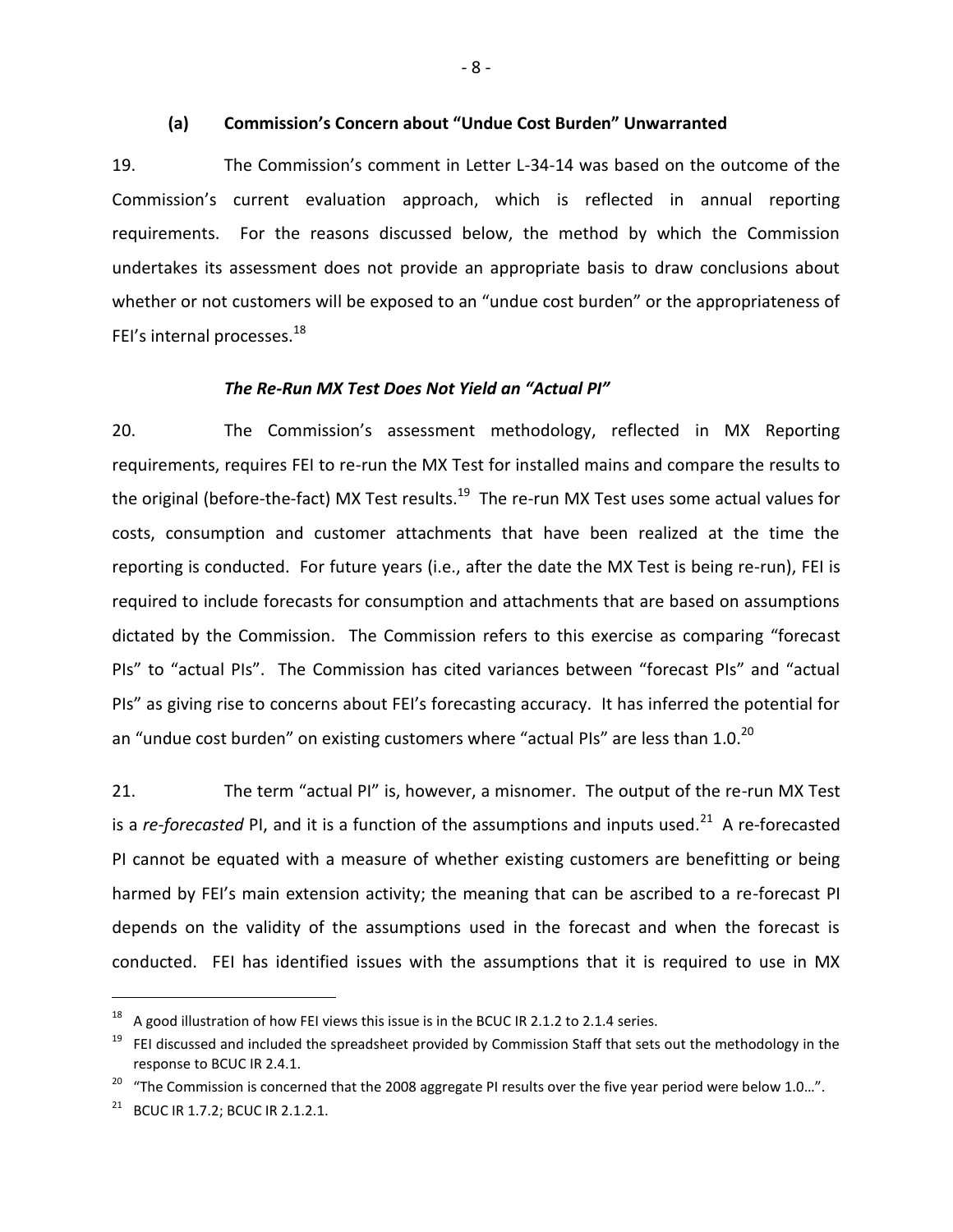Reporting. Moreover, the exercise of comparing the *ex ante* and *ex post* forecasts only depicts variances over a short reporting period defined by the parameters of the MX Test.<sup>22</sup> As discussed later, one of the advantages of the Rate Impact Analysis is that it uses actual data for both costs and revenues and does effectively yield an "actual PI" at a point in time. EES Consulting calculated the true "actual PI" for customer attachments occurring between 2008 and 2014 as 1.25, indicating a benefit to existing customers.<sup>23</sup>

### *The MX Reporting Approach Understates the Benefits of System Extensions*

22. The MX Test was designed to be conducted before a main extension is built, and it incorporates conservatism for the benefit of existing customers. Key among these conservative parameters are:

 First, the MX Test only considers customers that are forecast to be added to a main during the first five years, when it is known that new customers typically continue to attach to mains over the course of the main's service life (64 years on average<sup>24</sup>). To illustrate this point, the graph below shows a profile of all single service line connections (connecting a customer to a main *via* a service line) for the 2013 calendar year, grouped by the year the main extension was originally installed. It shows that the majority of connections were associated with mains older than five years. For example, 16% of the mains (983 of 5,944 single service lines installed) were associated with mains installed between 1951 to 1960.<sup>25</sup>

 $22$  Application, p.45.

<sup>&</sup>lt;sup>23</sup> BCUC IR 2.1.2.1.

 $24$  CEC IR 1.1.1 updated page 36 of the Application. Gannett Fleming, in its most recent depreciation study, recommended a 64 year life for mains. It was approved by the Commission by Order G-44-12.

<sup>&</sup>lt;sup>25</sup> BCUC IR 1.3.1.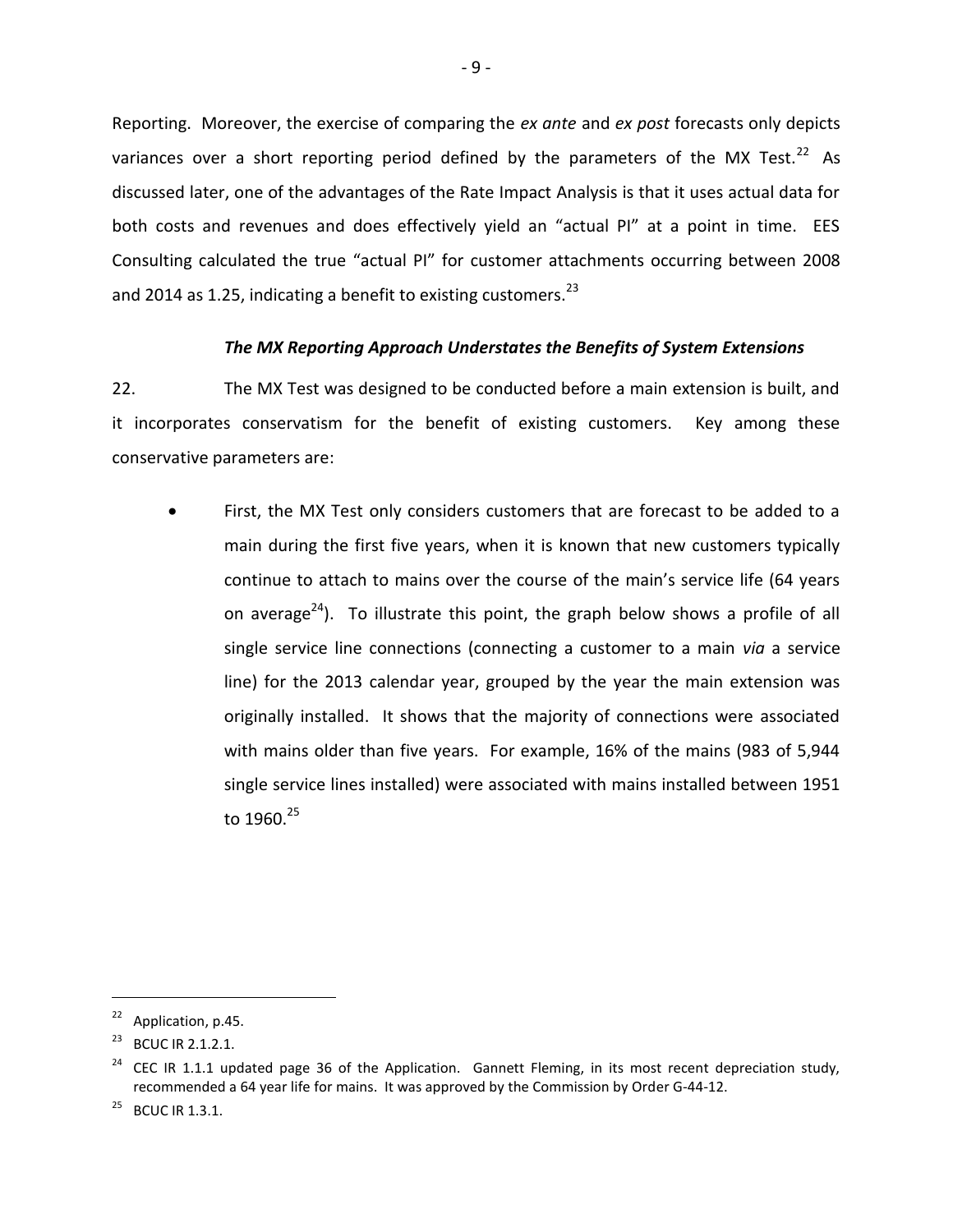

 Second, even for those customers who are expected to be added in the first five years, the MX Test only considers 20 years of revenue in the DCF calculation. In essence, the MX Test utilizes not even a third of the life of the asset for revenue generation. This assumption is unrealistic.

23. It is one thing to use short attachment horizons and DCF terms that are known to understate revenues and connections as a means of incorporating conservatism in an *ex ante*  test, and entirely another thing to use those same conservative inputs when evaluating FEI's performance and the profitability of a main after the fact. Simply put, the approach of using a re-run MX Test to assess FEI's past extension activities is fundamentally unfair. Using that methodology will also impair the Commission's ability to make sound decisions about the MX Test parameters going forwards. The practice should be discontinued.

#### *FEI Is Required to Use Unrealistic Attachment and Consumption Assumptions*

24. The unfairness associated with evaluating FEI's performance using a test designed to understate the benefits of extensions is compounded by FEI being required to use assumptions regarding attachments and consumption in MX Reporting that may not reflect the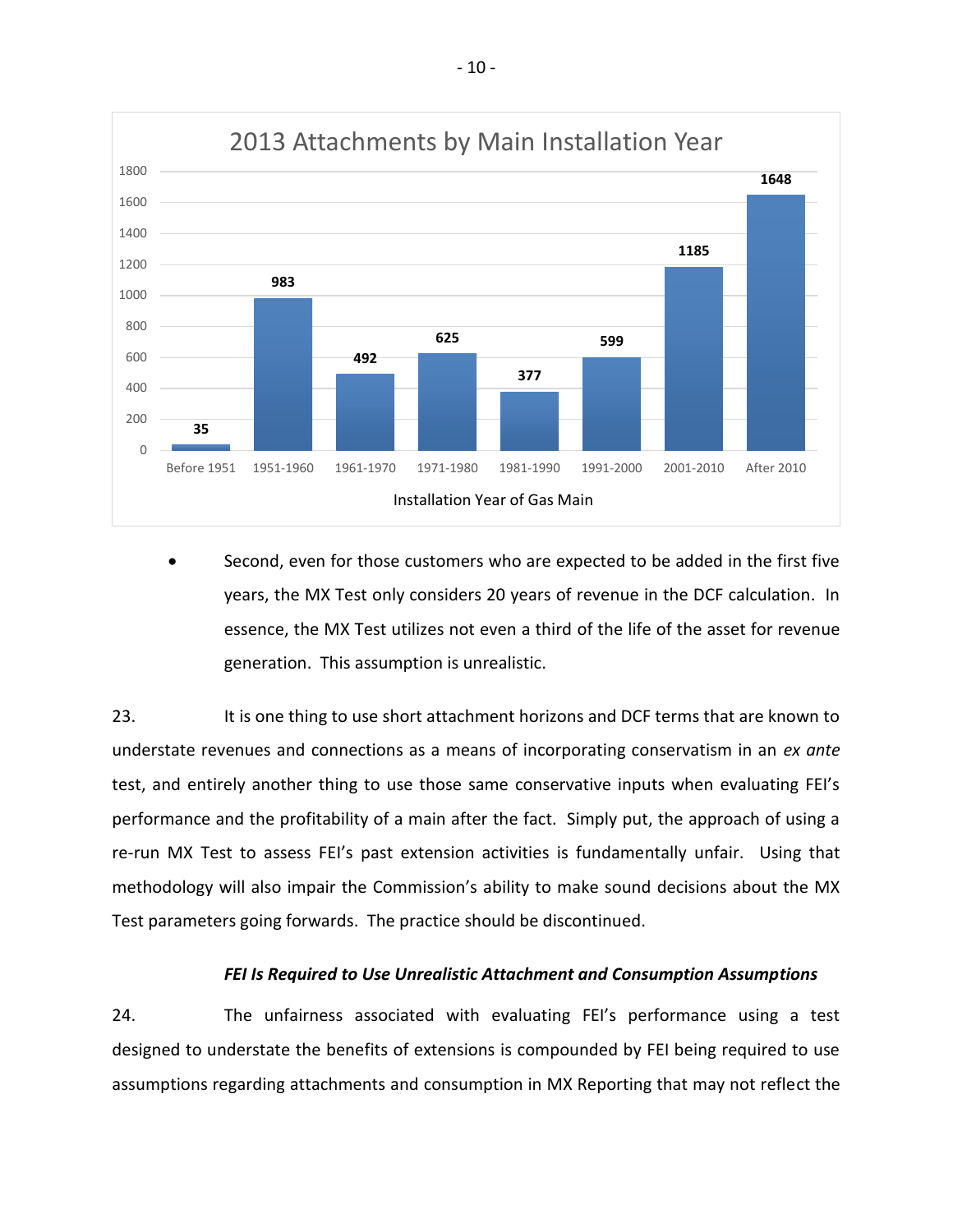best information available at the time the MX Test is re-run. These assumptions introduce additional downward bias in revenues used in the DCF calculation, and thus drive the re-run PI down even further.

25. The re-run MX Test starts with the original forecast of attachments used in the MX Test and updates for actual data. However, for future years the Commission requires FEI to assume that delayed attachments from prior years never materialize. The problem with this approach is highlighted in the following description of the re-forecasting process from FEI's response to BCUC IR 1.8.1:

If an attachment is completed at the time of reporting, re-forecasting will be using actual values. For example, if in a given year, 10 out of 25 forecasted attachments occur, only 10 attachments will be used for the re-calculation. The methodology assumes the other 15 attachments do not materialize and therefore are not included in the MX Test for re-calculation.

For future years, the original forecast is used. For example, if a particular main is in Year 2 (out of 5) then actual values would be used for Year 1 and Year 2. The original forecast values are used for Years 3 to 5 since they haven't happened yet. As each additional year passes, actual values are used.

For example, if FEI had forecast 20 attachments in years 1 and 2 and 5 attachments in years 3, 4 and 5, and by the end of year 2 only 10 attachments had occurred, the MX Reporting methodology requires FEI to include the 10 attachments that had occurred in years 1 and 2 and the forecast of 5 attachments for the remaining three years, even if it is expected that the attachments in those three years will be higher. [Emphasis added.]

26. This is not just a theoretical problem. FEI's experience with the economic slowdown following the 2008 market crash provides concrete evidence that the assumptions the Commission is requiring FEI use in MX Reporting can yield (and has yielded) misleading PI results. Customer attachments in 2008 and 2009 were much lower than forecasted due to the recession. Although many of these attachments were only delayed, the MX Reporting approach precluded FEI from accounting for those attachments in future years. FEI explained:

This assumption, since it results in the analysis being so timing-dependent, can also fail to capture what is happening in the new home construction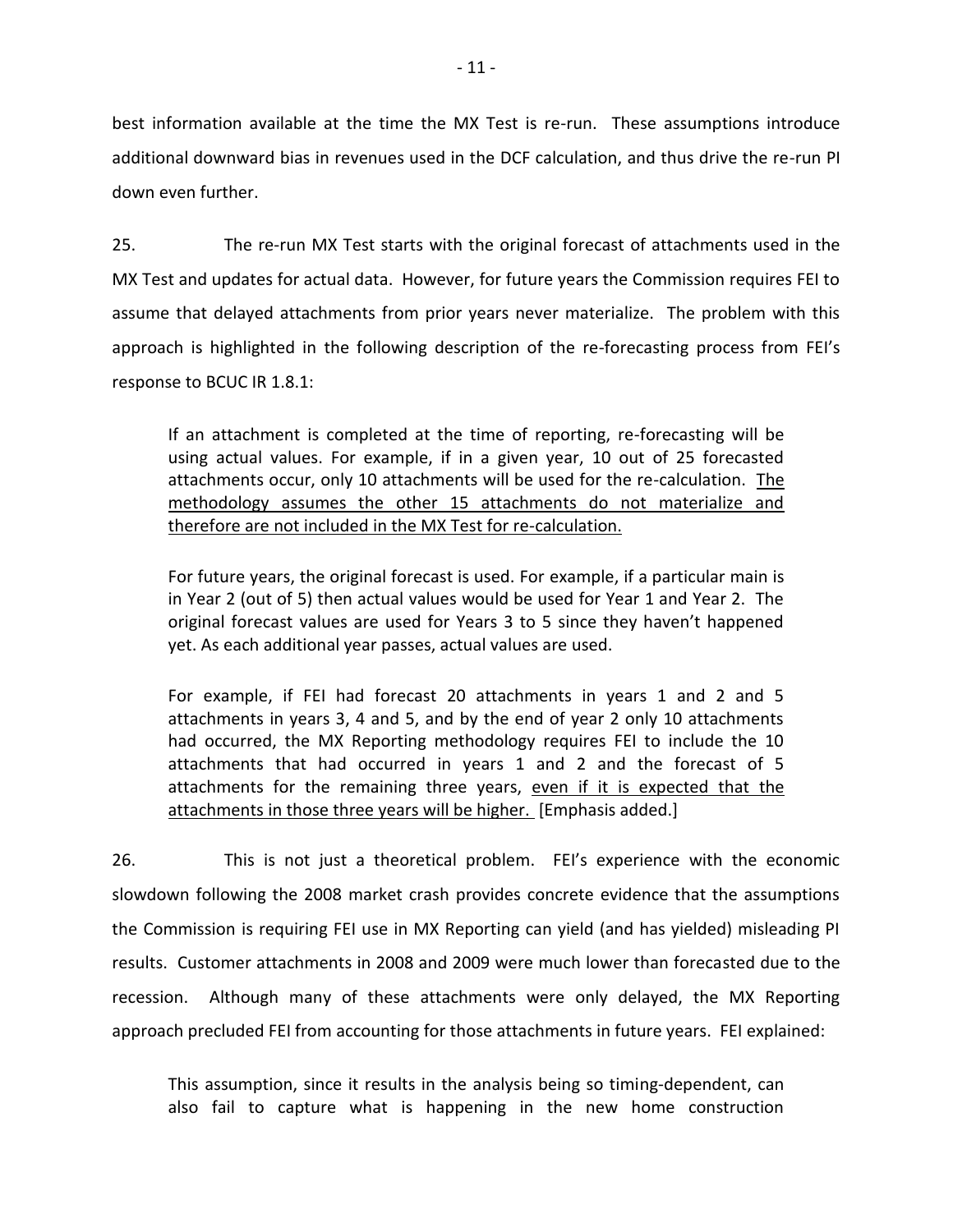marketplace. The customer attachment forecast is based on the data available at the time, derived directly from customers, municipal building and permit plans and FEI's industry experience. However, attachments can be delayed when outside events impact the marketplace. For example, the financial crash of 2008/09 delayed many customer attachments until the market recovered. Builders and developers are highly motivated to sell their properties to homeowners and re-coup their investments. The longer lots sit unsold, the greater the carrying costs, the lower the profit margin. This means that builders and developers will continue to pursue attachments and, although delayed, they will usually materialize.<sup>26</sup>

27. It is incorrect to assume that re-running the MX Test two or three years after the main is installed will capture most attachments on the main. The Figure included in paragraph 22 above demonstrates that attachments typically occur throughout the life of mains.

28. Commission IRs asked FEI to re-present information from MX Reporting in a manner that exacerbated the distortion present in the current reporting methodology. Specifically, FEI was asked to "update the 'Actual Attachments' Table 5-3 to only include actual attachments that are actually connected and receiving gas", thus omitting a forecast of attachments for the remainder of the five year period. FEI provided the information, but submits that the approach is very misleading and should not be used. FEI elaborated:

For instance, if a main extension is only in its third year as shown in the illustrative example provided by the Commission (refer to the response to BCUC IR 2.4.1), comparing the total forecast attachments for the five year period (50) to only the first three years of actual attachments (32) would be incorrect since years 4 and 5 have not happened yet. This method focuses on individual years and compares them to an aggregate total. This incorrectly skews the attachment variance and would not be a valid comparison. $27$ 

# *Consumption Input is a Credit Not a Forecast*

29. As part of MX Reporting, FEI is required to report consumption variances from the number used in the original *ex ante* analysis. This is an "apples to oranges" comparison. It treats the original consumption inputs as a forecast of what new customers on the extension

 $^{26}$  Application p.46. See also: BCUC IR 1.7.1.

<sup>&</sup>lt;sup>27</sup> BCUC IR 2.4.1.1.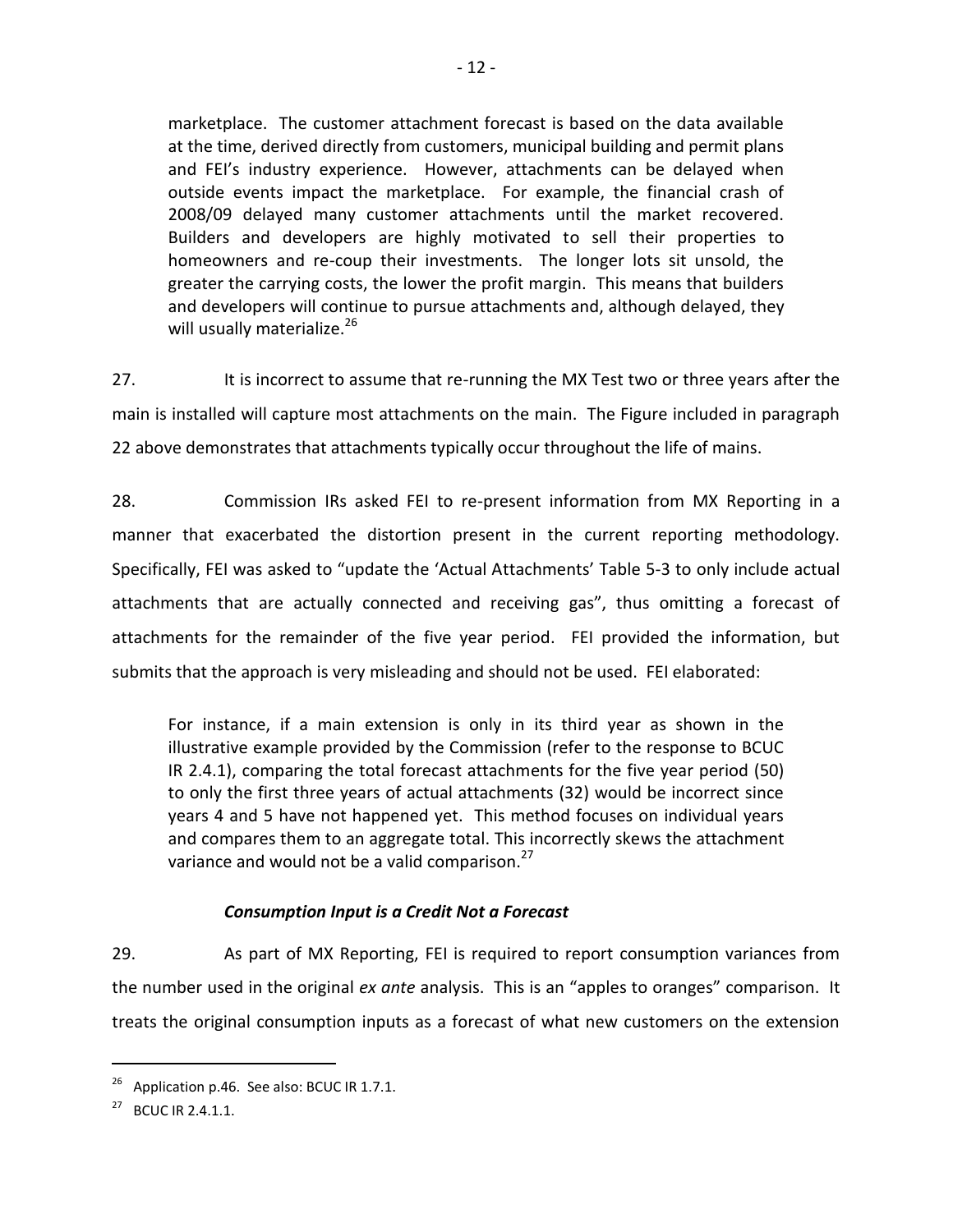will consume. In fact, the consumption input in the *ex ante* MX Test *is a credit for consumption based on the usage of existing utility customers.* EES Consulting explained that this is common practice and is aimed at achieving equitable treatment of existing and new customers:

For residential gas use, utilities use standard numbers per appliance for their particular region as the basis for the usage per customer for each particular case. These estimates are typically based on the average use of existing customers differentiated by specific appliance. In a few cases, a total system average for the class is used for all customers regardless of appliances. These average use numbers are not intended to reflect the use of customers in the future but rather reflect the average usage of all customers on the system. That allows new customers to be treated equitably compared to existing customers.

FEI is consistent in this practice as it uses the results of the REUS [Residential End Use Study] survey of usage per appliance which is based on all customers on the system. Because the REUS is updated periodically, any trends in customer usage will be reflected in the calculations. It is also consistent with the practice of BC Hydro where the line extension credit is a flat amount based on the costs and benefits associated with a customer using a standard amount of electricity based on historic averages.<sup>28</sup> [Emphasis and parenthetical added.]

30. In essence, evaluating main extensions and FEI's performance based on UPC variances is not meaningful. The appropriateness of the credit based on average UPC does not change simply because the consumption of new customers on a particular extension differs from the rest of the system.<sup>29</sup> Variances should be expected when one compares "apples to oranges".

## *Summary*

31. As a result of the issues discussed above, a variance between the *ex ante* PI and an *ex post* PI recalculated in successive years as part of the current MX Reporting is not an indication of poor forecasting. An *ex post* PI of less than 1.0 is not an indication that the extension is uneconomic. The downward PI bias inherent in the current MX Reporting methodology is underscored by the extent to which the PIs derived using that methodology are

<sup>&</sup>lt;sup>28</sup> Exhibit B-1, Appendix 1, EES Consulting Report, pp. 13-14.

 $29$  Application, p.45.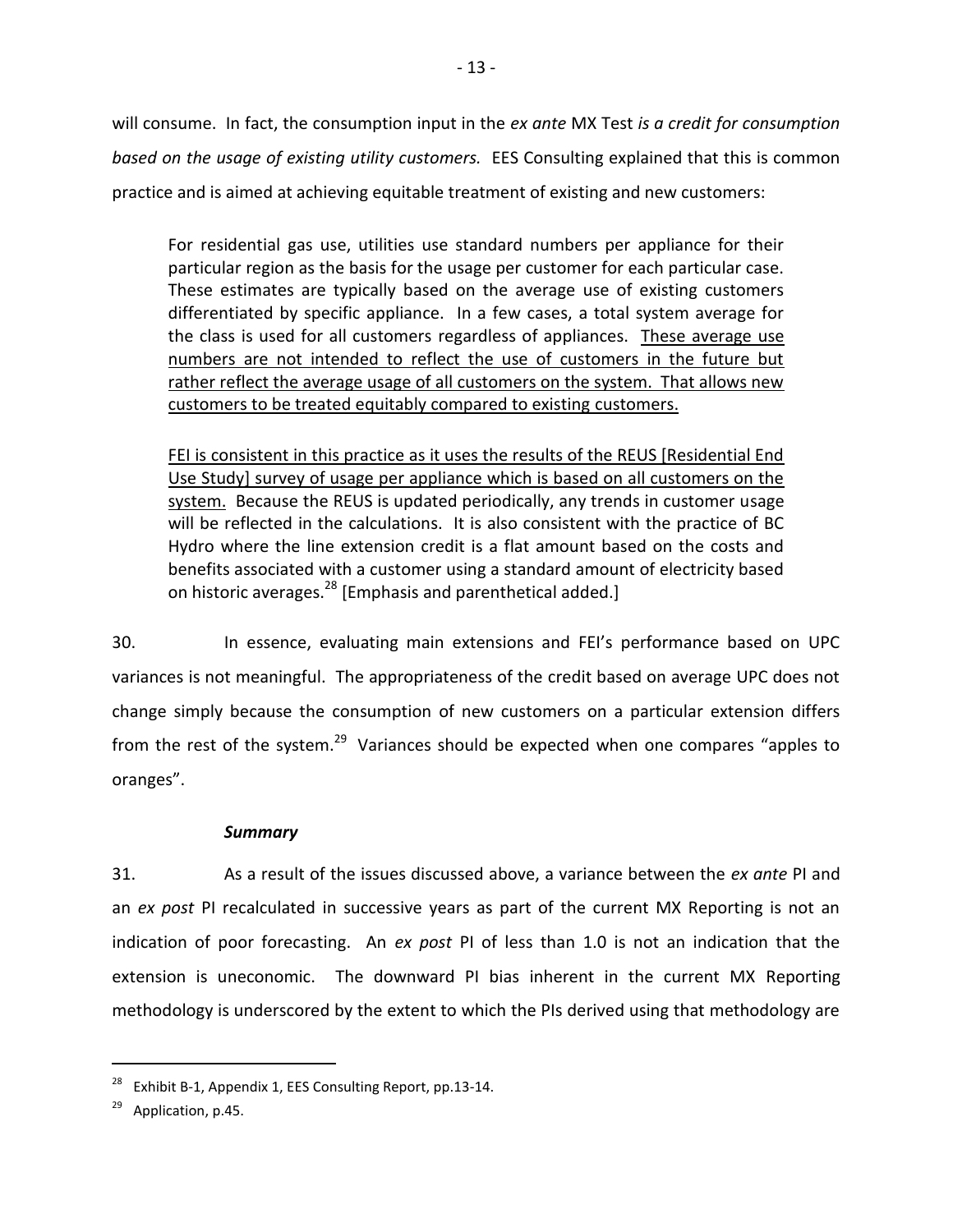at odds with the results of EES Consulting's analysis, which was based on actual revenue and cost data from 2008 to 2014.

# **(b) Rate Impact Analysis Demonstrates that Existing Customers Are Benefitting**

<span id="page-17-0"></span>32. EES Consulting's Rate Impact Analysis "clearly demonstrates that existing FEI customers are actually benefitting from customer growth."<sup>30</sup>

33. EES Consulting described the Rate Impact Analysis in their Report.<sup>31</sup> EES Consulting articulated the underlying theory of the Rate Impact Analysis as follows:

The underlying theory of the approach is that while customers cause the utility to incur additional costs, that is offset by the fact that many costs of the utility are fixed in nature and do not increase as customers are added. When more customers and sales are added to the system, those fixed costs are spread out among more customers and that benefits all ratepayers. The rate impact analysis attempts to model both the added costs and the added benefit of the additional sales to new customers.<sup>32</sup>

34. In simple terms, the Rate Impact Analysis looks at what customer rates would be in aggregate with and without actual, historical system extensions installed within a predetermined period. This point-in-time analysis considers whether the incremental revenue achieved and cost of extensions completed in the predefined timeframe has thus far raised or lowered customer rates (all else equal) as of the date of the analysis. It is based on what actually occurred and does not rely on any forecasted data. It uses the standard parameters (revenue requirements, sales, etc.) that are used in setting rates for utilities.<sup>33</sup>

35. EES Consulting determined that customer growth since 2008 has reduced customer rates by over \$10 per year (equivalent to \$0.058/GJ) from what they otherwise would have been.<sup>34</sup> This calculation is conservative in the sense that it is a retrospective calculation

Exhibit B-1, Appendix A, EES Consulting Report, p.29.

 $31$  Exhibit B-1, Appendix A, EES Consulting Report, pp.22-28.

 $32$  Exhibit B-1, Appendix A, EES Consulting Report, p.23.

<sup>&</sup>lt;sup>33</sup> BCUC IR 1.37.1 (EES Consulting response).

 $34$  Exhibit B-1, Appendix A, EES Report, p.2; Application, p.47.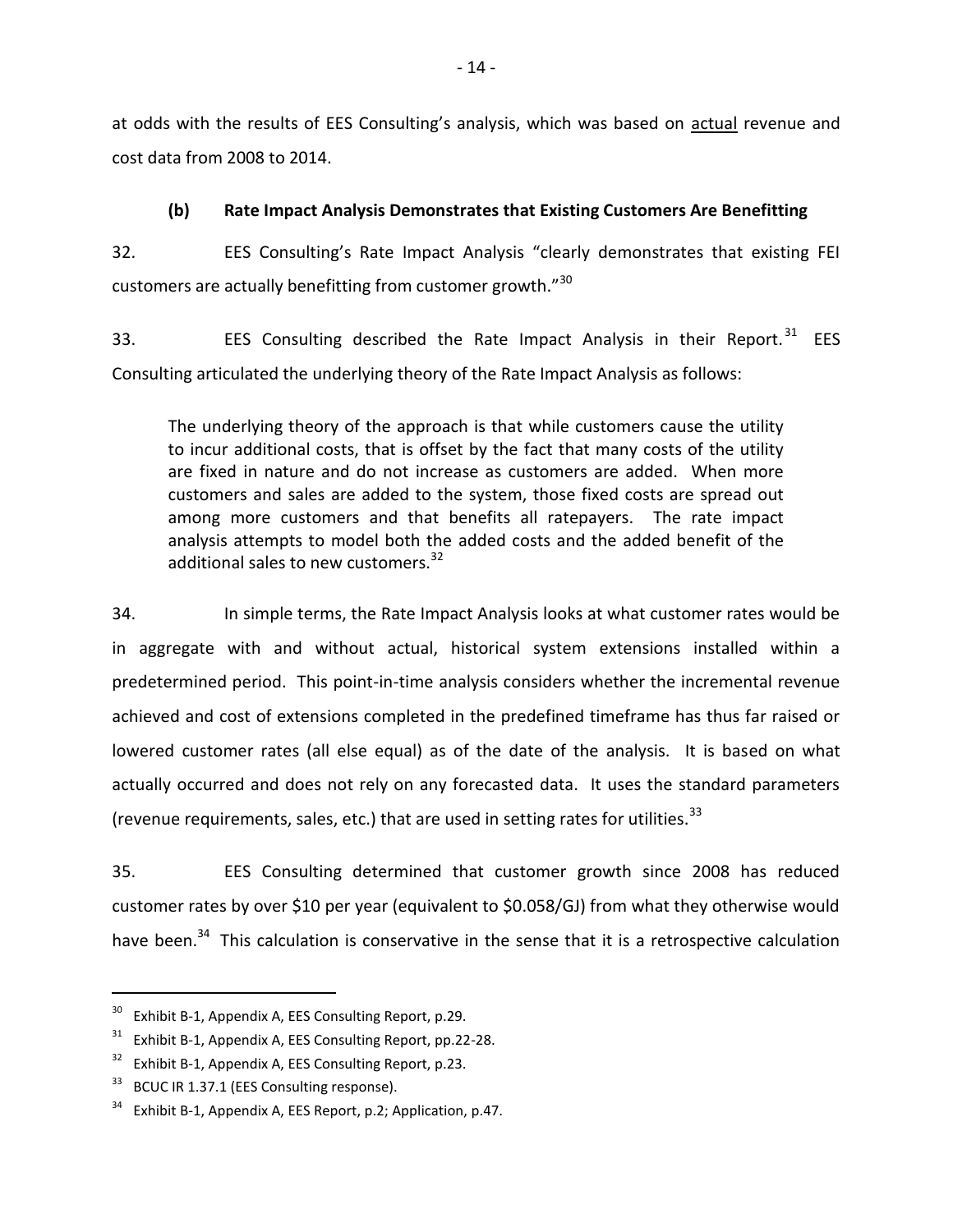performed between one and seven years after the surveyed mains had been installed. That is, it still does not account for the reasonable expectation that (a) customers will continue to attach to these mains over their service life, and (b) customers will continue to provide revenue over the service life while the assets depreciate.<sup>35</sup>

36. The response to BCUC IR 2.1.2.1 explains that the Ratepayer Impact Analysis essentially calculates a true point-in-time "actual PI" using actual information to determine the customer impact at that time. As of the date of EES Consulting's analysis, the true "actual PI" for the mains installed between 2008 and 2014 is 1.25. This value is well in excess of 1.0, the PI that would signify a balance between the interests of new and existing customers:

The Rate Impact analysis could also be considered a more detailed form of an actual PI calculation, similar to the OEB's approach. Specifically, between 2008 and 2014, the Rate Impact analysis is determining the rate impact of adding \$47.7 million in revenue and \$38.3 million in costs associated with system extensions. A simpler way of presenting the same data would be to say FEI's "actual PI" has been 1.25 where actual PI is defined as the ratio of actual revenue to actual costs (i.e. \$47.7 million divided by \$38.3 million). The Company's approach takes this simple PI calculation several steps further by showing how an actual PI of 1.25 reduces rates for existing customers. The Company has proposed adding the periodic Rate Impact information in response to the Commission's concerns identified in L-34-14 and L-44-14 which suggested that existing customers may have been harmed from system extensions. [Emphasis added.]

37. The fact that existing ratepayers have benefitted from customer attachments is not surprising. As discussed above, the MX Test incorporates conservatism that works to the benefit of existing customers.

38. It is important to recognize that the benefits to existing customers come at the potential expense of new customers. The magnitude of the benefits calculated by EES Consulting demonstrates that an opportunity exists to update aspects of the MX Test to allow

<sup>&</sup>lt;sup>35</sup> The only way to truly assess the full impact on customers would be examine the actual revenues and costs over the life of the main, which is not practical in the context of reporting.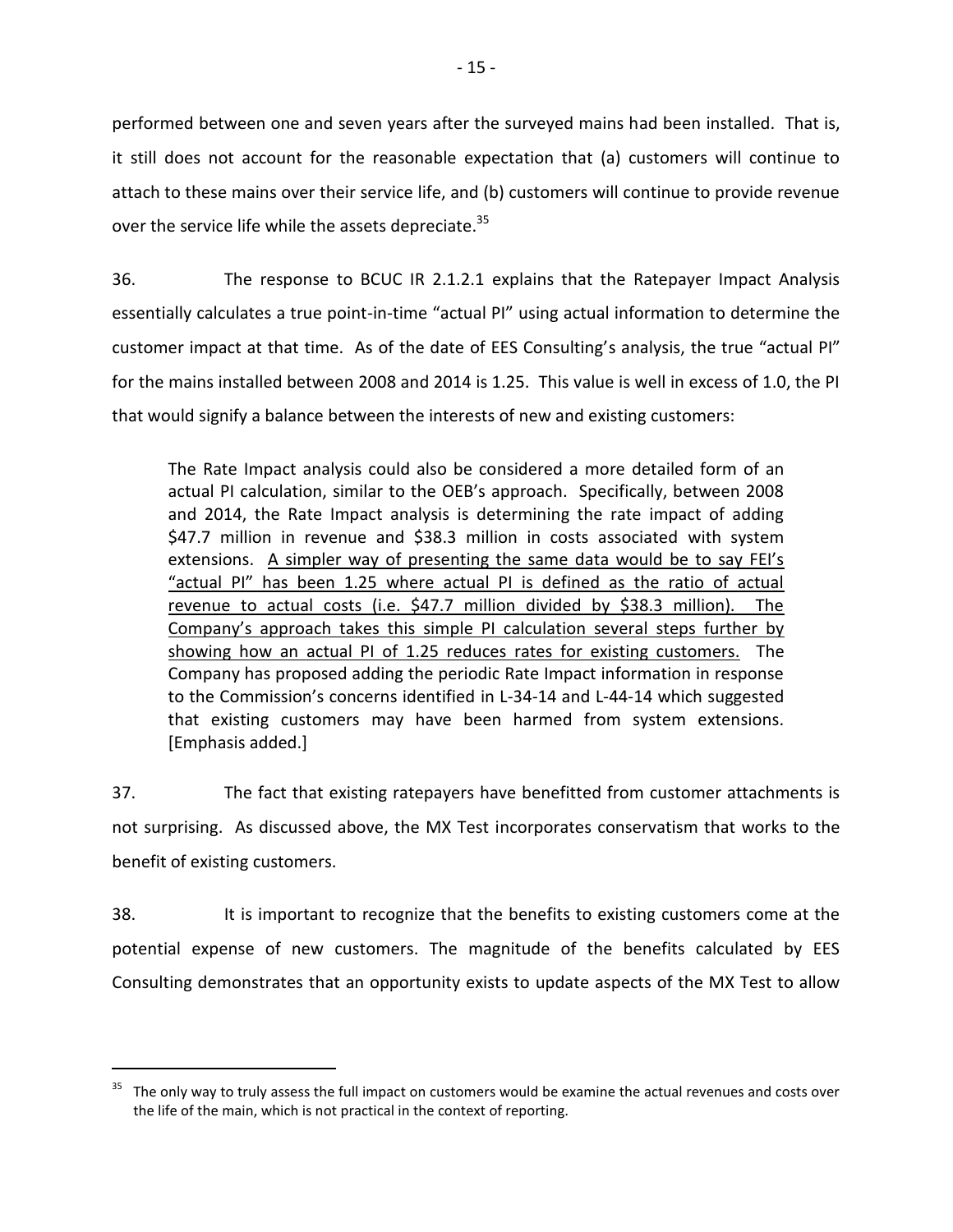for additional customer attachments, and better balance the interests of both new and existing customers. EES Consulting stated:<sup>36</sup>

While it is important that existing customers do not see rate increases as a result of customer growth, it is equally important that new customers do not pay more than their incremental costs. According to NRRI [National Regulatory Research Institute], "If instead the utility recovers more than incremental costs from new customers….new customers are cross-subsidizing existing customers." Existing customers should not receive all of the benefits of efficiencies and economies of scope related to new customers, thereby lowering their rates as a result of new customer growth. It is important to strike the proper balance where both new and existing customers are paying their share of the costs they cause and neither group is cross-subsidizing the other group. $37$ 

39. FEI's proposals, which are addressed in the next Part, strike a more equitable balance.

 $36$  Exhibit B-1, Appendix A, EES Consulting Report, p.2.

 $37$  Exhibit B-1, Appendix A, EES Consulting Report, p.9.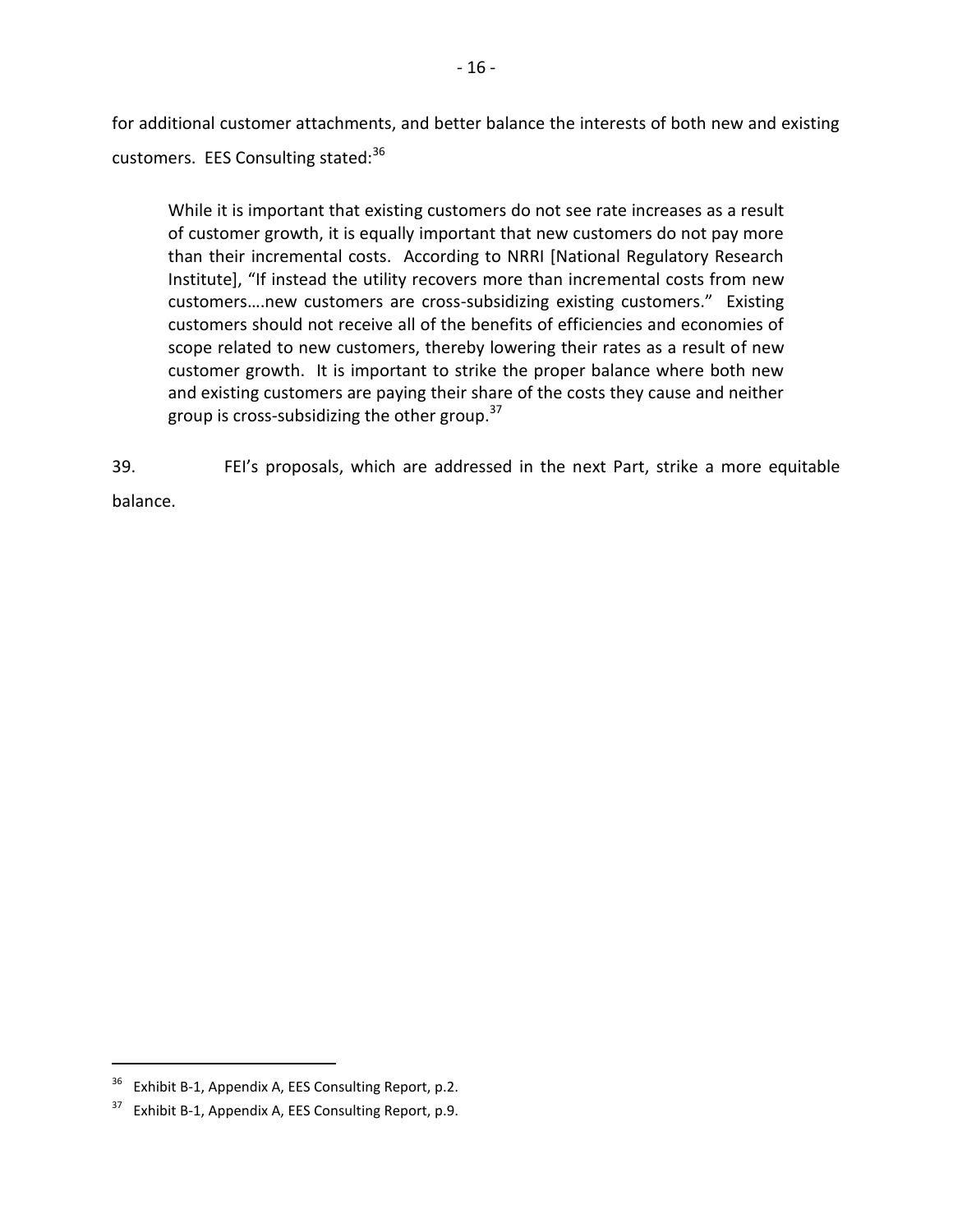### <span id="page-20-0"></span>**PART FOUR: PROPOSALS ARE APPROPRIATE AND JUST AND REASONABLE**

40. The majority of the MX Test input parameters continue to serve their intended purpose. FEI is proposing refinements to a proven concept with the benefit of further experience and stakeholder input. In this Part, FEI addresses the evidence regarding its proposals: extension of the DCF term to 40 years; adoption of a 10-year horizon for attachments in limited circumstances; implementation of a sliding scale for overhead costs; discontinuance of energy efficiency credits; updating the SLCA to reflect new information; and, the System Extension Fund. FEI submits:

- There is a sound rationale for each of FEI's proposals.
- The proposals promote a better balance between the interests of new and existing customers, although existing customers are still expected to obtain a net benefit from new extensions.
- The MX Test, incorporating FEI's proposals, will remain consistent with the Commission's System Extension Guidelines and Guiding Principles developed with stakeholders.

## <span id="page-20-1"></span>**A. THERE IS A SOUND RATIONALE FOR FEI'S PROPOSALS**

41. FEI's proposals are rooted in the overarching purpose of system extension policies, which is to promote the fair and equitable treatment of new and existing customers.<sup>38</sup>

# **(a) The DCF Term Should Be Extended to 40-years**

<span id="page-20-2"></span>42. FEI's proposal to change the DCF term from 20 years to 40 years better recognizes the expected benefits associated with new mains.

43. The DCF analysis used in the MX Test is, in simple terms, a means of determining whether or not expected revenues exceed expected costs. Most of the costs are incurred up

<sup>38</sup> 2007 *System Extension and Customer Connection Policies Review* Decision, p.19.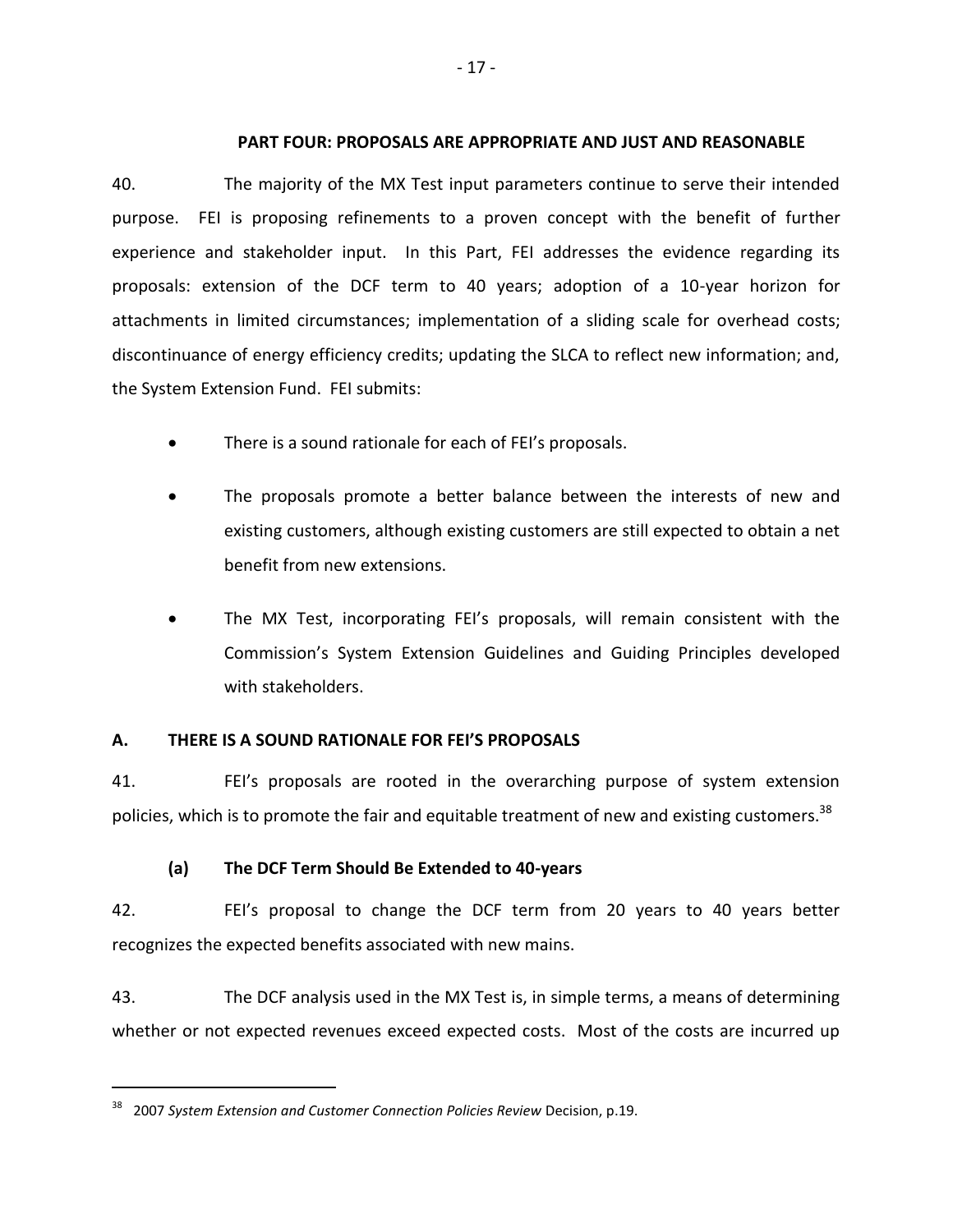front, but revenues continue to flow throughout the life of the main. The service life of mains is between 50 and 66 years, with the approved average service life for depreciation purposes being 64 years.<sup>39</sup> Since mains continue to generate revenues throughout their service life, it would be reasonable to use 64 years as the DCF term to reflect expected benefits brought by new customers.<sup>40</sup>

44. Establishing a DCF term that is less than the expected service life of a main has the effect of capturing the bulk of the expected costs, while excluding a portion of the expected revenues. It will, other things being equal, understate the PI. The shorter the term, the greater the potential for distortion. The current 20-year DCF term represents less than one-third of the average service life of the assets. In practice, the current DCF term means that new customers do not receive credit for a significant portion of the anticipated benefits of the main. Inevitably, some new customers must provide a CIAC to access natural gas service when a CIAC is not really required to protect existing customers.

45. The current 20-year horizon was set in 1996 to correspond with FEI's Integrated Resource Plan ("IRP") planning horizon during a time when the Commission sought a consistent set of evaluative criteria to be applied to the Company's investments. The 20-year horizon, however, bears no relation to how long a main will continue to produce revenues. In 2013, for example, there were 983 single service lines that attached to main extensions that were originally installed between 1951 to 1960 – main extensions that have continued to produce revenues 53 to 62 years after being completed. $41$  While using a consistent set of evaluative criteria may be appropriate as a general objective, the Commission has also determined that the purpose of the MX Test is to balance the interests of existing and new customers. The Commission now has the benefit of considerable experience and analysis demonstrating that the parameters of the MX Test have favoured existing customers. In the circumstances, the Commission should give priority to restoring the balance.

CEC IR 1.36.2.

<sup>&</sup>lt;sup>39</sup> CEC IR 1.1.1 updated page 36 of the Application. Gannett Fleming, in its most recent depreciation study, recommended a 64 year life for mains. It was approved by the Commission by Order G-44-12.

 $41$  BCUC IR 1.3.1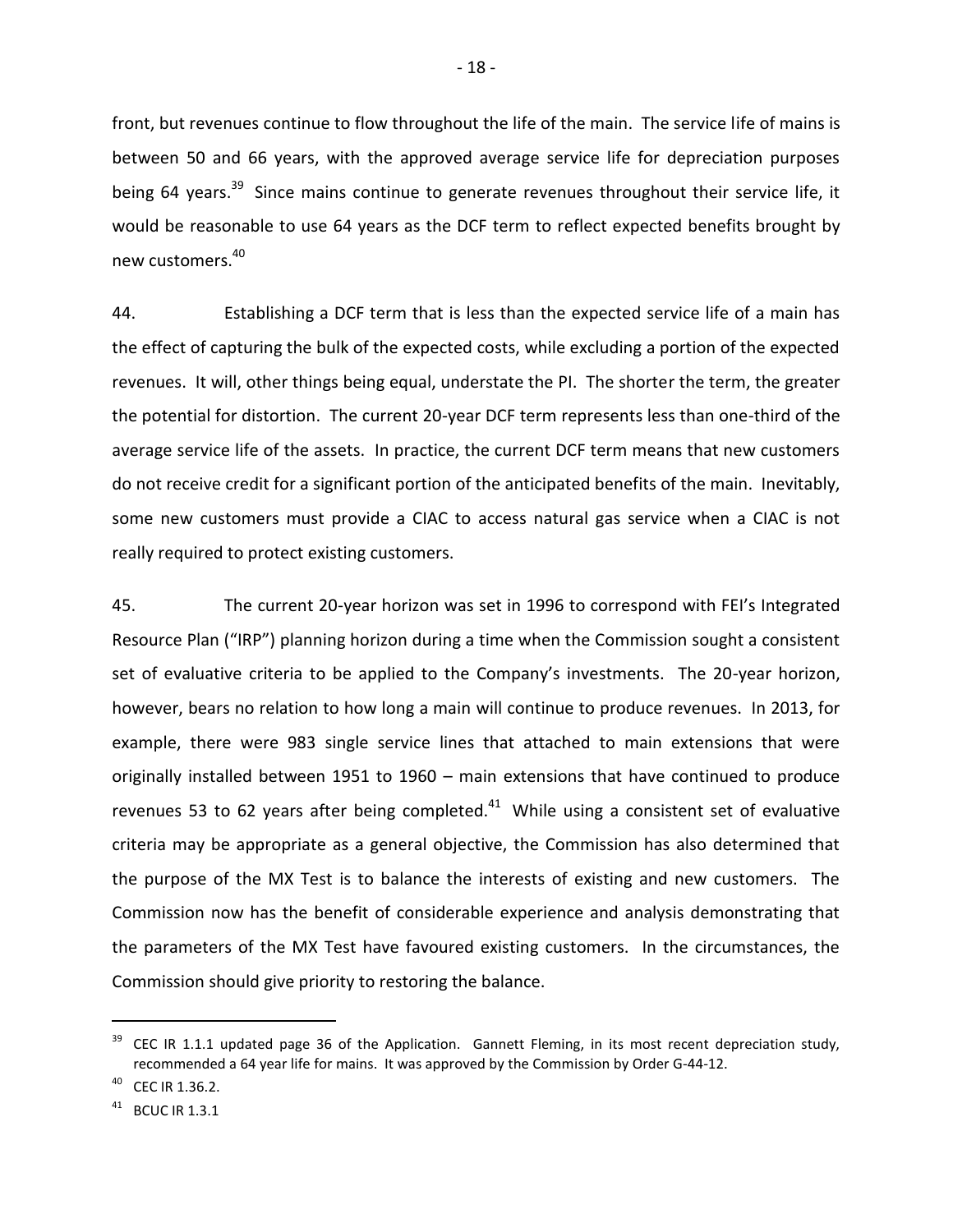46. FEI's proposal to establish a 40-year DCF term strikes a fairer balance between new and existing customers.

- New customers will benefit from greater recognition of the benefits expected to flow from the main in determining the amount of any CIAC.
- At the same time, the proposed term is still well short of the typical service life of mains, thereby incorporating conservatism in the DCF analysis.
- Although existing customers will be impacted by any foregone CIACs, this impact is minimal and they stand to benefit from the additional revenue associated with customers taking service that would otherwise not have been deterred by an unnecessary (or unnecessarily large) CIAC. $42$

47. FEI's proposal is more consistent with the System Extension Guidelines than the present 20-year DCF term. The Commission stated in its Guidelines Decision: "The Commission also recommends that, insofar as is practical, the analysis of system extensions be based on full incremental costs and benefits."<sup>43</sup> The Guidelines also state that a DCF analysis term should be long enough "to consider the full impact of the extension".<sup>44</sup> There are no "practical" impediments to incorporating a term more reflective of the service life of mains. FEI's proposal for a 40-year DCF term is still short of measuring the "full impact of the extension", since FEI's mains remain in service for 24 more years on average.

48. EES Consulting's survey of the practices of other utilities also suggests that 30 to 40 years is a common DCF term.<sup>45</sup>

<sup>42</sup> BCUC IR 1.14.1.

Guidelines, p.9.

 $44$  Guidelines, pp. 31-33.

 $45$  Exhibit B-1, Appendix A, EES Consulting Report, p. 14.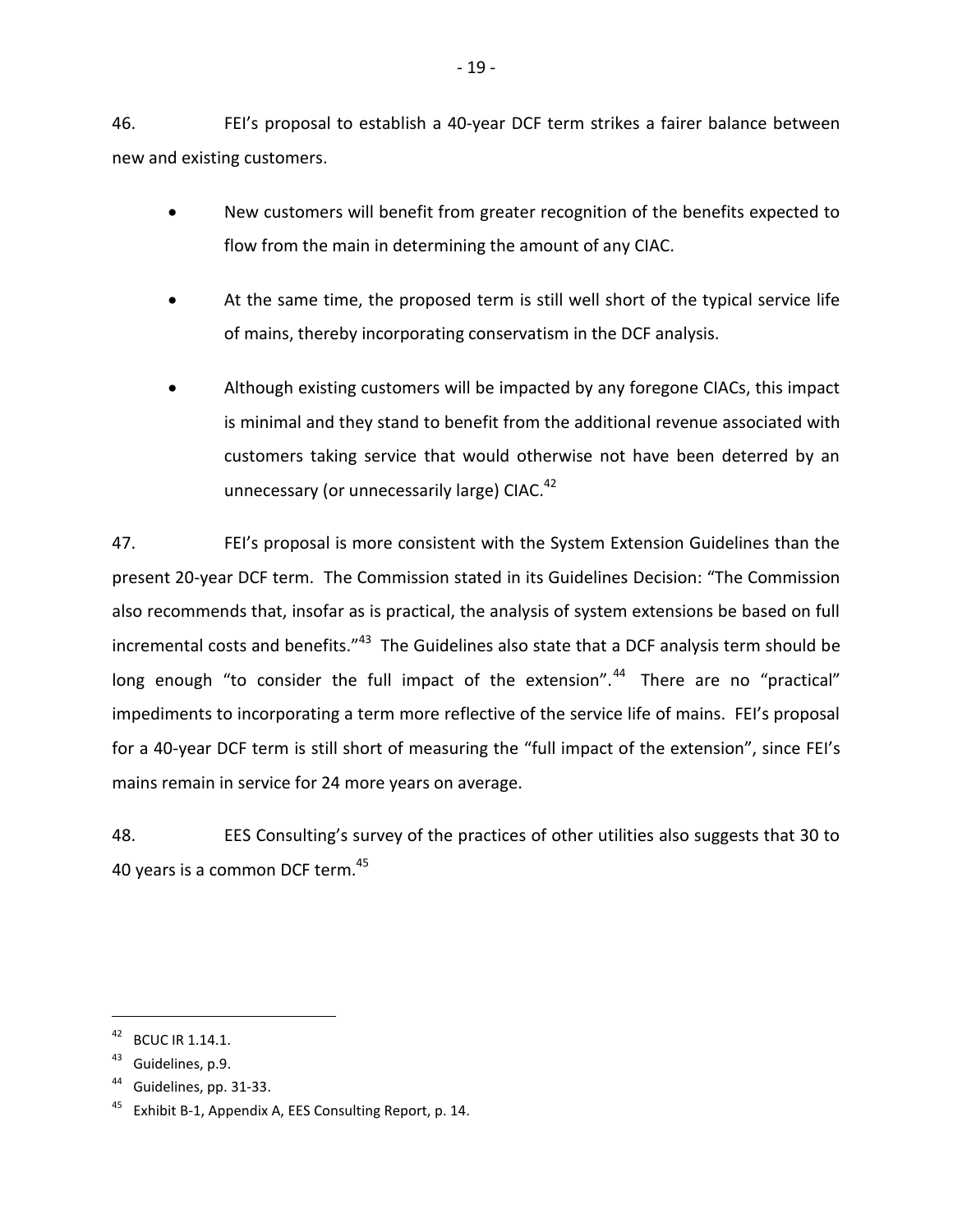### **(b) Customer Addition Horizon Should Be 10 Years in Some Circumstances**

<span id="page-23-0"></span>49. Customer additions are an input in the MX Test. Other things being equal, the higher the forecast customer additions, the lower the CIAC required. The time horizon incorporates conservatism in the MX Test; by design, any customers added beyond the time horizon have no consideration in the MX Test revenue calculation.<sup>46</sup> However, the current short horizon for customer additions also represents a lost opportunity. FEI's proposal to extend the customer additions horizon from five years to 10 years on a case-by-case basis is beneficial to both existing and new customers.

# *Benefits Associated With A Longer Horizon*

50. Considering piecemeal extensions can result in new customers being required to make a CIAC that would otherwise not be required if the combined impact of the phases was considered up-front. Installation cost savings<sup>47</sup> would benefit existing customers, as would any incremental revenues associated with new customer additions encouraged to attach by a potentially lower CIAC. FEI elaborated:

New customers currently potentially face a disproportionate CIAC that does not factor in the full impact of the costs and benefits of the system extension. Existing customers can lose the benefit of new customers that opt against the use of natural gas due to a prohibitive CIAC. Under the existing five year horizon, the only way to mitigate these immediate negative outcomes for new and existing customers would be for the utility to size the distance of the mains as close as possible to meet only the forecast within that five year period and not further growth beyond.

FEI does still account for growth in capacity requirements beyond the five years to accord with good system planning, but the interaction of the MX Test short attachments horizon with good system planning that suggests the length of main should be confined to the five year horizon is creating unintended negative consequences. A better solution that is in the long term interests of both new

<sup>&</sup>lt;sup>46</sup> Application, p.37.

<sup>47</sup> BCUC IR 2.20.3; 2.20.4; 2.20.14 and 2.23.1.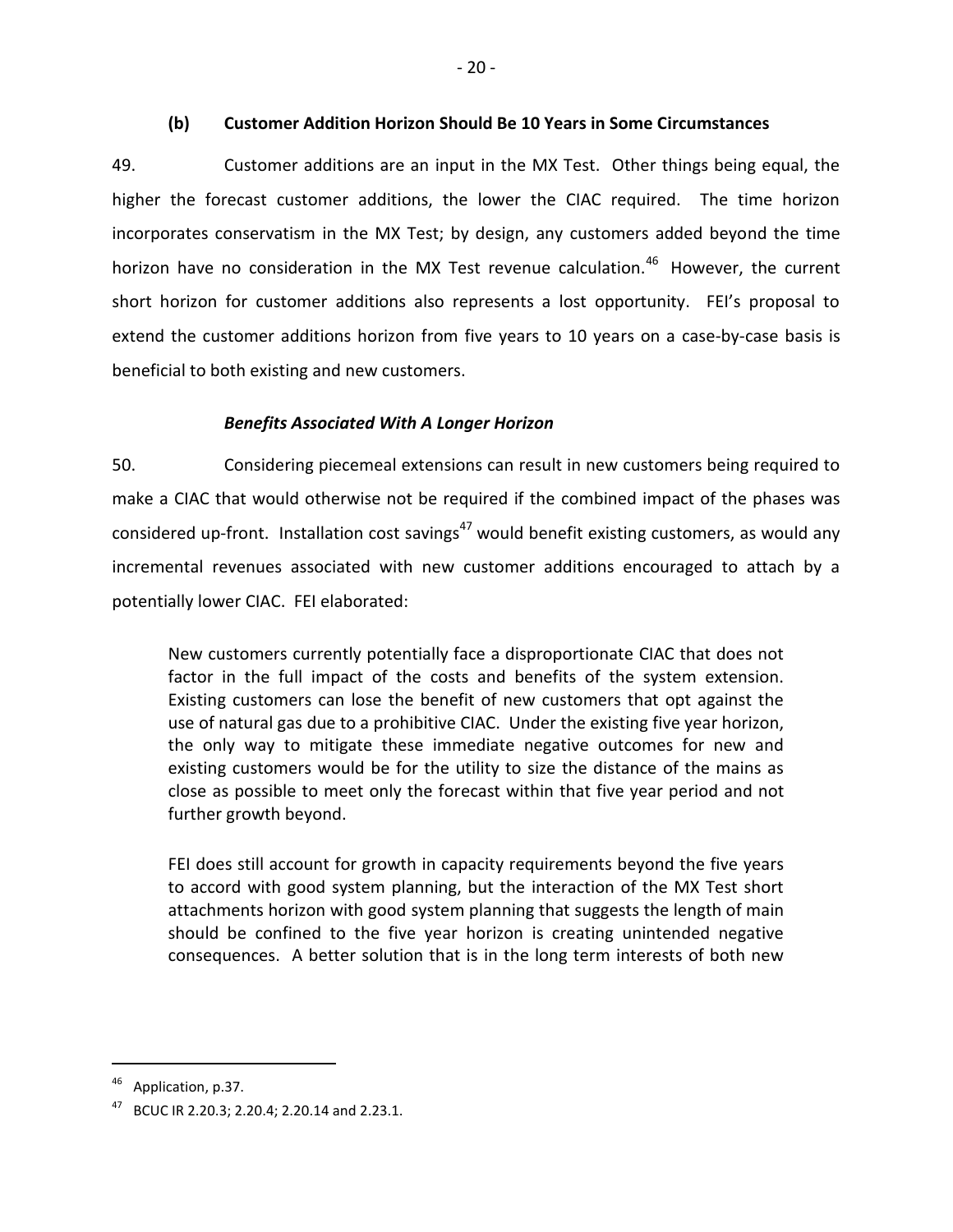and existing customers is to modify the test parameters in the manner FEI is proposing.<sup>48</sup>

51. The Commission's *System Extension Guidelines* contemplate the very issue being addressed by FEI's proposal. The Commission stated:

With respect to the aggregation of longer system extensions, the Commission believes that there may be situations where two or more system extensions should be reviewed in aggregate. One situation could be where the grouping of contiguous system extensions would likely lead to cost savings due to efficiencies in construction. There may also be situations where an initial system extension that is uneconomic is required prior to subsequent further system extensions which would render the result economic. $^{49}$ 

52. EES Consulting's findings also support the change. They stated, for instance: "Given what FEI has actually seen in terms of housing developments, this window [5 years] appears to be too short in some circumstances."<sup>50</sup> SaskEnergy, Union Gas and EGD already use a 10-year timeframe. $51$ 

53. In short, a 10-year forecast of customer attachments would be more reflective of the benefits of those customers waiting to connect to the main extension.<sup>52</sup> As discussed next, there is limited risk associated with extending the horizon to 10 years.

# *Similar Risk and Additional Reporting*

54. FEI's evidence is that "the uncertainties and risks that the attachments will not occur are very likely indistinguishable between a 5 year and a 10 year forecast."<sup>53</sup> The five year horizon incorporates conservatism in the MX Test, since it is common for customer attachments to continue over the entire life of the main (see paragraph 22 above).

<sup>48</sup> BCUC IR 2.23.1.

 $49$  Guidelines, p. 16.

 $50$  Exhibit B-1, Appendix A, EES Consulting Report, p.14.

 $51$  Exhibit B-1, Appendix A, EES Consulting Report, p.14.

<sup>&</sup>lt;sup>52</sup> BCUC IR 1.13.4.4.

 $53$  BCUC IR 1.13.4.4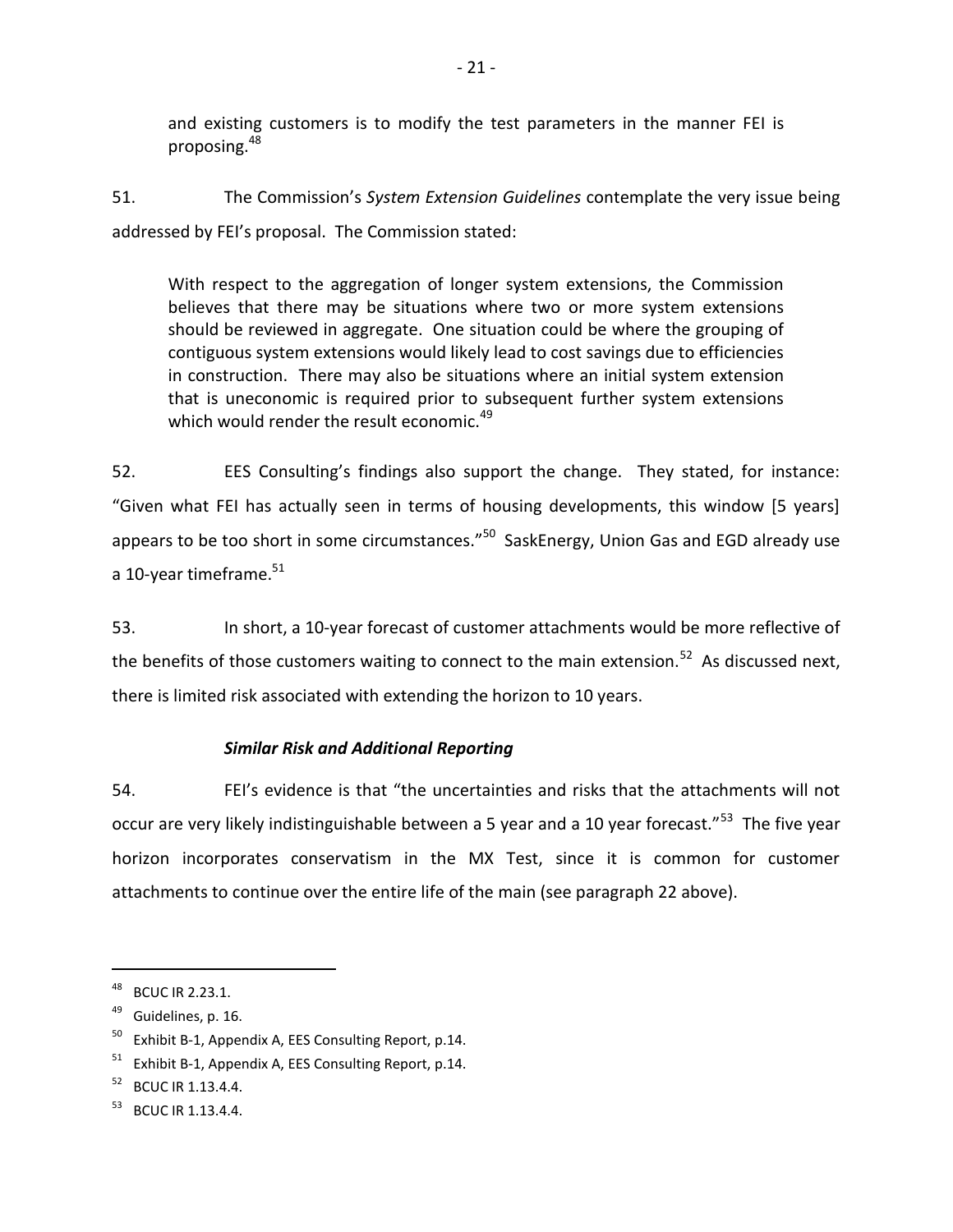55. UPC accuracy is not an issue with a longer horizon. As indicated above, the consumption used in the MX Test has always been a credit commensurate with the average usage of existing customers. It is not intended to represent a forecast of future use on a specific main extension.<sup>54</sup>

56. FEI's Application outlined the type of data that would be used to determine if a planning horizon greater than five years is appropriate in a given case. FEI also proposed specific reporting on the mains for which a 10-year horizon was used.<sup>55</sup> The case-by-case reporting provides additional comfort in moving forward with the proposal. In the future, the periodic Rate Impact Analysis can be used to inform whether the 10-year period should be adopted more generally or whether five years should remain the default.

#### *Summary*

57. There is a strong case to be made that a 10-year horizon is more appropriate than a five year term for all extensions (as seen in Ontario). FEI's proposal to use a 10-year horizon only where the evidence of a longer term build out horizon is particularly compelling really reflects a recognition that incrementalism may be more palatable.<sup>56</sup> FEI submits that this case-by-case basis approach, accompanied by the annual reporting on the use of a 10-year horizon, is a reasonable means of introducing this change.

### <span id="page-25-0"></span>**(c) Implementation of a Sliding Overhead Scale**

58. The application of overhead to the MX Test is intended to represent an allocation of general costs that are incurred by FEI to install main extensions that are not specifically associated with a particular main extension. EES Consulting characterized the current approach of applying a 23% overhead rate to all sizes of projects as being inconsistent with standard practice.<sup>57</sup> Larger projects are currently being allocated a disproportionately

<sup>54</sup> BCUC IR 2.24.1.

Application, p.55.

 $56$  BCUC IR 1.14.1; Application, p.55.

 $57$  Exhibit B-1, Appendix A, EES Consulting Report, p.15.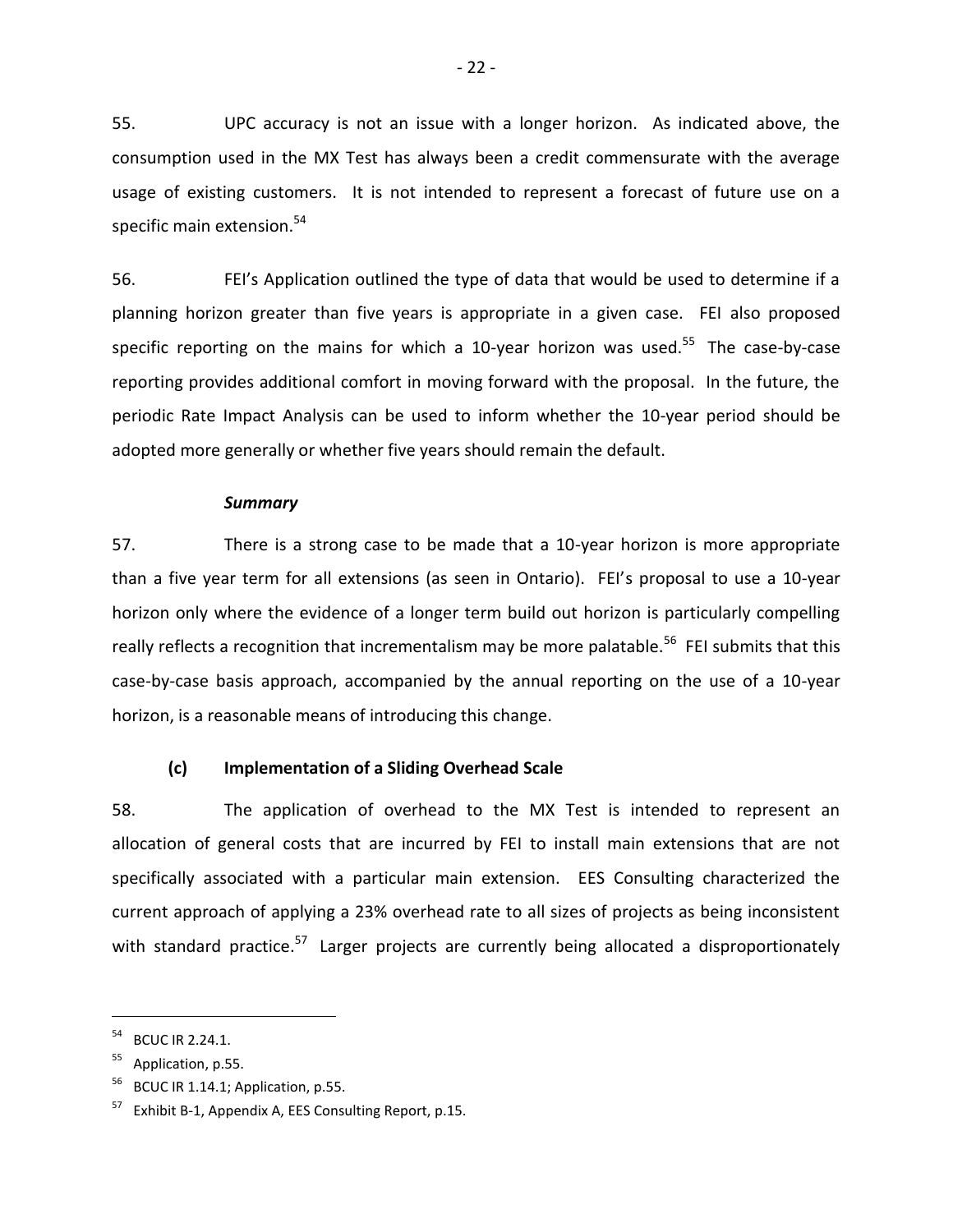large share of overhead because the relationship between project capital costs and overhead costs is not linear.<sup>58</sup>

59. FEI's proposal to address this issue is described on p.55 of the Application. The proposed change will more fairly allocate the overhead costs,  $59$  consistent with the Commission's Guidelines and industry practice.<sup>60</sup> There is every reason to make this principled adjustment to the MX Test, particularly since the rate impact on existing customers is expected to be minimal. $^{61}$ 

## **(d) Energy Efficiency Credits Should Be Discontinued**

<span id="page-26-0"></span>60. Although removing the energy efficiency credits will result in a higher CIAC for some customers, discontinuing the energy efficiency credits still makes sense for several reasons:

 First, the rationale for the credits was to promote energy efficiency, which is a role now well-served by FEI's extensive Energy Efficiency and Conservation ("EEC") program. At the time the Commission approved the energy efficiency credits (2007), the Company had a modest DSM program with an annual budget of \$3.1 million (excluding partner investment). The credits made good sense in that context to supplement the limited DSM options. In contrast, the Commission has approved an annual EEC budget of approximately \$35 million over the period 2014-2018. $^{62}$  FEI's EEC programs provide ample opportunity for potential customers to improve energy efficiency.

<sup>&</sup>lt;sup>58</sup> Application, p.39.

See also BCUC IR 2.25.1 for statistical analysis.

 $60$  The Guidelines contemplate that as a general principle, the costs of system extensions should be allocated to customers that cause them.

 $61$  In section 4.1.3.1 of the Application, the Company showed a difference in the total cumulative CIAC reduction in the amount of approximately \$1.0 million resulting from the change based on the mains installed from 2008 and 2014. This means a rate impact on existing customers of \$0.001/GJ, calculated using the EES Consulting's Rate Impact Analysis. See also: BCUC IR 1.14.1.

 $62$  Application, p.59.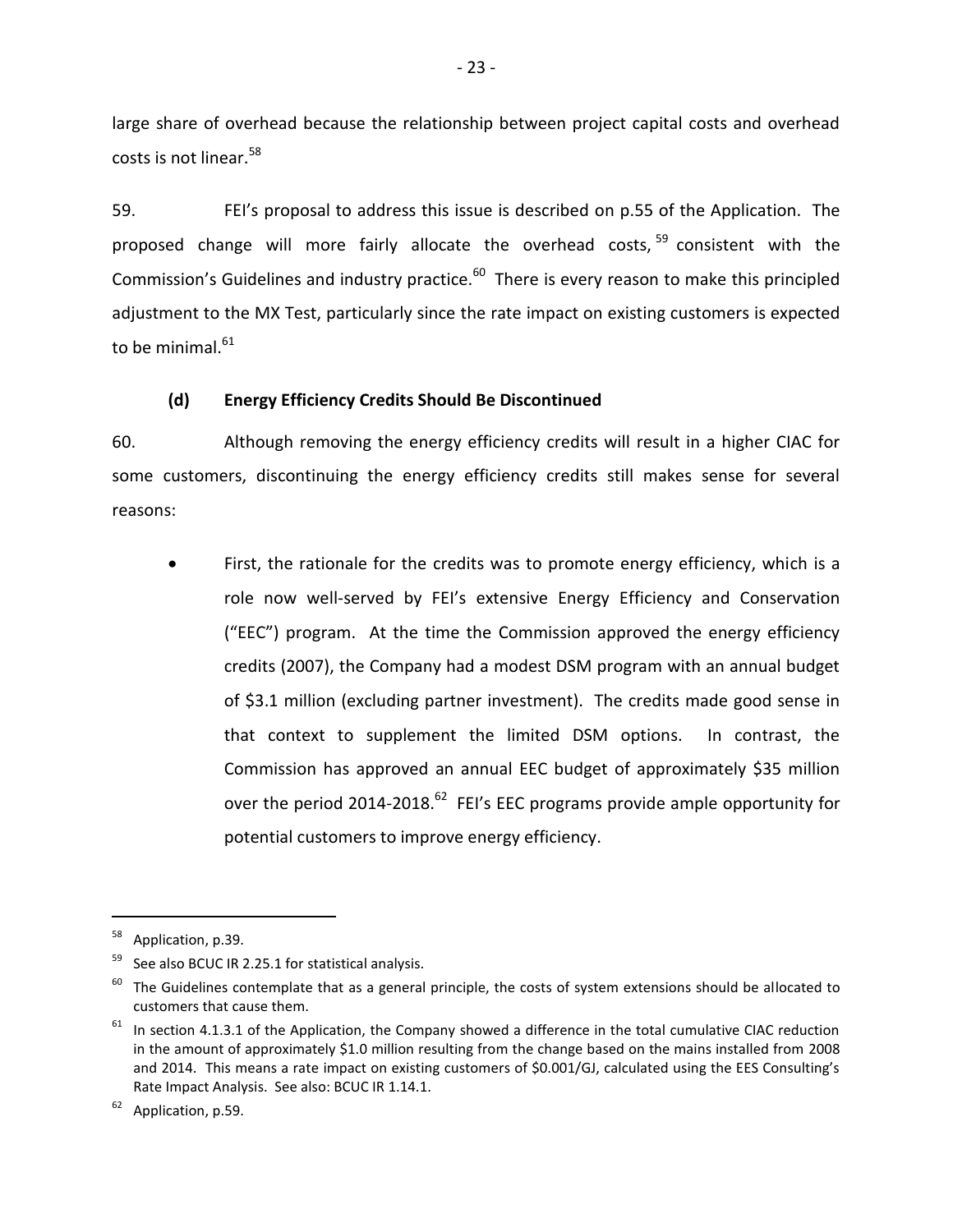- Second, using the REUS data to estimate the consumption per customer in the MX Test already reflects the success of the Company's DSM programs as seen by the gradual decline in UPC.<sup>63</sup>
- Third, separating efficiency initiatives from the MX Test and leaving those initiatives to be addressed by the EEC program will make the MX Test easier to understand and administer.<sup>64</sup>
- Fourth, the impact of this proposal on existing customers is not likely to be significant given the relatively small portion of main extensions that have used the credit. $^{65}$

# **(e) Service Line Cost Allowance (SLCA) Should Be Updated**

<span id="page-27-0"></span>61. The SLCA has been used for more than twenty years. It continues to serve the needs of customers. EES Consulting confirmed that "…FEI's practice of calculating the SLCA using the MX test and applying that allowance for new customers not requiring a main extension is consistent with standard practice in the industry and within the Province."<sup>66</sup> It makes sense to update the inputs in the existing methodology, since the current inputs were put in place eight years ago. FEI's proposal is consistent with what had been done in past reviews of the MX Test in 1996 and 2007.<sup>67</sup> FEI is also proposing to update the inputs annually hereafter, which will ensure the SLCA continues to reflect the best information available.<sup>68</sup>

62. Commission IRs inquired whether the average consumption value in the SLCA should be based only on the most recent year, rather than the most recent six years. FEI submits that using a single year creates issues regarding the representative nature of the data. The average consumption value in the SLCA should be determined using a long enough time

 $63$  Application, p.59.

 $64$  Application, p.59.

<sup>&</sup>lt;sup>65</sup> Application, p.59.

Exhibit B-1, EES Consulting Report, p.13.

 $67$  BCUC IR 1.30.1.

 $68$  The details of the proposal are described in Section 4.2 of the Application.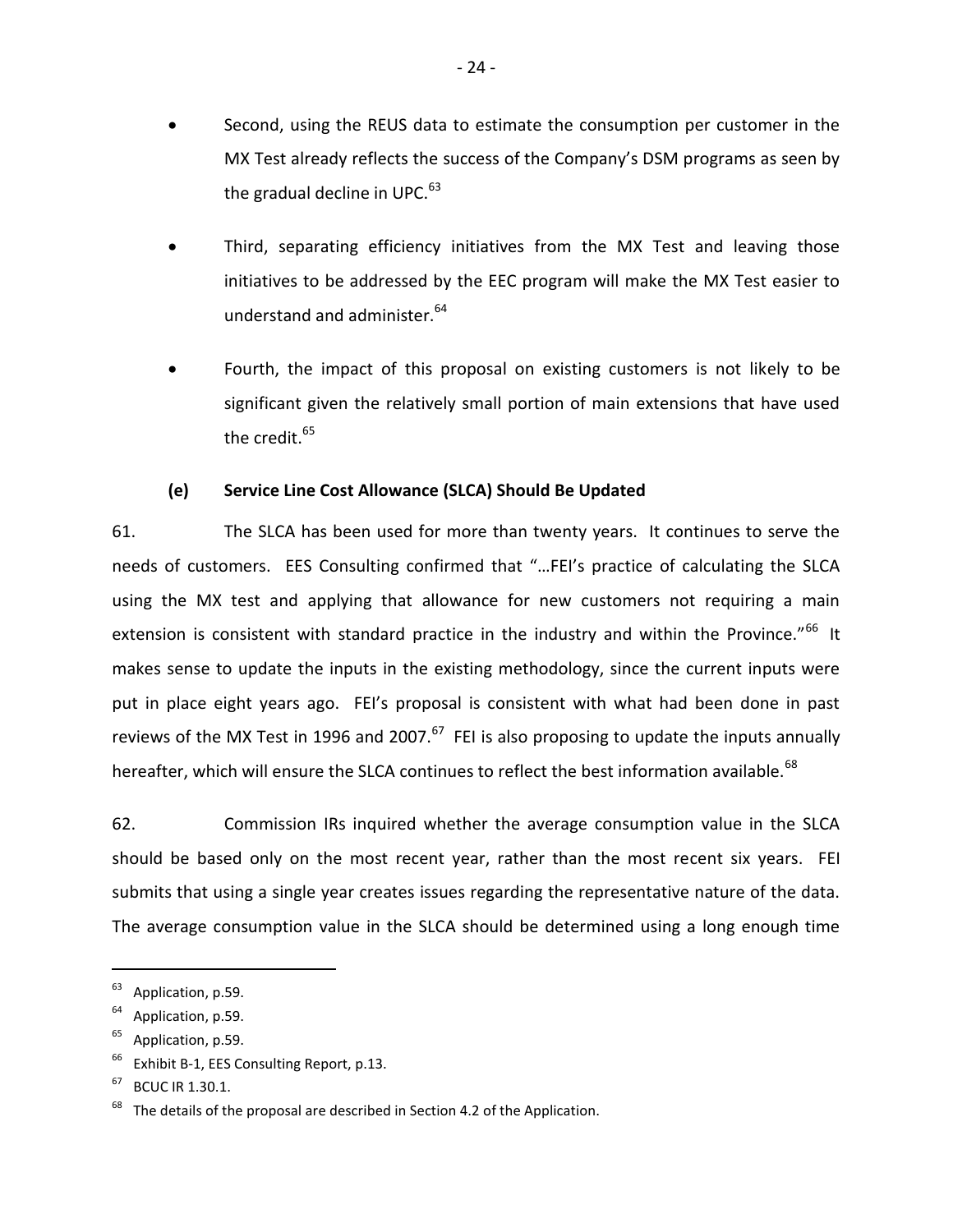frame to include a sufficient mix of consumption data over different dwelling types, regions and individual customer usage patterns. A six year rolling average provides a reasonable sample to be used in the derivation of the SLCA, which will be updated annually.<sup>69</sup>

### **(f) System Extension Fund is Appropriate and Just and Reasonable**

<span id="page-28-0"></span>63. FEI's proposed System Extension Fund, which is capped at \$1 million annually and does not accumulate, helps eligible customers in lower density areas defray the upfront CIAC required in order to proceed with a main. In order to qualify, a main would have to yield a PI of 0.2.<sup>70</sup> The remaining 60% of the cost (to get the PI to 0.8) will be shared between the connecting customer through a CIAC, and FEI's ratepayers through the proposed System Extension Fund. The connecting customer will have to forgo a potential refund from a contributory main.<sup>71</sup> Further information about the operation of the System Extension Fund is found in responses to BCUC IRs 2.15.5 to 2.15.7.

64. The System Extension Fund is modelled in part after BC Hydro's long-standing \$1.5 million Uneconomic Extension Fund ("UEF"). FEI's proposed System Extension Fund is sized equivalent to two-thirds of the UEF to reflect FEI's smaller service territory, fewer new customers added annually, and smaller distribution rate base.<sup>72</sup> FEI's proposal to cap the fund at \$1.0 million annually ensures that the size of the fund is sufficient to meet the potential demands from customers, while limiting the maximum potential rate impact to \$0.0007/GJ that could arise from a fully subscribed fund. Even this minimal rate increase assumes that the Fund generates no increased throughput on FEI's systems.<sup>73</sup>

<sup>&</sup>lt;sup>69</sup> BCUC IR 2.26.1.

 $^{70}$  A PI of 0.2 means that the customer's consumption and resulting revenue would at least cover 20% of the cost of the main extension.

<sup>71</sup> BCUC IR 1.18.1.

 $72$  Application, p. 64; BCUC IR 2.12.4.

<sup>&</sup>lt;sup>73</sup> BCUC IR 1.16.1; BCUC IR 2.12.5.1; BCUC IR 1.14.1.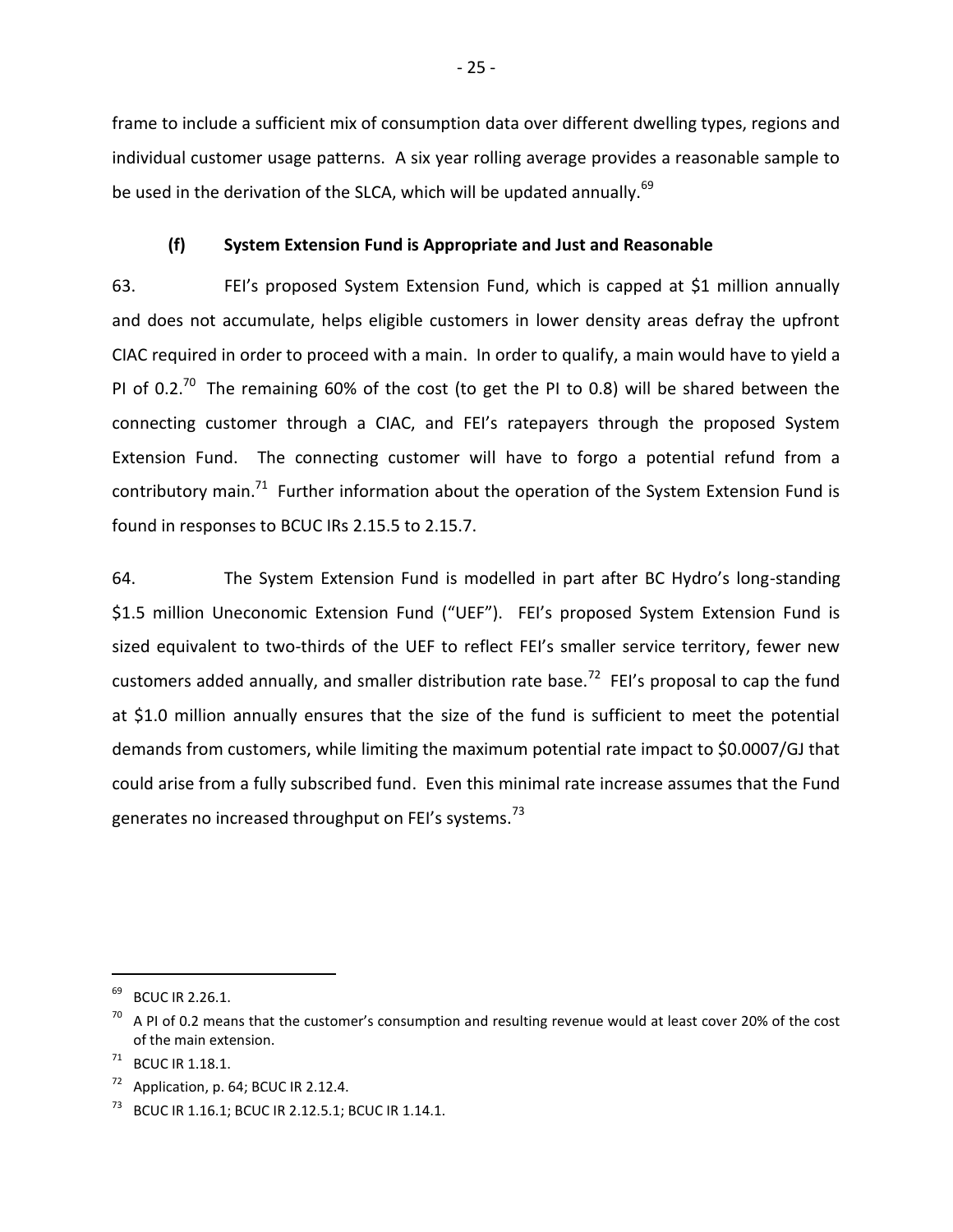65. FEI proposes to include in its annual MX Reporting, the total number of approved requests to access the Fund and the total dollar value of the approved requests. The Commission will thus be able to monitor FEI's use of the fund.<sup>74</sup>

66. The underlying public interest rationale for the System Extension Fund is to provide customers who are further away from the system or are in less densely populated areas with more equitable access to natural gas service. Conversion customers (i.e. those switching from one fuel to another in a pre-existing home) are most likely to access the System Extension Fund. The greatest conversion potential is on Vancouver Island although opportunities exist throughout the rest of the province as well.<sup>75</sup> Given that new customers residing in lower density areas will likely have a higher CIAC than those in urban areas, the System Extension Fund will promote the equitable treatment of new customers in lower density areas and new customers in urban areas.<sup>76</sup>

67. Although the System Extension Fund is not specifically targeting low income customers, $77$  the proposal has the potential to benefit people with low incomes. Access to natural gas is seen by some stakeholders to be one way to manage heating costs.<sup>78</sup> With access to the System Extension Fund, the CIAC contribution (if required) is reduced. With greater access to natural gas service, the customer may also see the potential for a lower utility bill.<sup>79</sup>

68. The fact that existing customers are contributing towards a new customer's CIAC (*via* the System Extension Fund) does not make the proposal contrary to rate setting provisions of the UCA. First, the cost to existing customers should not be viewed in isolation. Mains

BCUC IR 1.15.1.1; Application, section 4.4.3.

<sup>75</sup> BCUC IR 1.18.6.

<sup>76</sup> BCUC IR 2.15.2.

 $77$  Any applicant regardless of income level that meets the eligibility requirements as set out in the Application could potentially receive the System Extension Fund.

 $78$  See, for instance, the letter of Linda Larson, MLA of July 15, 2014: "We were thrilled to be asked [to participate in consultation] because we feel that it is an important issue that needs to be addressed, assessed and "fixed" as soon as possible to ensure that all British Columbians living in areas without access to alternative sources of power [i.e. alternatives to electricity] get that access." Application, Appendix C.

 $79$  BCOAPO IR 1.2.2; Application, section 3.2.4.1.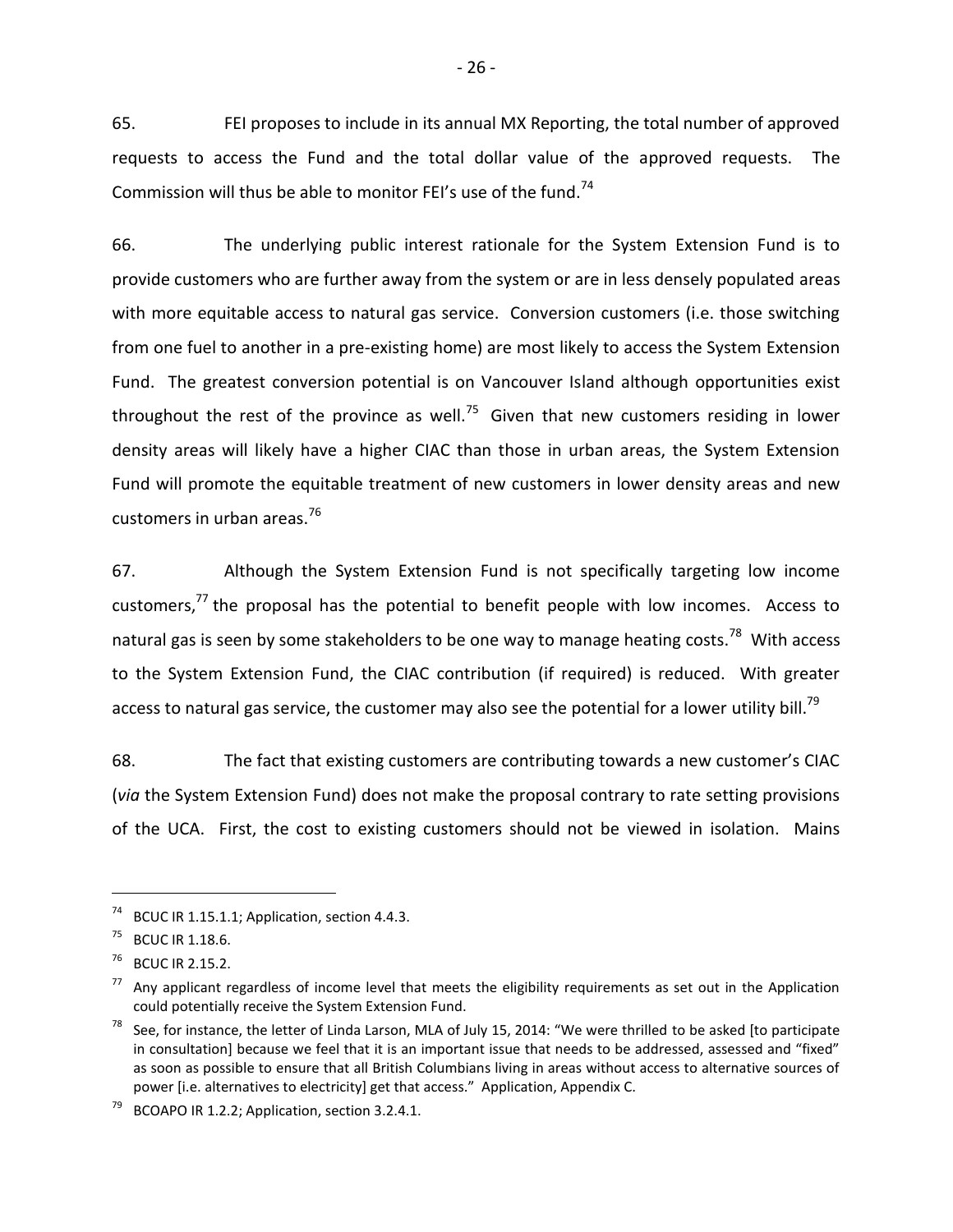supported by the System Extension Fund could provide a net benefit to existing customers over the life of the main.<sup>80</sup> FEI elaborated:

Mains supported by the System Extension Fund could well provide a net benefit to existing customers over the life of the main, as discussed in the response to BCUC IR 1.16.2. In such circumstances, the SEF amounts to a form of financing, rather than a subsidy, which is consistent with MX Guideline 9a (p. 33):

"9. Alternative methods for collecting customer contributions are discussed in section 6.5. In the Commission's view, viable mechanisms would satisfy the following criteria: … Introduce additional options for financing system extensions, thereby reducing the financing pressures on local government (i.e. the use of local taxation mechanisms);"81

Even if one were to pessimistically assume that no increased throughput is generated from the funded extensions, the introduction of the System Extension Fund could still be expected to have only a very modest impact on existing customers.<sup>82</sup>

69. Second, even if the revenues do not offset the cost to existing ratepayers and it becomes a subsidy in economic terms, this type of economic subsidization is routine in ratemaking. It flows from the fact that regulators must balance a variety of accepted ratemaking principles. The legal test is the absence of "undue" discrimination, not an absence of economic subsidy or discrimination. Bonbright  $(1<sup>st</sup> Ed.)$  states:

Readers of the treatises and case law of railroads and public utility rates will often come across bald statements to the effect that, in these regulated industries, the practice of rate discrimination is unlawful. In fact, however, such statements are grossly inaccurate. What the law forbids is "undue" or "unjust" discrimination.  $(p.370)^{83}$ 

<sup>80</sup> BCUC IR 1.16.2.

 $81$  BCUC IR 2.14.5.

<sup>&</sup>lt;sup>82</sup> BCUC IR 1.14.1. Using the Rate Impact Analysis, the rate impact is conservatively forecast to be \$0.001/GJ, even assuming that the fund of \$1 million is fully subscribed annually and generates no increased throughput on FEI's systems.

<sup>&</sup>lt;sup>83</sup> BCUC IR 2.14.5.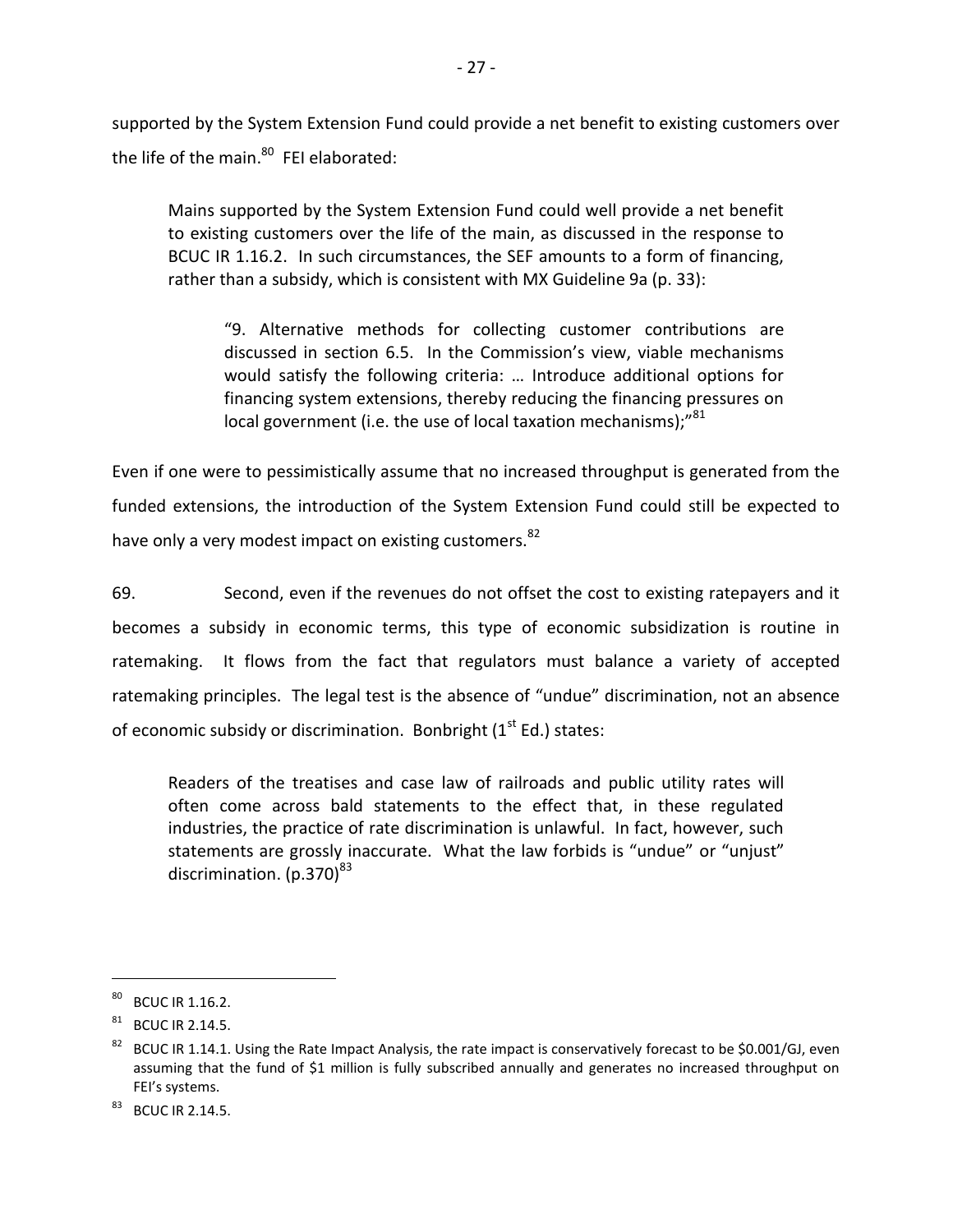70. The intent and effect of the System Extension Fund is akin to postage stamping of rates in that it makes service more cost effective in areas with a higher than average cost of service. Regulators routinely approve the use of uniform rates throughout the utility service area despite geographic differences in cost of service so as to achieve other rate design objectives.<sup>84</sup>

71. FEI submits that the System Extension Fund should be approved.

# <span id="page-31-0"></span>**B. EXISTING CUSTOMERS STILL EXPECTED TO BENEFIT FROM EXTENSIONS**

72. EES Consulting's analysis indicates that customers will continue to benefit from extension policies with these recommendations in place.<sup>85</sup> A pessimistic estimate of the cumulative rate impact per GJ for all of FEI's proposals is  $$0.012/GJ^{86}$ , reflecting an approximate annual bill increase of \$1 for a Mainland Residential customer consuming 90 GJ per year. The benefit that EES Consulting calculated for existing customers from historical system extensions installed from 2008 to 2014 was significantly higher at \$0.058/GJ, a savings equivalent to over \$10 per customer annually. In other words, the cumulative net rate impact as a result of adding mains and taking into account FEI proposals is still a net positive to existing customers.

73. The net benefit to existing ratepayers is also likely to be larger than is suggested by the difference between the above-referenced \$.012/ GJ and \$0.058/GJ amounts because the calculations did not account for any increased system extension installations and resulting customer additions and load that may result from the proposals. FEI expects that future conversion customers would be more likely to decide to proceed with natural gas service as a result of the proposals in the Application.<sup>87</sup>

Exhibit B-1, Appendix A, p.7.

Application, p.60.

**BCUC IR 1.42.1** 

<sup>87</sup> BCUC IR 1.42.3; see also: BCUC IR 1.42.2.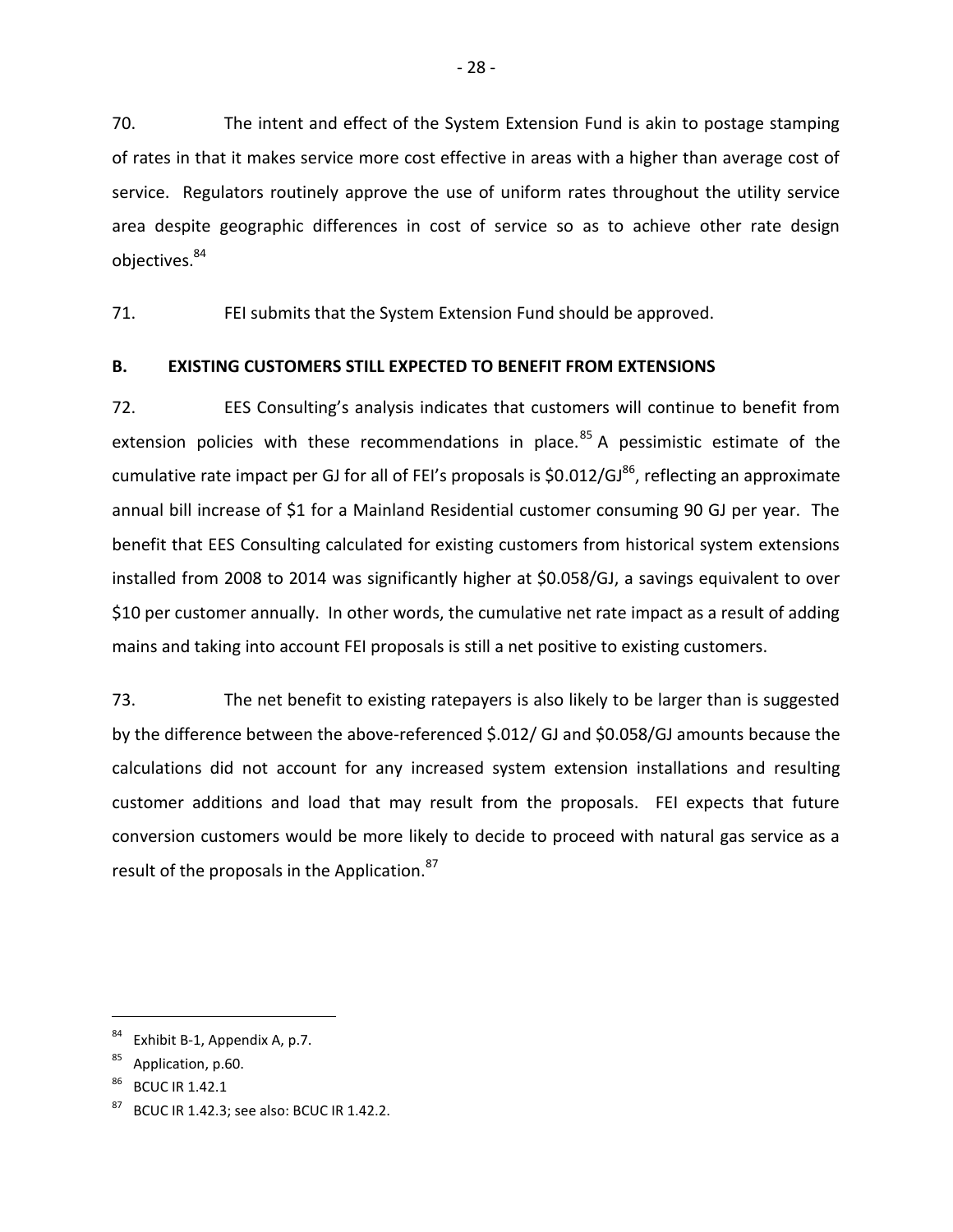# <span id="page-32-0"></span>**C. MX TEST IS CONSISTENT WITH COMMISSION GUIDELINES**

74. The MX Test, incorporating FEI's proposals, is consistent with the Commission's

Guidelines. The following table summarizes why this is the case.

| <b>Guideline</b>                                                                                                                                                                                                                                                                                                                                                                                                                                                                                                                                                                                                                                                                                                                                                        | Consistency                                                                                                                                                                                                                                                                                                                                                                                                                    |
|-------------------------------------------------------------------------------------------------------------------------------------------------------------------------------------------------------------------------------------------------------------------------------------------------------------------------------------------------------------------------------------------------------------------------------------------------------------------------------------------------------------------------------------------------------------------------------------------------------------------------------------------------------------------------------------------------------------------------------------------------------------------------|--------------------------------------------------------------------------------------------------------------------------------------------------------------------------------------------------------------------------------------------------------------------------------------------------------------------------------------------------------------------------------------------------------------------------------|
| 1. The Commission recommends that evaluation of                                                                                                                                                                                                                                                                                                                                                                                                                                                                                                                                                                                                                                                                                                                         | FEI is retaining the DCF methodology.                                                                                                                                                                                                                                                                                                                                                                                          |
| system extensions be based on a discounted cash flow<br>evaluation method that includes, to the extent feasible,<br>all incremental costs and benefits associated with a<br>particular system extension over a time period long<br>enough to consider the full impact of the extension. The<br>Commission also recommends that, as a general                                                                                                                                                                                                                                                                                                                                                                                                                            | A "time period long enough to consider the full impact<br>of the extension" would, in reality, equal the service life<br>of a main (64 years on average). The proposal to use a<br>40 year period captures more of the expected service<br>life of the asset and more of the expected benefits.                                                                                                                                |
| principle, the costs of system extensions be allocated to<br>those customers who cause them.                                                                                                                                                                                                                                                                                                                                                                                                                                                                                                                                                                                                                                                                            | The incremental system extension costs continue to be<br>reflected in the MX Test.                                                                                                                                                                                                                                                                                                                                             |
|                                                                                                                                                                                                                                                                                                                                                                                                                                                                                                                                                                                                                                                                                                                                                                         | The proposal to implement a sliding scale for overheads<br>is consistent with principle of cost causality reflected in<br>the Guideline.                                                                                                                                                                                                                                                                                       |
| 2. The Commission recommends that the Utilities<br>evaluate system extensions both from a social<br>perspective, which applies a social discount rate, and a<br>utility perspective, which applies a discount rate based<br>on each utility's cost of capital.                                                                                                                                                                                                                                                                                                                                                                                                                                                                                                          | FEI will continue to use a discount rate based on the<br>Company's cost of capital. <sup>88</sup> This is consistent with<br>other BC utilities. As discussed later in this Submission,<br>the Commission acknowledged in the Guidelines that a<br>social discount rate would be based on government<br>guidance, which remains outstanding. <sup>89</sup>                                                                     |
| 3. The Commission recommends that Utilities submit<br>extension tests or information that analyzes system<br>extensions on a disaggregated basis. However, where<br>the benefits of aggregation exceed the costs as may be<br>the case for situations involving routine, short<br>extensions, the Commission will consider Utility<br>proposals for dealing with such situations. The<br>Commission recommends that these proposals be<br>based on the incremental cost of extending the system<br>and adding new customers. For the purposes of annual<br>statement filing, the Utilities initially may choose the<br>level of aggregation they deem appropriate. The extent<br>of aggregation will depend on the projects planned by<br>each utility in a given year. | The Guideline contemplates that utilities can propose to<br>use more aggregated information if circumstances<br>warrant. In the present circumstances, the Core Review<br>Report has recommended that reporting should be<br>evaluated to ensure it is useful and necessary. It also<br>recommended exception-based reporting. FEI has<br>identified compelling reasons to use more aggregated<br>information in MX Reporting. |

<sup>88</sup> After-tax, inflation adjusted weighted average cost of capital as noted on page 17 of the Application.

<sup>&</sup>lt;sup>89</sup> CEC IR 1.2.2.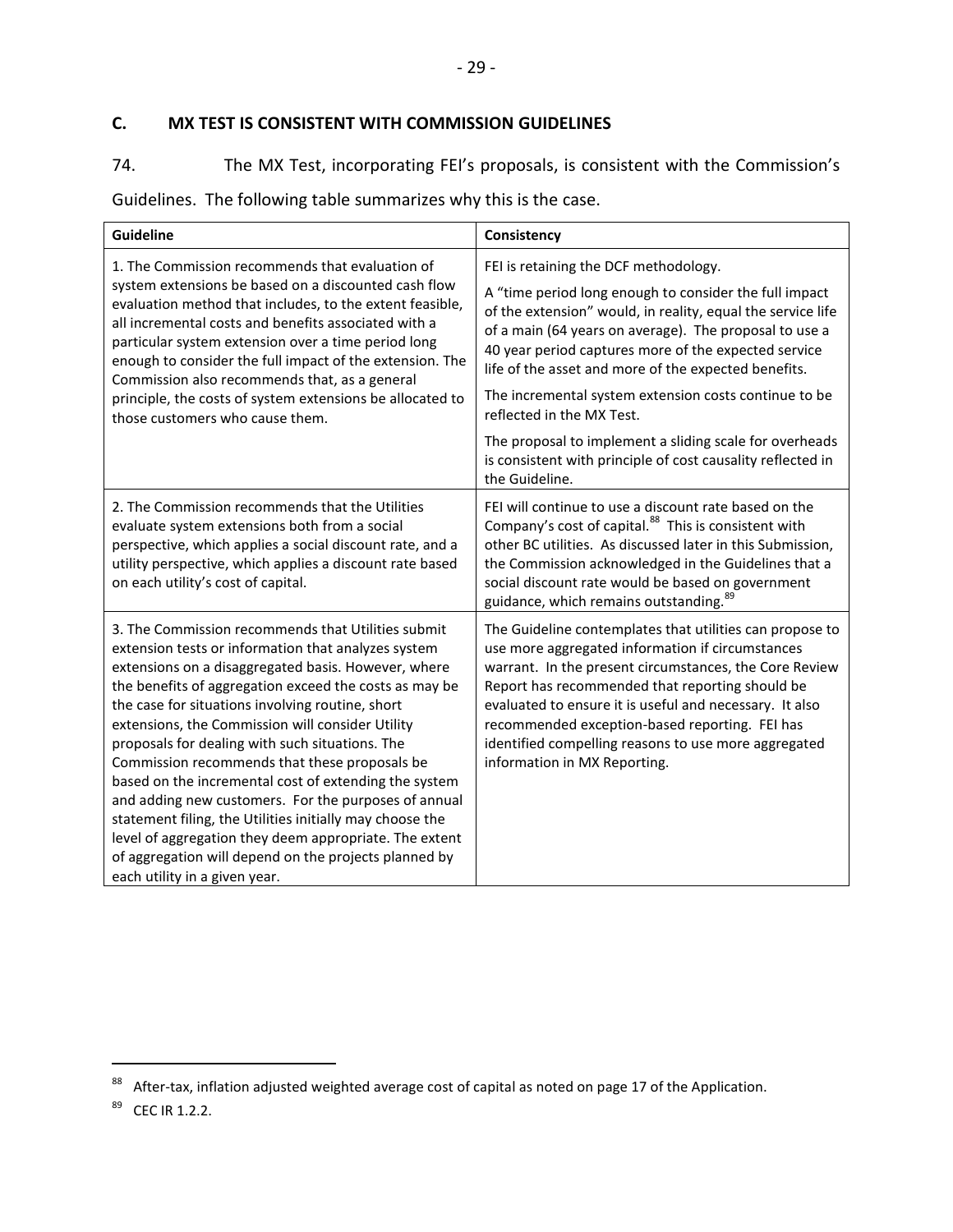| <b>Guideline</b>                                                                                                                                                                                                                                                                                                                                                                                                                                                     | Consistency                                                                                                                                                                                                                                                                                                                                                                                                                                                                      |  |
|----------------------------------------------------------------------------------------------------------------------------------------------------------------------------------------------------------------------------------------------------------------------------------------------------------------------------------------------------------------------------------------------------------------------------------------------------------------------|----------------------------------------------------------------------------------------------------------------------------------------------------------------------------------------------------------------------------------------------------------------------------------------------------------------------------------------------------------------------------------------------------------------------------------------------------------------------------------|--|
| 4. The Commission expects the Utilities to ensure that<br>estimates are as accurate as possible without adding<br>substantially to the administrative workload associated<br>with estimating system extension costs. The<br>Commission will rely on prudency reviews to examine<br>the accuracy of system extension estimates.                                                                                                                                       | Consistent with this Guideline, FEI has implemented a<br>scaled approach to cost estimating that ensures the<br>amount of work is commensurate with the size of the<br>project. Since the average cost of mains from 2008 to<br>2014 was approximately \$11,600 and 97% of those<br>extensions are less than \$50,000, it often makes more<br>sense to use Geo-coding and pricing averages.<br>Performing manual estimates is generally only cost<br>effective for larger mains. |  |
| 5. The Commission recommends that the costs and<br>benefits to be considered in the analysis of proposed<br>system extensions include pre-construction estimates<br>of the following:<br>(a) construction costs of the system extension;                                                                                                                                                                                                                             | FEI will continue to reflect these costs and revenues in<br>the MX Test. FEI is only proposing to change parameters<br>that affect how some of these inputs are determined.<br>The longer DCF term will make the revenue input in the<br>MX Test more reflective of what would be expected                                                                                                                                                                                       |  |
| (b) associated incremental system improvement costs,<br>where these can be identified and assessed in a cost-<br>effective manner;                                                                                                                                                                                                                                                                                                                                   | over the life of a main.                                                                                                                                                                                                                                                                                                                                                                                                                                                         |  |
| (c) associated incremental operation and maintenance<br>costs, where these can be identified and assessed in a<br>cost-effective manner;                                                                                                                                                                                                                                                                                                                             |                                                                                                                                                                                                                                                                                                                                                                                                                                                                                  |  |
| (d) net costs of connection (i.e., cost of connection less<br>connection fees);                                                                                                                                                                                                                                                                                                                                                                                      |                                                                                                                                                                                                                                                                                                                                                                                                                                                                                  |  |
| (e) net revenues from the system extension (i.e.,<br>customer payments less revenues to provide for<br>commodity purchases and upstream transmission<br>charges); and                                                                                                                                                                                                                                                                                                |                                                                                                                                                                                                                                                                                                                                                                                                                                                                                  |  |
| (f) a reasonable consideration of externalities (for the<br>social perspective evaluation).                                                                                                                                                                                                                                                                                                                                                                          |                                                                                                                                                                                                                                                                                                                                                                                                                                                                                  |  |
| 6. The Commission recommends that Utility connection<br>charges move toward recovery of the full costs of the<br>service connection up to but not including the meter,<br>and include incremental costs such as applicable system<br>improvement costs. In addition, the Commission<br>recommends that the Utilities come forward with<br>options for connection fees that send an appropriate<br>signal about the net social costs of less efficient energy<br>use. | The Company is not making any proposals to change its<br>current connection charges previously approved by the<br>Commission.                                                                                                                                                                                                                                                                                                                                                    |  |
| 7. Until such time as the connection charge recovers all<br>connection costs, the Commission recommends that<br>the Utilities include the cost of the service connection<br>and any revenues to be received from connection<br>charges in their system extension test.                                                                                                                                                                                               | The Company is not making any proposal to change its<br>current connection charges previously approved by the<br>Commission.                                                                                                                                                                                                                                                                                                                                                     |  |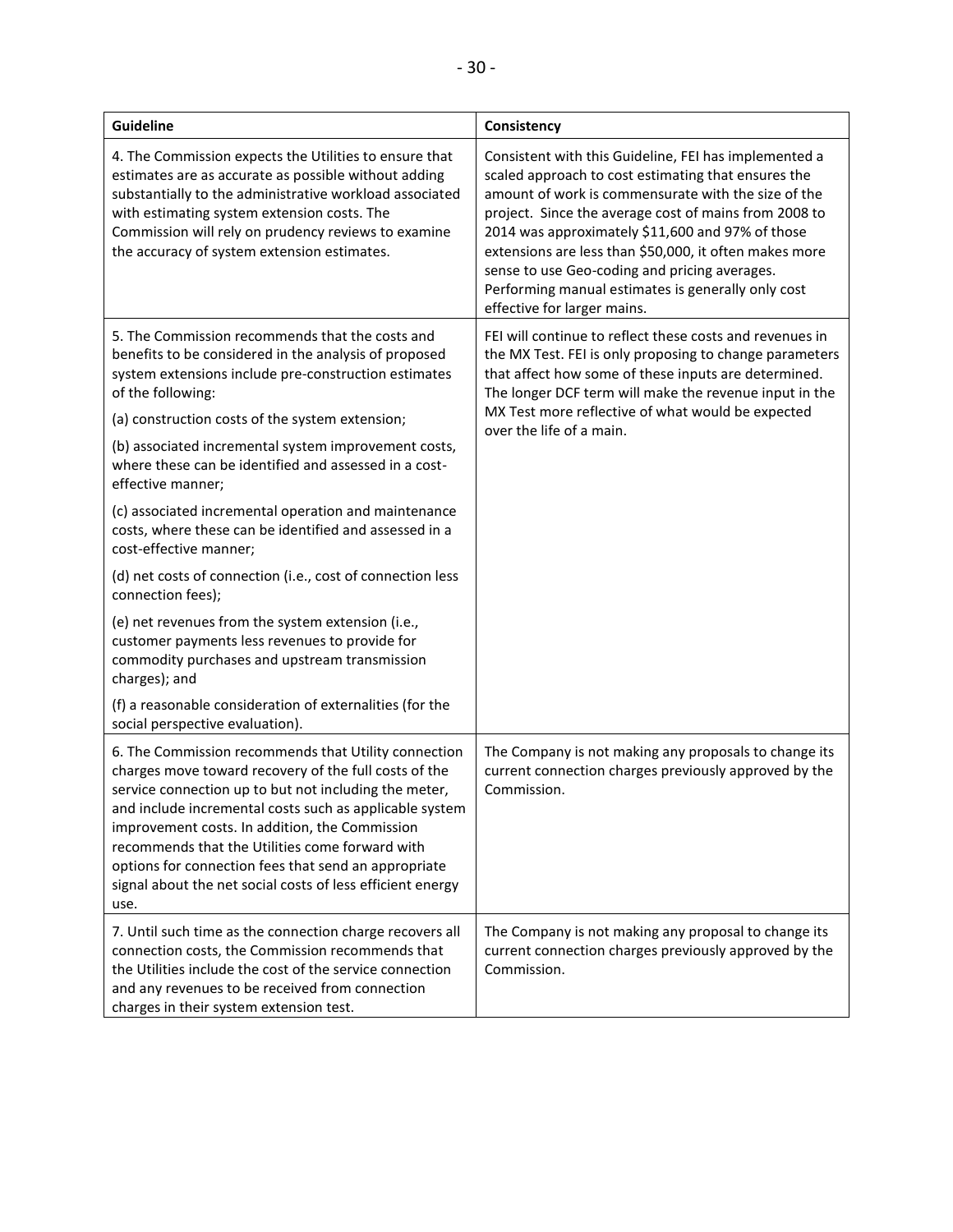| <b>Guideline</b>                                                                                                                                                                                                                                                                                                                                                                                                                                                                                                                                                                                                                           | Consistency                                                                                                                                                                                                       |  |
|--------------------------------------------------------------------------------------------------------------------------------------------------------------------------------------------------------------------------------------------------------------------------------------------------------------------------------------------------------------------------------------------------------------------------------------------------------------------------------------------------------------------------------------------------------------------------------------------------------------------------------------------|-------------------------------------------------------------------------------------------------------------------------------------------------------------------------------------------------------------------|--|
| 8. In cases where a customer contribution is required,<br>the Commission anticipates that the cost would be<br>borne by those customers benefiting from the system<br>extension. In situations where the consideration of<br>social costs may lead to contributions by other<br>customers, the Commission will want to review the<br>matter.                                                                                                                                                                                                                                                                                               | The CIAC is borne by the customers benefitting from<br>the system extension, consistent with this Guideline.                                                                                                      |  |
| 9. Alternative methods for collecting customer<br>contributions are discussed in section 6.5. In the<br>Commission's view, viable mechanisms would satisfy<br>the following criteria:                                                                                                                                                                                                                                                                                                                                                                                                                                                      | The Application does not propose to change any of<br>these parameters, except insofar as the System<br>Extension Fund is consistent with 9(a). The Company<br>has a process in place to provide for refunds where |  |
| (a) introduce additional options for financing system<br>extensions, thereby reducing the financing pressures on<br>local government (i.e., the use of local taxation<br>mechanisms);                                                                                                                                                                                                                                                                                                                                                                                                                                                      | initial contributions were made and future customers<br>attach to the system (referred to as contributory<br>mains).                                                                                              |  |
| (b) reduce the incentive for prospective customers to<br>avoid the contribution charge by not applying for<br>connection until after the system extension has been<br>funded and constructed; and that, at a minimum, all<br>customers who attach within the first five years to<br>contribute to system extensions;                                                                                                                                                                                                                                                                                                                       |                                                                                                                                                                                                                   |  |
| (c) ensure that those customers paying an initial<br>contribution are reimbursed as additional customers<br>connect, at least for a reasonable initial period; and                                                                                                                                                                                                                                                                                                                                                                                                                                                                         |                                                                                                                                                                                                                   |  |
| (d) minimize risk to the utility and its ratepayers while<br>avoiding undue administrative burden, perhaps by<br>including mechanisms such as deferral accounts or<br>'deadbands' within which no refund would be required.                                                                                                                                                                                                                                                                                                                                                                                                                |                                                                                                                                                                                                                   |  |
| 10. If a community application for a system extension is<br>close to break-even with respect to the financial cost<br>test, the utility may be required to justify the extension<br>with a preliminary comparative analysis of all feasible<br>alternatives for meeting the community's energy<br>service needs. This analysis would include recognition<br>of significant social or environmental impacts<br>associated with each alternative. The utility can either<br>file this information voluntarily with its annual<br>statement or expect to file it as part of a CPCN<br>application, should a CPCN be required for the project. | FEI is not making any proposal in this regard. <sup>90</sup>                                                                                                                                                      |  |

# <span id="page-34-0"></span>**(a) Consistency with Other Utilities**

75. There is a high degree of consistency among BC utilities when it comes to the fundamental elements of the MX Test, including the use of a DCF approach and a discount rate

<sup>&</sup>lt;sup>90</sup> BCSEA IR 1.5.1.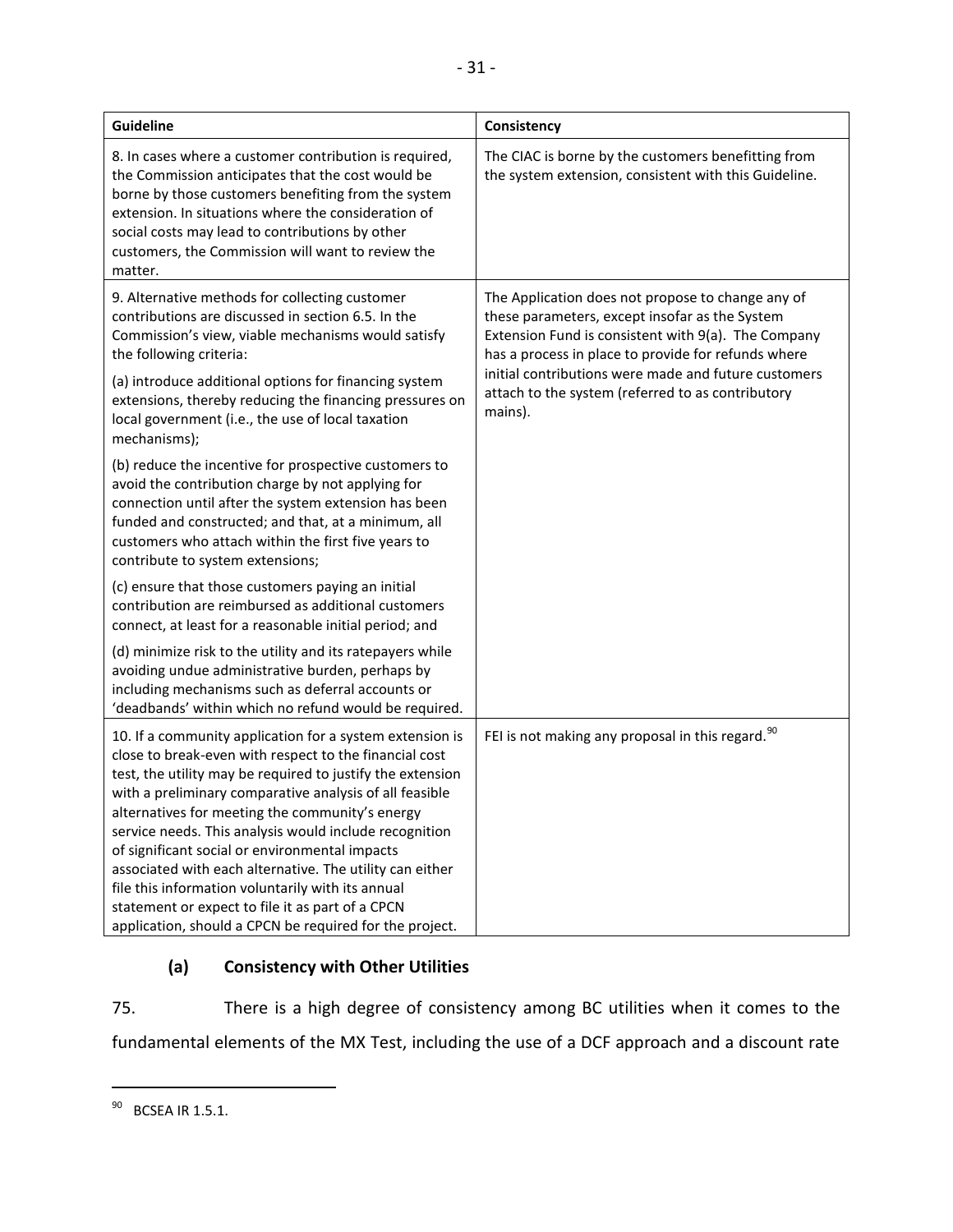based on the utility's cost of capital. The Commission's *System Extension Guidelines* explicitly recognize the need to tailor extension tests to reflect the unique circumstances of each utility:

[C]onsistency within and among Utilities in the analysis of system extension is desirable in that it reduces the potential for discrimination among current and prospective customers with regard to the availability of and charges for energy service. Nevertheless, the Commission recognizes that neither the values used as inputs into the analysis of proposed system extensions, nor the detailed calculation method, will necessarily be the same for each utility. In evaluating Utilities' system extensions, the Commission will endeavor to apply as much consistency as it considers reasonable given the individual circumstances of each utility. $91$  [Emphasis added.]

76. FEI's infrastructure requirements to connect new customers differ from those of electric utilities in BC.<sup>92</sup> FEI should not be locked into the status quo to achieve consistency when changing particular Test parameters is otherwise appropriate in the context of FEI. FEI's proposals were developed to address the particular circumstances of the Company. They are principled and fair to new and existing customers of FEI.

# **(b) Social Discount Rate and Externalities**

<span id="page-35-0"></span>77. FEI was asked about the application of a "social discount rate" and consideration of externalities. The Commission's *System Extension Guidelines* acknowledge that the exercise of developing a social cost-benefit perspective and a corresponding "social discount rate" is a matter best left to be determined by government policy:

The Commission believes that a social discount rate should be used for evaluating projects from a social perspective, and that the utility's discount rate should be used when evaluating projects from a ratepayer and shareholder perspective. The requirement to accommodate both a social and a utility perspective can be achieved by engaging in two calculations: one which adopts a social cost-benefit perspective, and one which adopts a private investment perspective, with each calculation using the discount rates appropriate to its perspective. This approach corresponds to the current approach of the Commission with respect to DSM, for example, wherein the societal cost test

 $91$  Guidelines, p.9.

<sup>92</sup> BCUC IR 1.13.4.2; BCUC IR 1.13.4.3.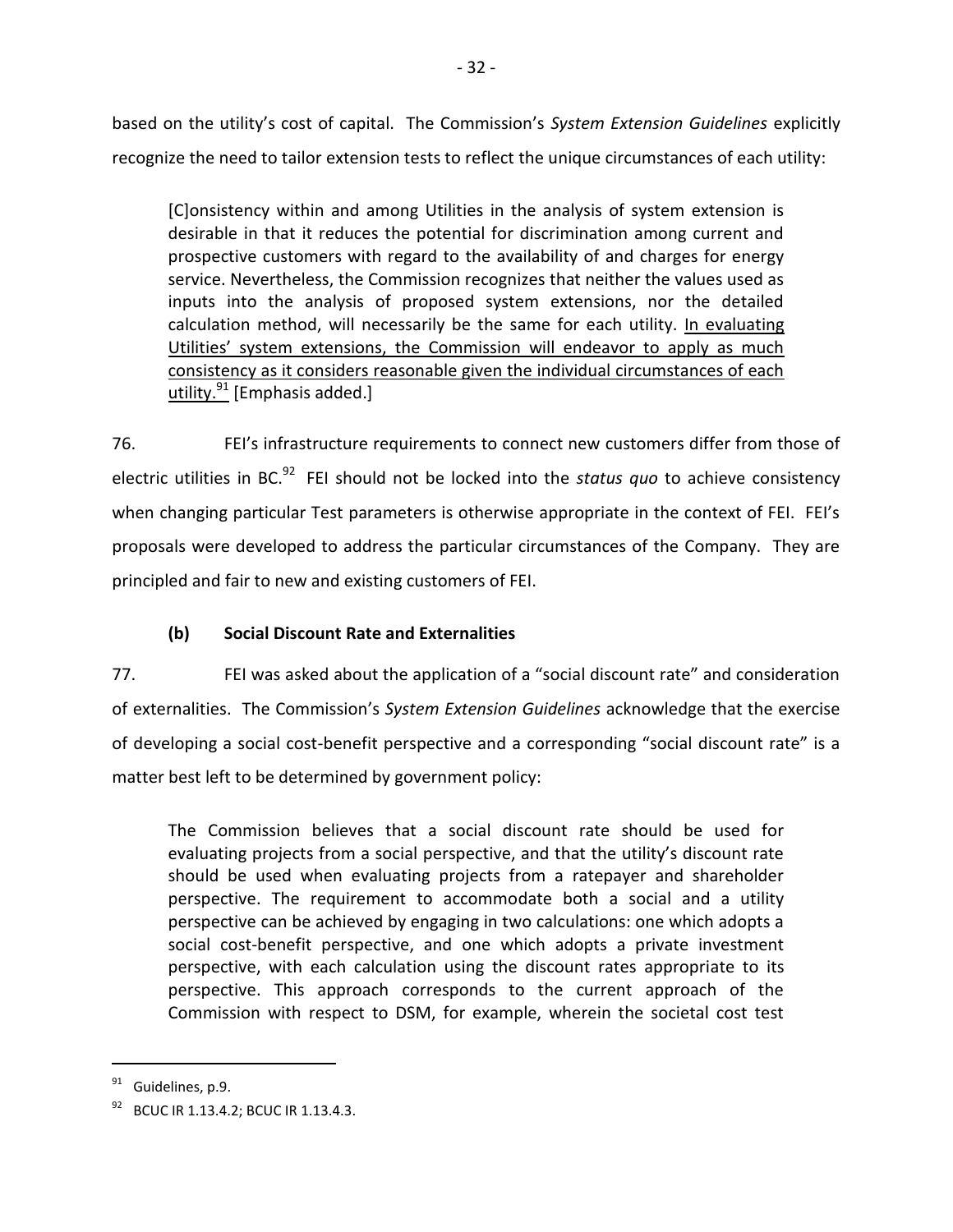would apply a social discount rate while the rate impact test would apply a discount rate based on the utility's cost of capital.

An appropriate social discount rate would be the one adopted or mandated by the provincial government for public investment projects by ministries or crown corporations such as BC Hydro.<sup>93</sup> [Emphasis added]

78. The social perspective evaluation as described in the Guidelines has yet to be developed in BC. All utilities in BC evaluate system extensions from a utility investment perspective using a single discount rate that is based on the utility's cost of capital. FEI has not identified any BC utility that evaluates system extensions using a social discount rate. $^{94}$ 

79. Section 5(f) of the Guidelines recommends a reasonable consideration of externalities for the social perspective evaluation. However, the Guidelines also limit the type of externalities to be considered:

As noted in the Phase II Decision, which preceded this Decision, the Commission believes that a reasonable consideration of externalities is limited to externality considerations that have the potential, in the judgment of the Commission, to eventually emerge as unavoidable regulatory costs for the Utilities and their customers.<sup>95</sup>

80. The MX Test is based only on utility costs and revenues because there is no evidence of externalities that have the potential "to eventually emerge as unavoidable regulatory costs for the utilities and their customers." $96$ 

# <span id="page-36-0"></span>**D. CONSISTENT WITH STAKEHOLDER GUIDING PRINCIPLES**

81. FEI conducted a series of workshops for interested stakeholders regarding the MX Test. This led to the development of Guiding Principles, which informed the Company's review of the SLCA and MX Test. $^{97}$  FEI explained in Section 4.6 of the Application why its

<sup>&</sup>lt;sup>93</sup> Guidelines, pp.13-14.

<sup>&</sup>lt;sup>94</sup> CEC IR 1.2.1.

<sup>&</sup>lt;sup>95</sup> Guidelines, s. 5.2.

<sup>&</sup>lt;sup>96</sup> BCSEA IR 1.3.1.

 $97$  BCSFA IR 1.3.1.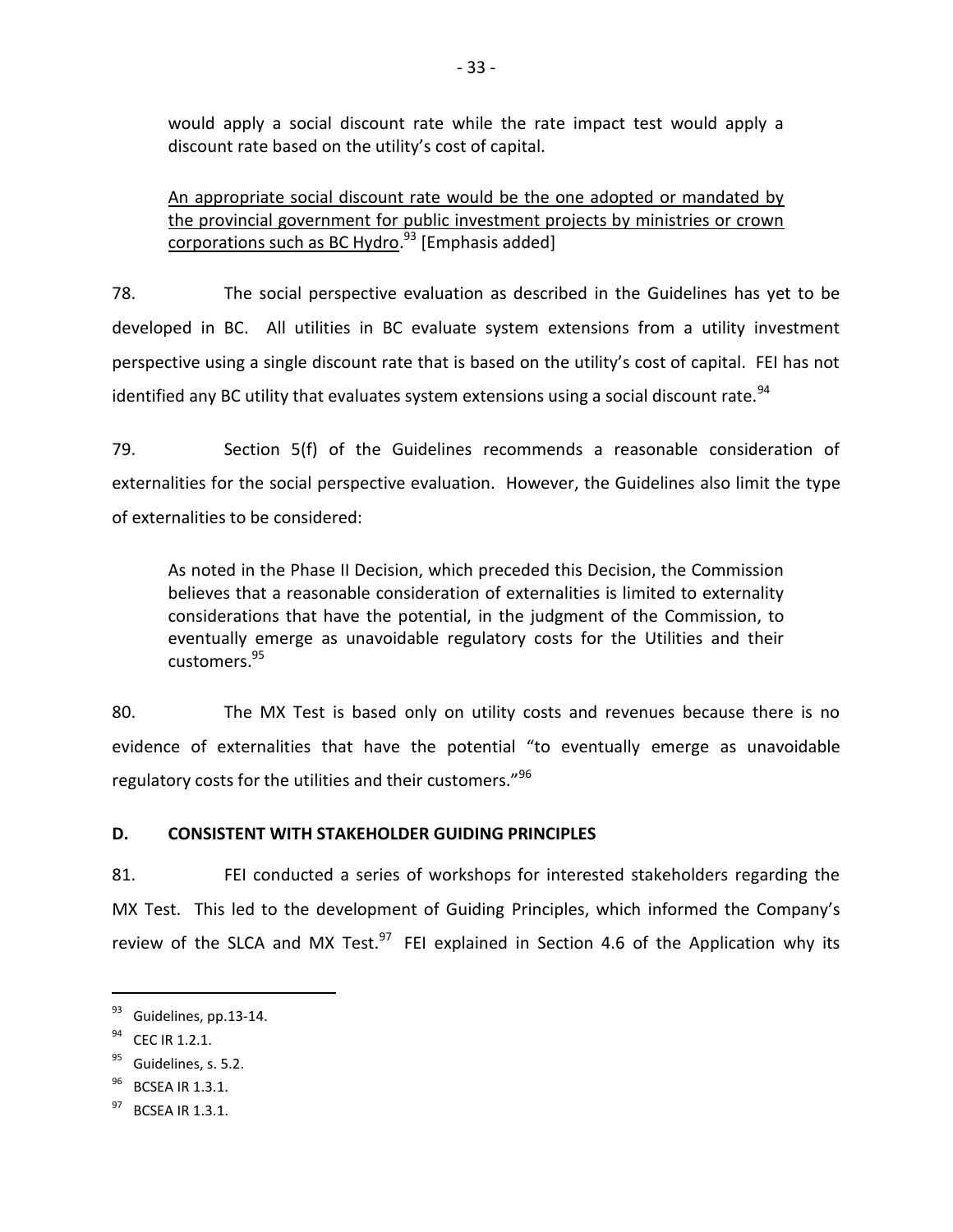proposals are consistent with the five Guiding Principles developed with stakeholders during consultation. Briefly:

- *Provide energy choice:* Stakeholders expressed that they perceive value in having choice among energy alternatives.<sup>98</sup> The proposed changes to the SLCA and MX Test collectively meet this principle. $99$
- *Protect existing customers:* The MX Test should continue to protect existing customers. Every indication is that, even with the proposed changes to the MX Test, the balance still favours existing customers. A pessimistic estimate of the rate increase associated with the proposed recommendations (\$0.012/GJ) is materially less than the benefit to existing customers determined by EES Consulting using the Rate Impact Analysis (\$0.058/GJ). $^{100}$
- *Support government objectives:* The BC provincial government's Natural Gas and LNG strategies, BC's Job Plan as well as the *Clean Energy Act* were discussed with stakeholders. The policies identify the importance of natural gas in sustaining and growing BC's economy, encouraging the creation and retention of jobs through the use of natural gas, and GHG emissions. FEI's proposals primarily promote the potential benefits of access to low cost energy, local economic development, and the creation and retention of jobs and tax revenue. Promoting fuel switching from higher carbon energy sources to natural gas supports GHG objectives. $^{101}$
- *Recognize First Nations:* The proposed changes are rooted in accepted rate making principles. However, it is expected that the changes to the MX Test,

<sup>98</sup> CEC IR 1.18.1. See, for instance, the letter of Linda Larson, MLA of July 15, 2014: "We were thrilled to be asked [to participate in consultation] because we feel that it is an important issue that needs to be addressed, assessed and "fixed" as soon as possible to ensure that all British Columbians living in areas without access to alternative sources of power [i.e. alternatives to electricity] get that access." Application, Appendix C.

<sup>&</sup>lt;sup>99</sup> Application, p.68.

<sup>&</sup>lt;sup>100</sup> Application, p.68.

 $101$  Application, p.69.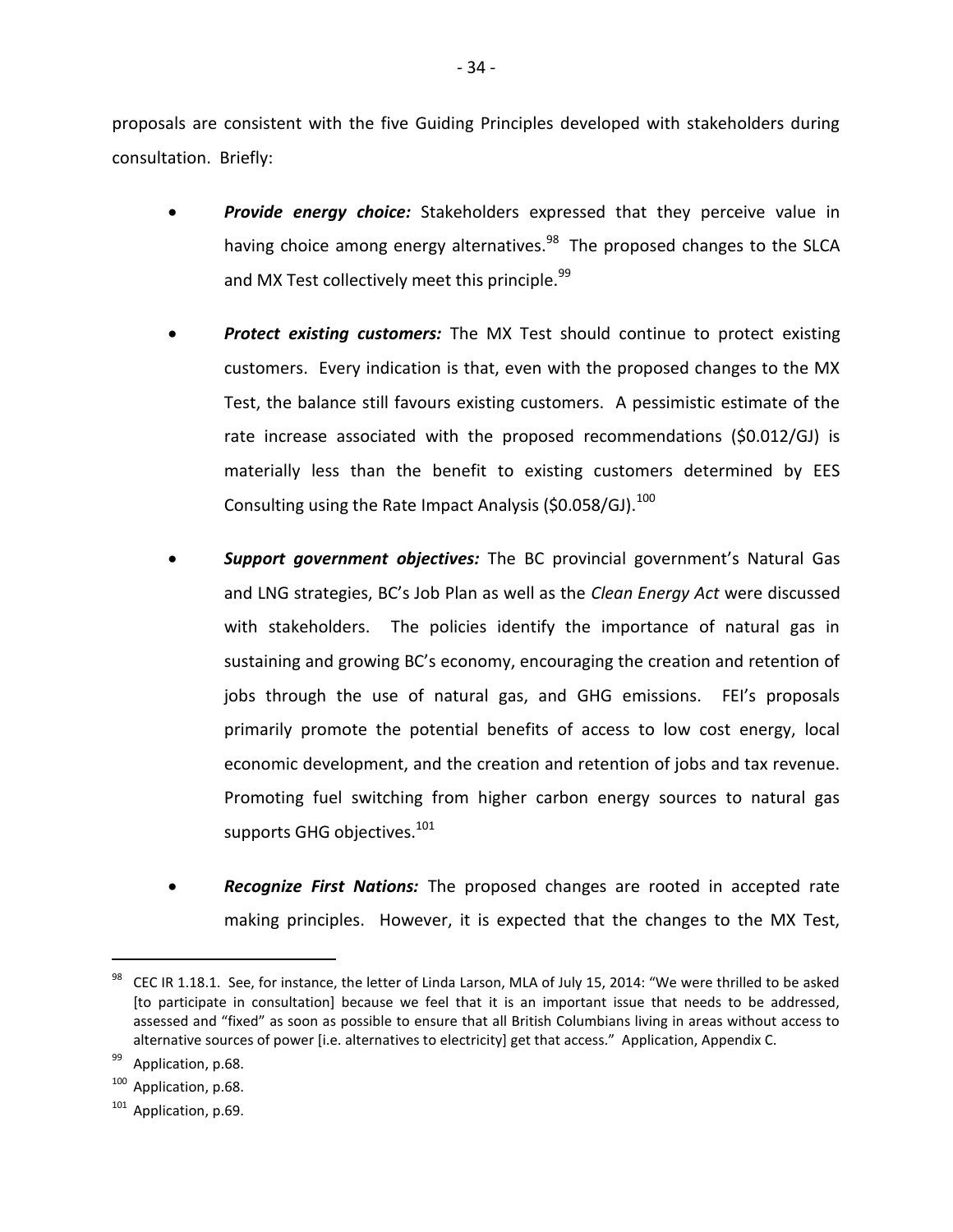SLCA and introduction of the System Extension Fund will have the effect of making it easier for First Nations like the Seabird Island Band to access natural gas service should they choose to do so.<sup>102</sup> This is in the public interest.

 *Easy to understand:* Maintaining continuity in the essential elements of the MX Test, while proposing incremental refinements, promotes ease of understanding.<sup>103</sup> Eliminating the efficiency credits will simplify the inputs in, and administration of, the MX Test.

### <span id="page-38-0"></span>**E. SUMMARY**

82. The essential parameters of the MX Test - the DCF approach and the PIs - have been in place for many years, and they continue to make sense. Customer growth under the current MX Test has benefitted existing ratepayers. FEI's proposals in this Application are only refinements to the MX Test, and their adoption will strike a better balance between the interests of existing and new customers.

 $102$  Application, p.69. During the stakeholder workshops Chief Clem told the group that the Band was struggling during the winter time to pay their heating bills. He expressed that access to natural gas would help alleviate this problem. All of the Company's proposals, except for the removal of the energy efficiency credit, will help increase the ability to access natural gas service. (BCUC IR 1.44.1.)

<sup>&</sup>lt;sup>103</sup> Application, p.69.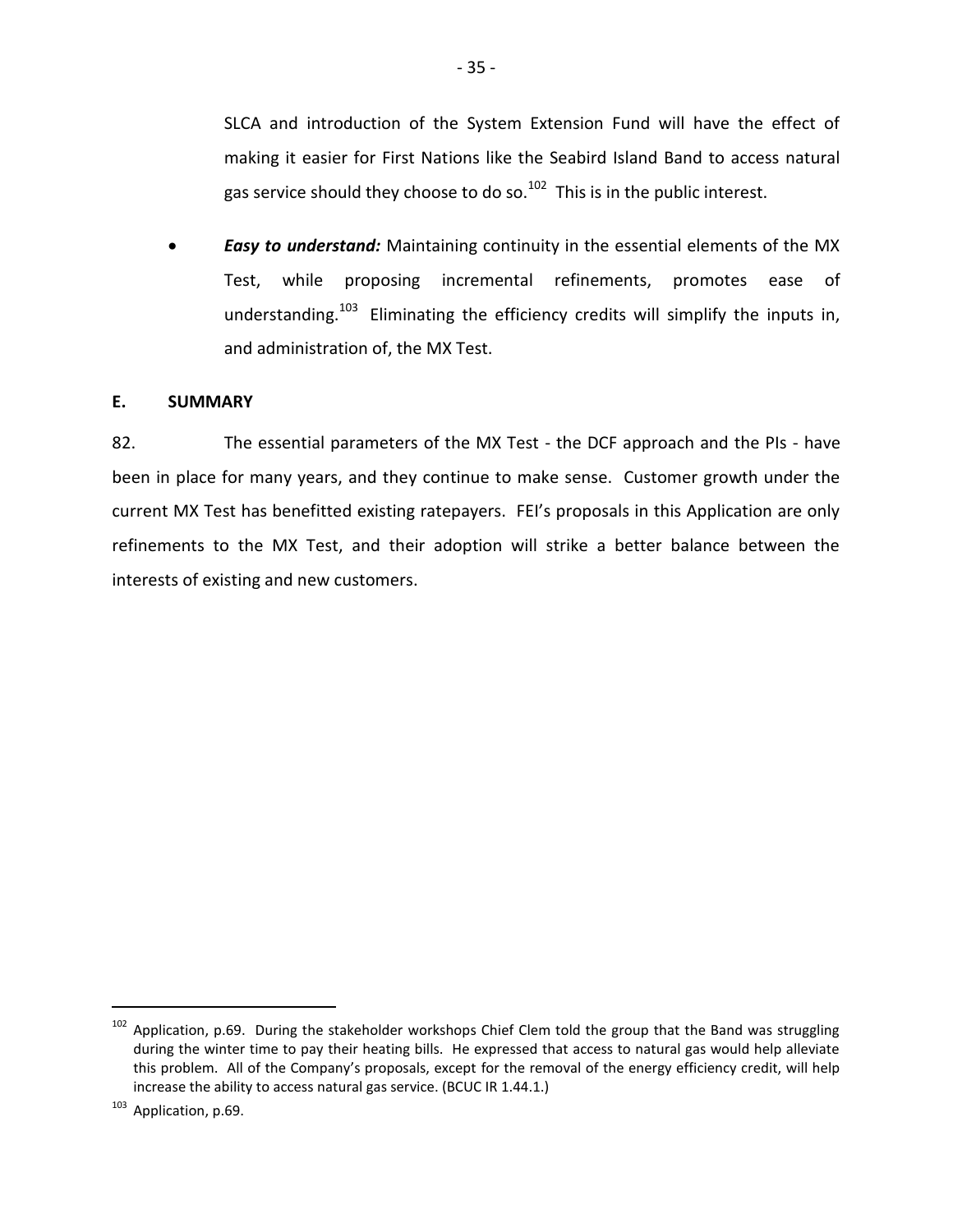# <span id="page-39-0"></span>**PART FIVE: REPORTING PROPOSAL ALLOWS FOR APPROPRIATE OVERSIGHT**

83. Consistent with the Core Review recommendations, FEI is proposing to change MX Reporting so that it is more focused, meaningful and proportional to the potential ratepayer impact associated with main extensions. FEI makes the following points in this Part:

- First, the Core Review emphasized the need to re-evaluate compliance reporting to ensure that it is useful and necessary.
- Second, MX Reporting has become more complex over time, and the annual cost and effort associated with MX Reporting today is out of proportion to the amount of capital involved.
- Third, the Commission's current approach to assessing FEI's main extension activity yields unreliable and potentially misleading results.
- Fourth, FEI's proposed MX Reporting offers a better way for the Commission to oversee FEI's compliance with the MX Test, to assess past extensions, and to evaluate whether the parameters of the MX Test remain appropriate over time.

# <span id="page-39-1"></span>**A. CORE REVIEW EMPHASIZED USEFUL AND NECESSARY REPORTING**

84. One of the key recommendations of the Core Review was the need to ensure the necessity and usefulness of compliance reports:

The BCUC should make additional efforts to ensure all compliance reports are necessary and useful, and eliminate the reporting requirement for those that are not. The BCUC should place more responsibility on regulated entities to report, on an exception basis, deviations from forecasts that could affect costs and rates, instead of routine reporting.<sup>104</sup>

85. FEI submits that the Commission should give weight to these recommendations, and re-evaluate the current MX Reporting in that light.

<sup>&</sup>lt;sup>104</sup> Application, p.42.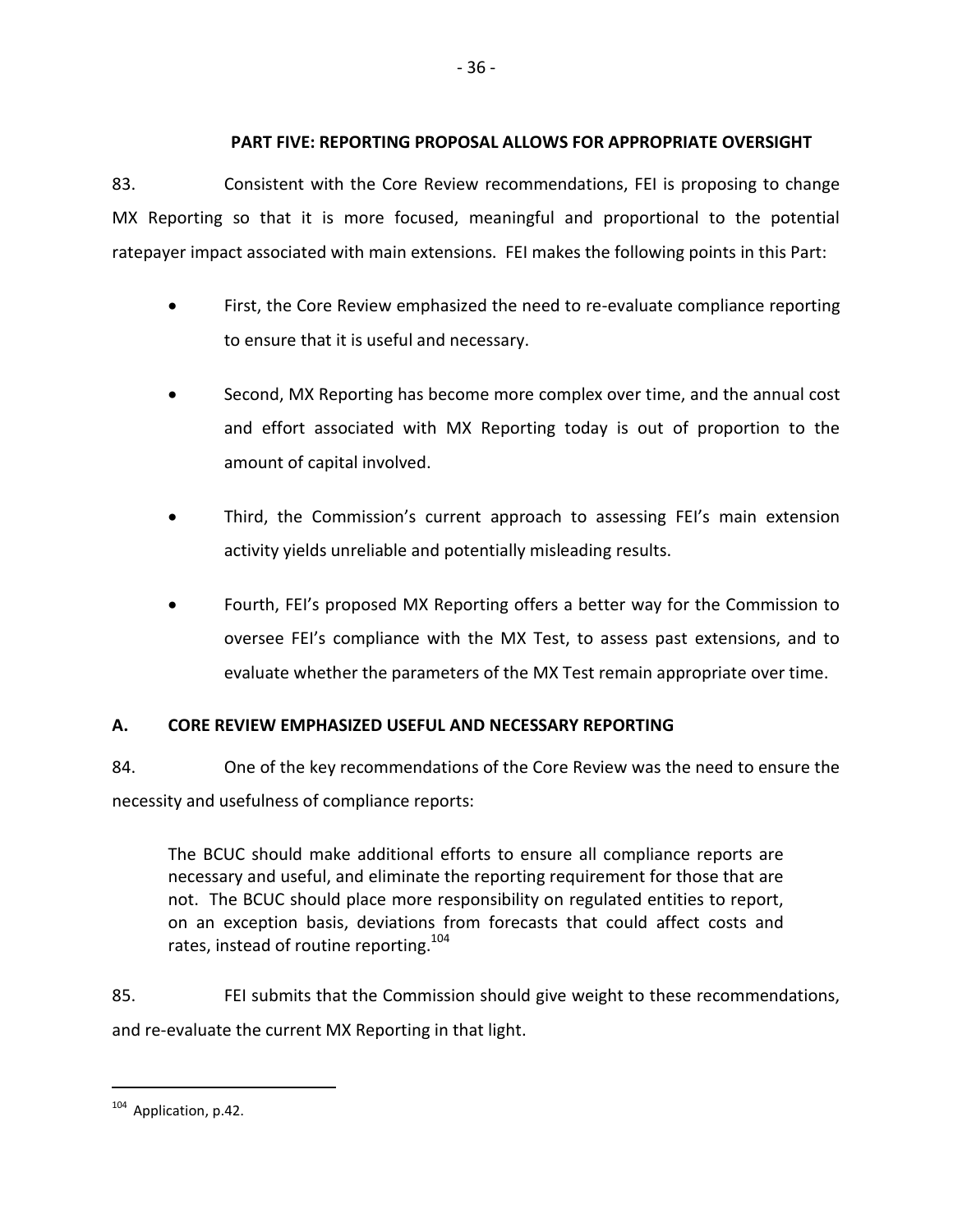## <span id="page-40-0"></span>**B. CURRENT REPORTING IS ONEROUS AND DISPROPORTIONATE**

86. The cost and significant effort associated with current MX Reporting is out of proportion to the amount of capital involved and the potential rate impacts associated with main extensions.

87. The Commission's annual reporting requirements are more onerous today than they were in 2007. FEI summarized the evolution (which is detailed in the Application)<sup>105</sup> as  $follows:$ <sup>106</sup>

Previously, MX Reports contained a small number of tables designed to provide the Commission with aggregate MX test information to determine if the Company was using the MX test appropriately. For instance, the 2008 MX report had 15 tables and took a small amount of resources to complete. The current annual MX reporting consists of 175 individual data tables and takes one highly specialized employee approximately 3 months to complete, assuming a 5 day work week and 100% of the workload is dedicated to the annual MX Report. In addition, the Company must draw upon internal resources across the organization to produce the current MX Report, including assistance from the Forecasting, GIS-Mapping, Information Systems, Operations, Sales, Marketing and Regulatory departments. In total, the Company estimates the preparation of the current format of the MX Report, excluding extraneous activities as requested, requires approximately 500 labor hours, costing approximately \$100,000 annually to produce. This is an estimation based on quantifying the annual resources required to produce the MX Report.

88. FEI provided a breakdown of, and support for, the \$100,000 cost estimate in the responses to BCUC IR 1.32.2, BCUC IR 2.27.6 and 2.27.7. Irrespective of how the cost is calculated, the fact that MX Reporting involves approximately 500 hours of labour annually speaks volumes about the need to find a better path forward. By contrast, most utilities are not required to submit any after the fact reporting on main extensions.<sup>107</sup>

<sup>&</sup>lt;sup>105</sup> Application, p.43.

<sup>106</sup> BCUC IR 1.32.2.

<sup>&</sup>lt;sup>107</sup> Exhibit B-1, Appendix A, EES Consulting Report, p.29: "The annual reporting requirements for actual costs and revenues for main extensions are inconsistent with standard practice in the industry, as most utilities are not required to submit after the fact reporting."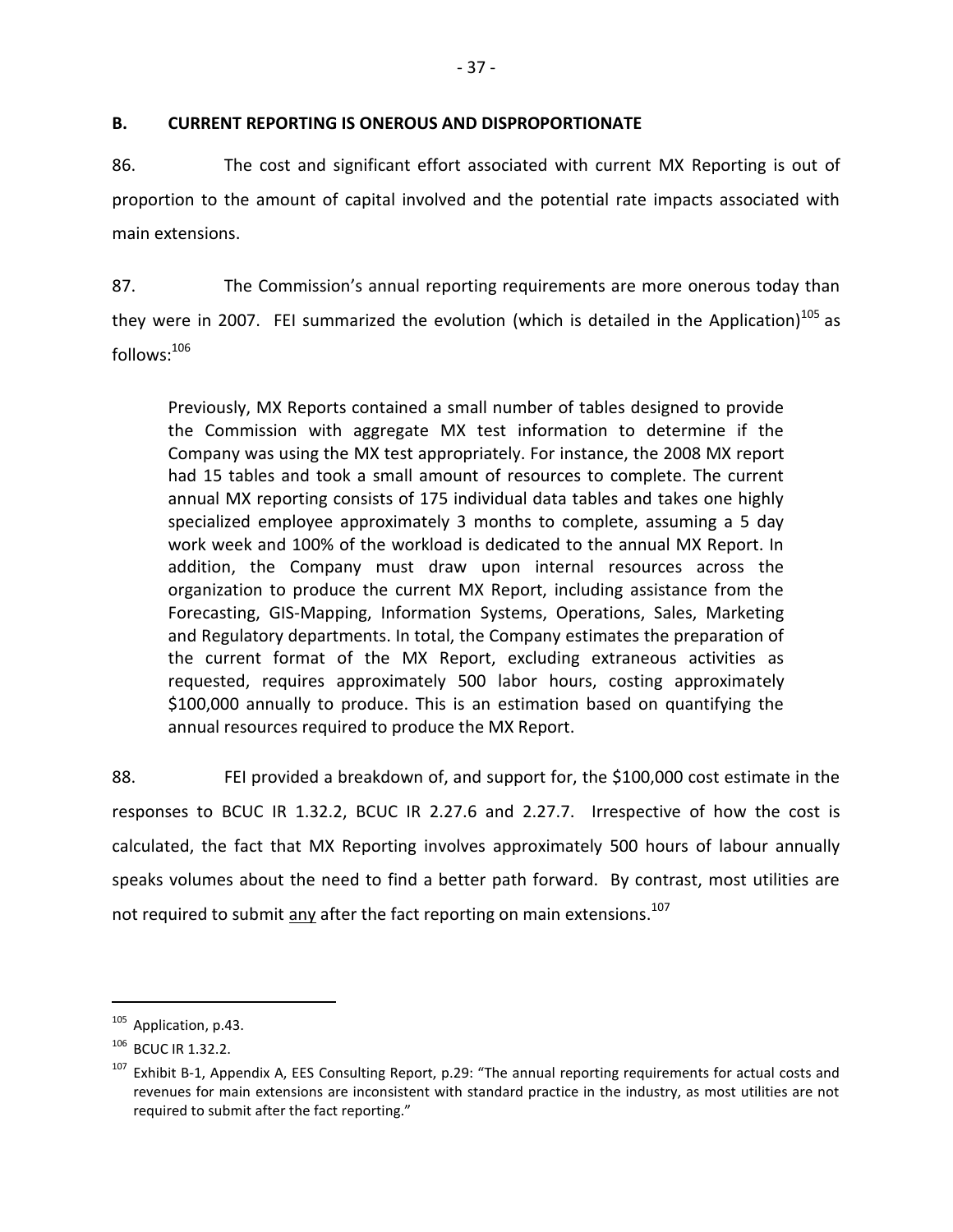89. The need to reassess the current reporting regime is evident when put in the context of the amount of capital involved in FEI's main extensions and their potential impact on ratepayers:

 FEI installed 5,492 mains between 2008 and 2014 – an average of 785 extensions per year. The average cost of all main extensions during this period is only \$11,600. A significant majority (72%) of main extensions were less than \$11,600<sup>108</sup> and the vast majority (97%) cost less than \$50,000.<sup>109</sup> The following Figure is from FEI's response to CEC IR 1.39.1:



 Even the largest main extensions are relatively small capital expenditures for FEI. For example, the average cost of the top five mains between 2008 and 2014 was only \$211,000. FEI routinely undertakes capital expenditures well in excess of the cost of any main extension with little or no compliance reporting. These include, for instance, a number of transmission and distribution projects identified in FEI's PBR Application that each exceed \$1 million in value. FEVI's 2014 RRA similarly listed a number of projects that are in excess of \$400

<sup>108</sup> CEC IR 1.38.6.

<sup>&</sup>lt;sup>109</sup> BCUC IR 1.32.7.1.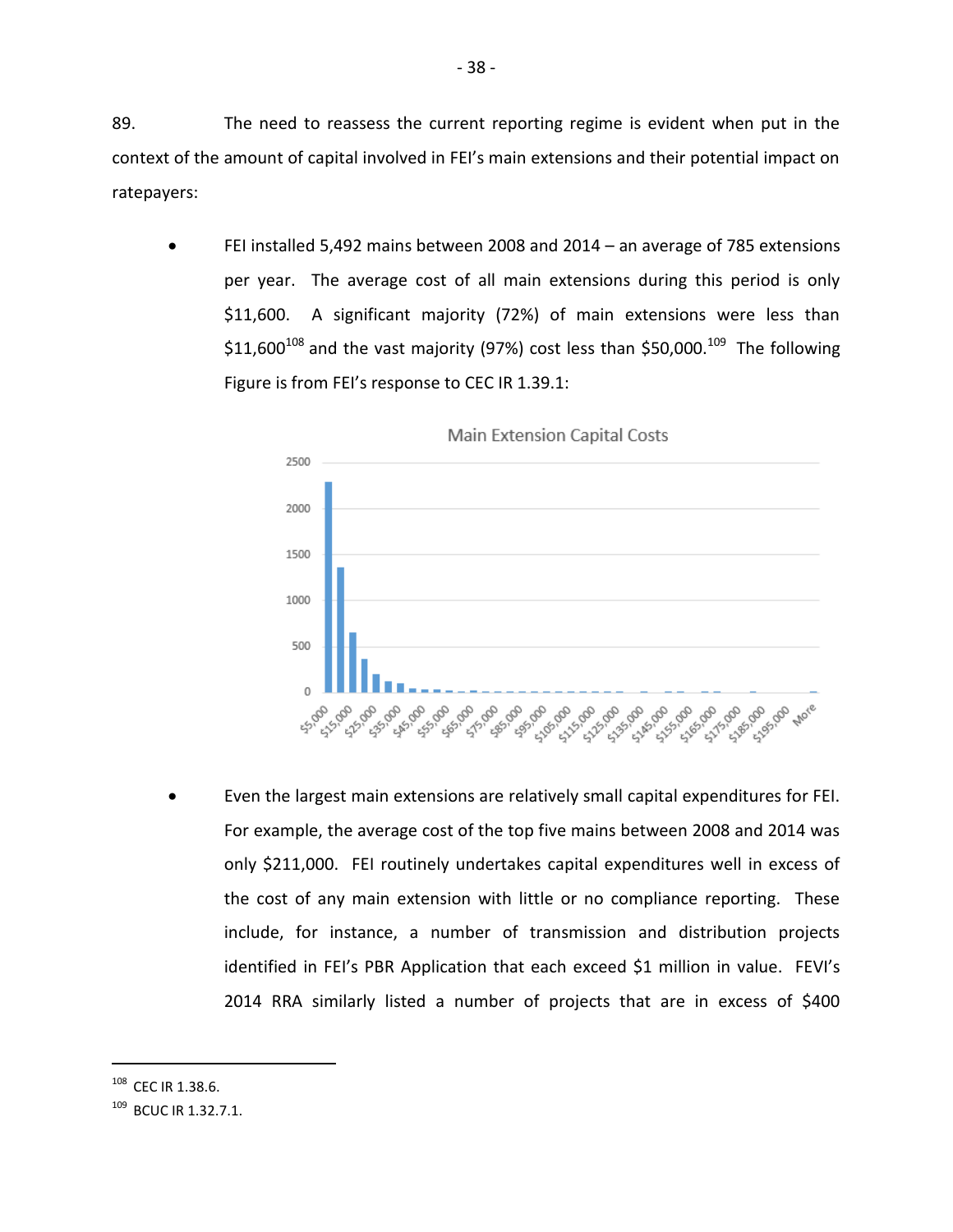thousand.<sup>110</sup> The practice of requiring compliance reporting only in limited circumstances is efficient and consistent with the general principle of utility regulation that day-to-day operations should be left to utility management.

 Only approximately \$5.6 million of forecast growth capital in each of the next three years is associated with mains.  $111$  That amount represents only approximately 0.2% of FEI's \$3.7 billion rate base. A single project of \$5.6 million would not even trigger a CPCN application, let alone annual reporting.

90. Simply put, there are no other instances where the Commission has required FEI to devote so many resources to report on an equivalent amount of capital. This Application provides an opportunity to revisit the MX Reporting requirements in light of the Core Review to ensure that they are necessary, useful and proportional. FEI respectfully submits that the Commission should take this opportunity.

# <span id="page-42-0"></span>**C. CURRENT REPORTING NOT A RELIABLE MEANS OF ASSESSING FORECASTING ACCURACY, PERFORMANCE OF MAINS OR CUSTOMER IMPACT**

91. The Core Review emphasis on "useful" and "necessary" reporting speaks to having MX Reporting that is not only proportional, but also fit for its intended purpose and yielding results that are helpful to FEI, stakeholders and the Commission. Despite the time and resources currently invested in annual reporting, the reported information is not a reliable means of assessing FEI's forecasting accuracy, the performance of past main extensions or the impact of MX Test parameters on existing customers for the reasons discussed in Part 3 above. The Commission's use of the current reporting to evaluate FEI's past performance and the MX Test parameters is unfair. The misalignment between the objective of MX Reporting and what it actually conveys underscores the need to re-evaluate the form and content of FEI's MX Reporting.

 $110$  BCUC IR 2.27.17.

 $111$  BCUC IR 1.42.3.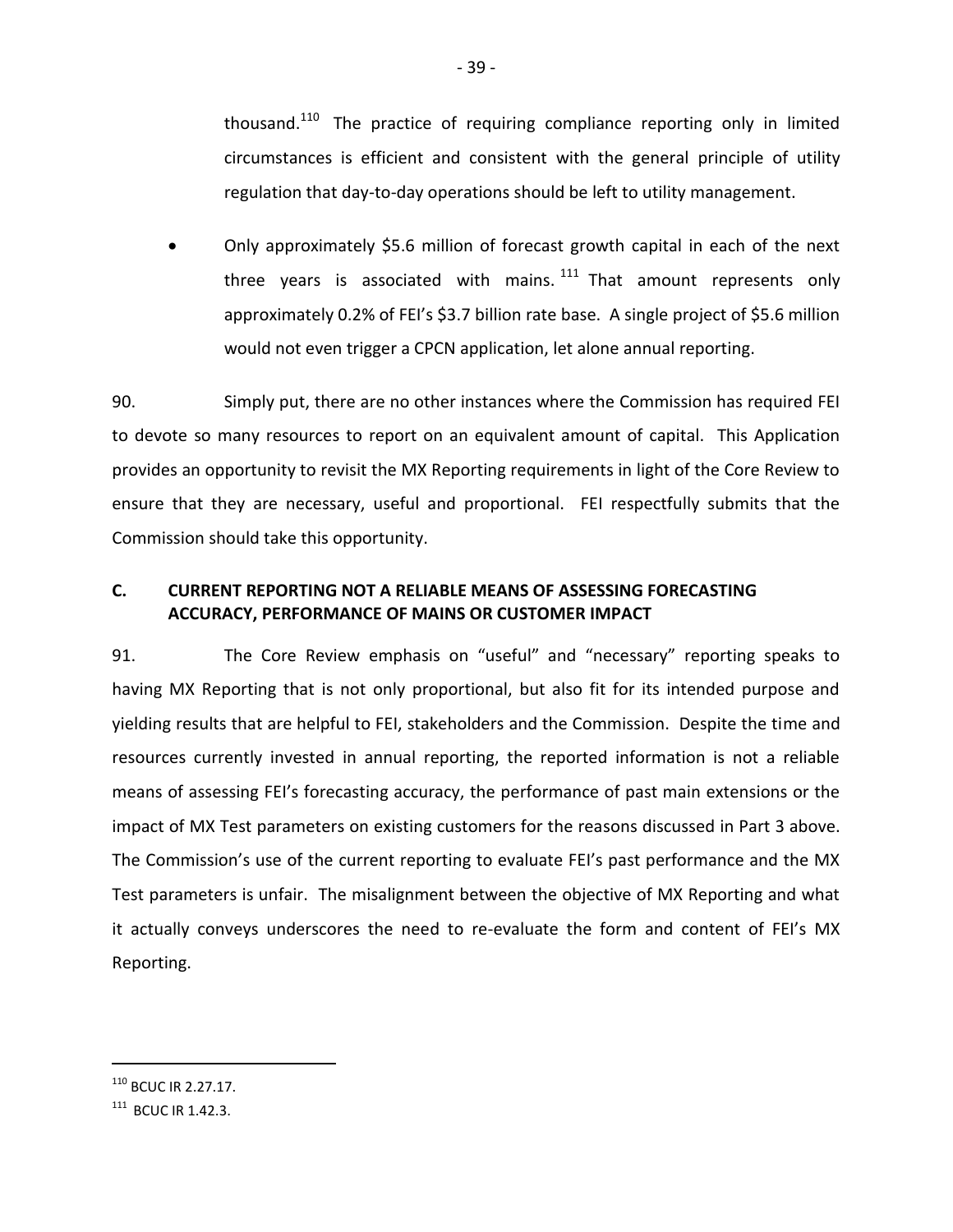### <span id="page-43-0"></span>**D. FEI'S PROPOSED REPORTING FRAMEWORK IS MORE REASONABLE AND EFFICIENT**

92. FEI's proposed MX Reporting includes two components: (1) annual reporting focusing on FEI's compliance with the MX Test, and (2) a periodic review of whether or not the MX Test is achieving its intended result, which is informed by the Rate Impact Analysis. $^{112}$ Consistent with the Core Review recommendations, the proposed MX Reporting will maintain an appropriate level of oversight and provide more meaningful information, while reducing the cost, effort and administrative burden associated with the current reporting regime.

# <span id="page-43-1"></span>**(a) FEI's Proposed Reporting Is Useful**

93. FEI's proposed MX Reporting is "useful" (to reference the concept from the Core Review) because it offers a better way for the Commission to oversee FEI's compliance with the MX Test, to assess how the portfolio of extensions is performing, and to evaluate whether the parameters of the MX Test are balancing the interests of new and existing customers over a longer time frame.<sup>113</sup> The proposed annual reporting and periodic Rate Impact Analysis focus on different aspects of these objectives.

# *Benefit of Proposed Annual Reporting*

94. FEI described the content of its proposed annual MX reporting in the responses to BCUC IR 1.32.2 and BCUC IR 2.27.1. FEI included a sample annual report in Attachment 32.1, using 2013 data as an illustration. The proposed annual reporting will:

- Confirm that FEI has been adhering to Commission-approved MX Test parameters (*ex ante* PI of 0.8 individually and 1.1 in aggregate) for extensions undertaken in that year.
- Provide certain actual data pertaining to the main extensions installed in a given year on an aggregate basis, which will allow the Commission to remain apprised of FEI's capital investments.

 $112$  Further details of the Company's proposal are found in Section 4.4 of the Application.

<sup>&</sup>lt;sup>113</sup> BCUC IR 1.32.7.1.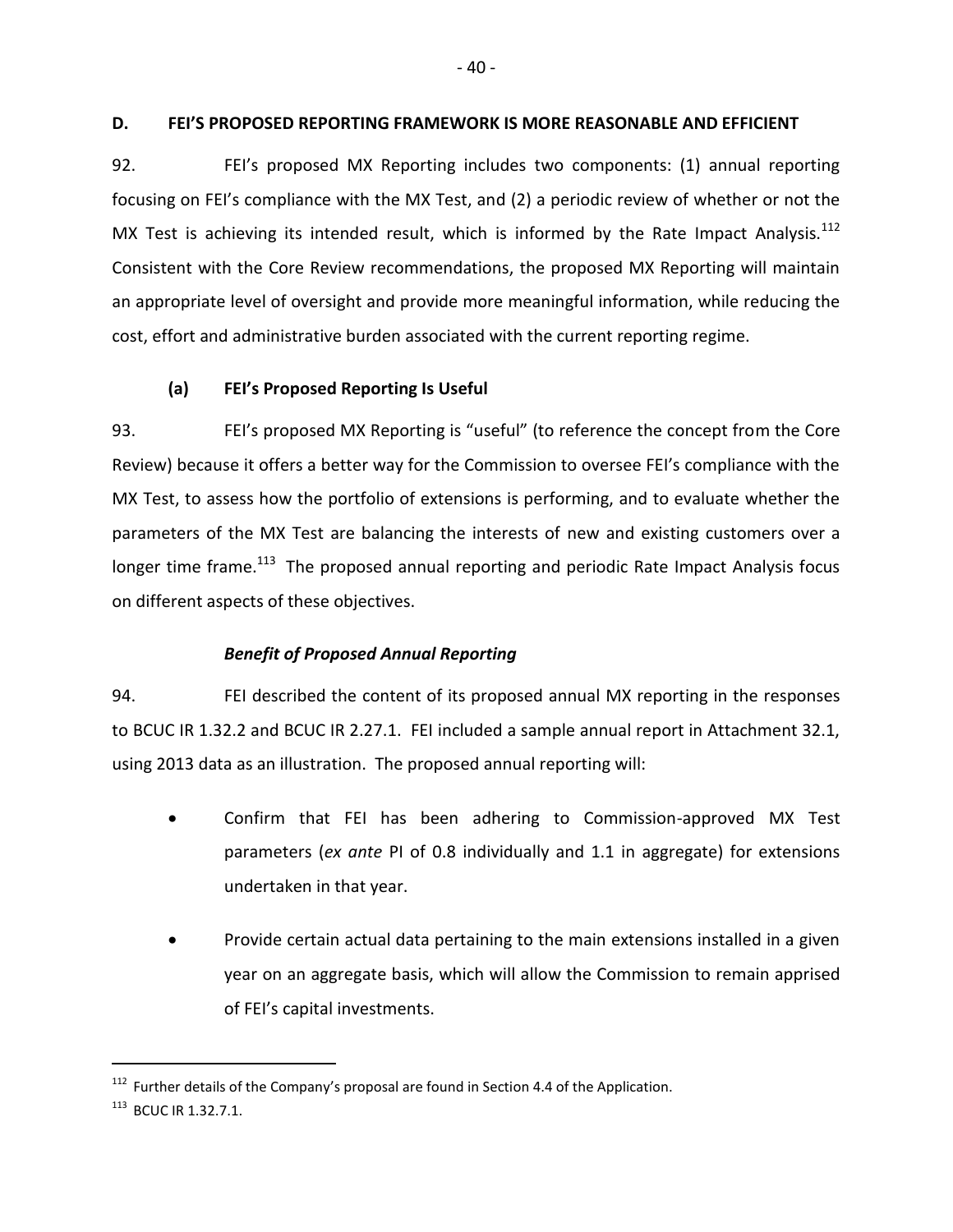Report on FEI's use of the System Extension Fund and the 10-year customer addition forecast horizon.<sup>114</sup>

95. This is the appropriate focus of annual reporting. The evidence addressed in Part 3 of these Submissions underscores the inherent problems in seeking to assess the profitability of mains only a short time after they have been installed (when installation costs are known but revenues over the service life are not).

#### *Benefit of Periodic Rate Impact Analysis*

96. The Rate Impact Analysis provides a better "point in time" view of the impact that new customers have been having on existing customers because it uses actual cost and revenue data; it dispenses with the problematic forecast assumptions that have been used to date when re-running the MX Test. The output of the Rate Impact Analysis can be expressed as a PI based on actual numbers. Under the Rate Impact Analysis, rates with capital growth equalling rates without capital growth indicates a balance between new and existing customer interests at that point in time. Further inquiries may be appropriate if there is a material imbalance.<sup>115</sup> These inquiries could include examining, for instance: (i) whether the imbalance is a function of timing, (ii) whether there are any systematic issues with the way in which FEI is implementing the MX Test, and (iii) whether any changes are required to the MX Test itself.<sup>116</sup>

97. Performing the Rate Impact Analysis every 5-7 years is optimal for the reasons described in the response to BCUC IR 2.34.1 through 2.34.2.1.

### <span id="page-44-0"></span>**(b) Proposed MX Reporting More Proportional**

98. Under FEI's proposal, there will be a significant reduction in the amount of time and effort devoted to MX compliance reporting, with those resources being dedicated elsewhere. FEI estimates it will cost approximately \$10,000 to prepare the proposed annual

<sup>114</sup> BCUC IR 1.32.2.

<sup>115</sup> Application, p.47; BCUC IR 1.38.1; CEC IR 1.35.1.

 $116$  Application, p.47; BCUC IR 2.27.2.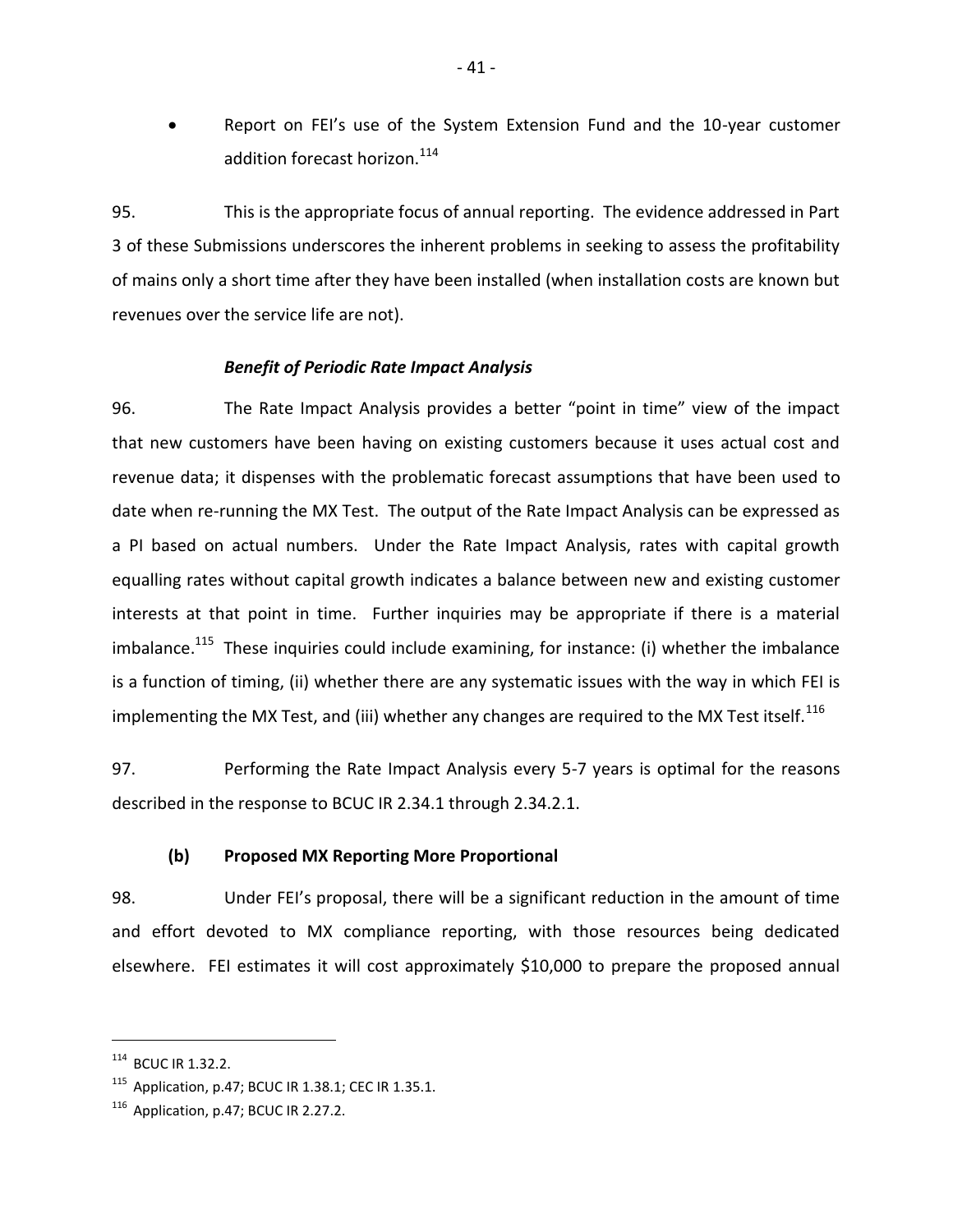report, a savings of approximately \$90,000 per year.<sup>117</sup> FEI estimates that the cost of preparing the Rate Impact Analysis will be approximately \$15,000, given that model has already been developed and the majority of the input data will have already been gathered by FEI for annual MX Reporting.<sup>118</sup> These savings will be in the form of reduced unpaid overtime, and an ability to focus the existing resources on other value added projects.<sup>119</sup> This level of reporting is more in line with the level of capital expenditure on mains, although it still exceeds the amount of main extension reporting done by other utilities (none) and the amount of compliance reporting that FEI typically does on expenditures of similar size (none).

### <span id="page-45-0"></span>**(c) Proposed Reporting Consistent with Commission's MX Guidelines**

99. FEI's proposed reporting is consistent with the Commission's MX Guidelines.

### *DCF Analysis Based on Full Incremental Costs and Benefits*

100. In BCUC IR 2.9.1 the Commission posed the following question: "The FEI proposal to use the EES Rate Impact analysis periodic ex post facto analysis appears to be inconsistent with the BCUC Utility System Extension Guidelines recommendation that the analysis of system extensions be a DCF based system based on full incremental costs and benefits. Please explain why or why this is or is not inconsistent." FEI explained in its response why its proposals are consistent with the Guidelines. The reasons included:

- First, the referenced Guideline is referring to the MX Test itself, not how the Commission must evaluate main extensions after the fact. The MX Test is a DCF test.
- Second, the Rate Impact Analysis examines the actual incremental costs and benefits. The results of the Rate Impact Analysis can just as easily be expressed as an actual PI.<sup>120</sup>

<sup>117</sup> BCUC IR 1.32.4.

<sup>118</sup> BCUC IR 1.32.4.

 $119$  BCUC IR 1.32.4.

 $120$  BCUC IR 2.1.2.1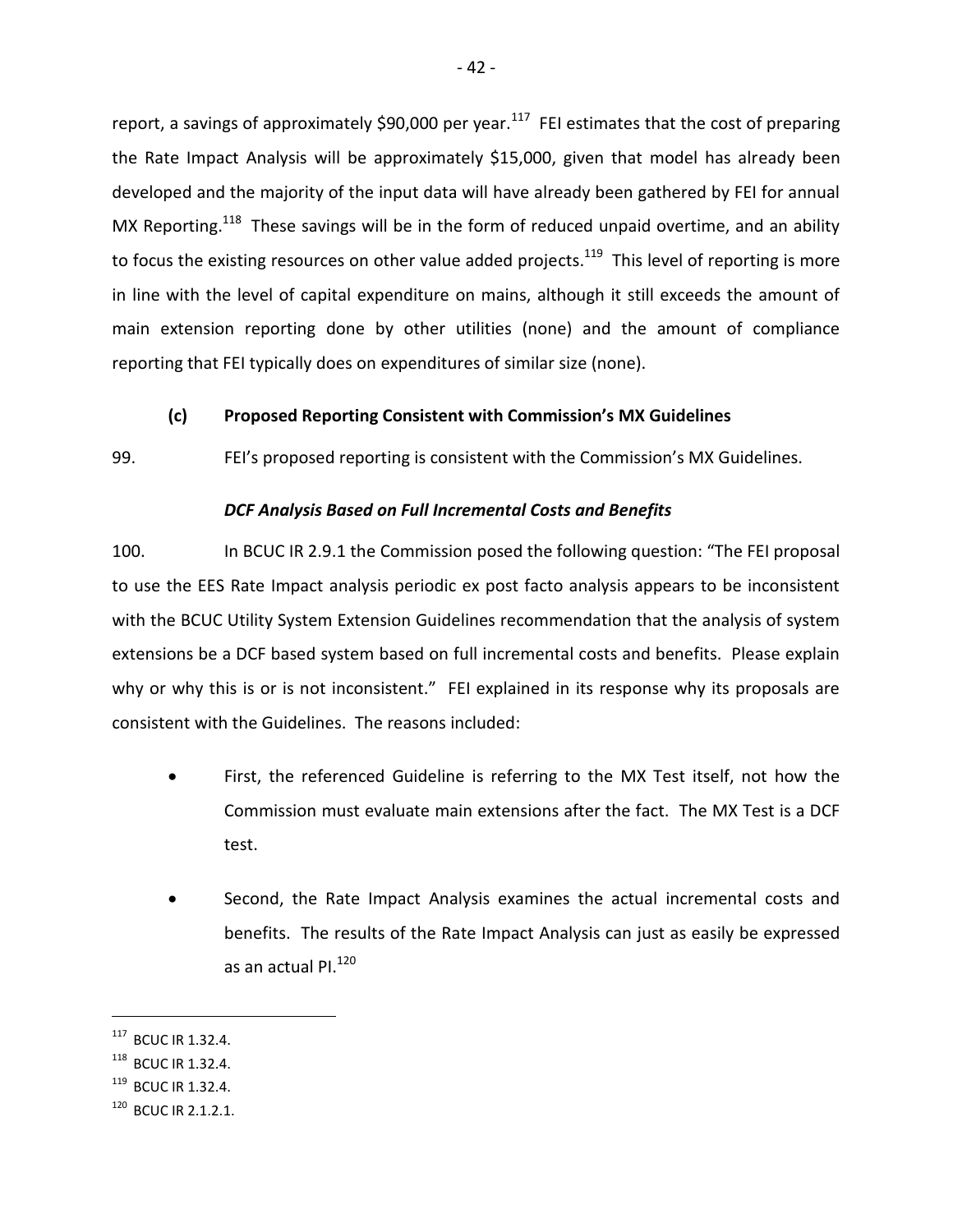Third, the Rate Impact Analysis provides an indication of whether or not the actual costs of system extensions are allocated to the customers who cause them, which is also consistent with the Guidelines. In contrast, one of the limitations of the Commission's recent annual reviews of system extension filings is that the time period has been too short to garner meaningful insights to evaluate system extension policy.

### *Aggregated, Rather than Main-By-Main, Reporting*

101. FEI is proposing that all reporting – both annual reports and the Rate Impact Analysis - should be performed on an aggregated basis. Any follow-up inquiries should generally remain at an aggregated level unless there is some compelling reason to suggest more detailed examination of an individual main should be pursued. FEI submits that this proposal is consistent with the Guidelines and the Core Review recommendations.

102. The Commission's Guidelines contemplate a level of aggregation commensurate with the type of projects: "For the purposes of annual statement filing, the Utilities initially may choose the level of aggregation they deem appropriate. The extent of aggregation will depend on the projects planned by each utility in a given year."<sup>121</sup> The Guidelines should now be read in conjunction with the Core Review recommendations, which emphasized the necessity and usefulness of compliance reports, as well as exception based reporting. None of the extensions constructed under the MX Test in recent years has been of sufficient size to merit main-specific compliance reporting.

### *The Commission is Able to Assess Prudence When Required*

103. Commission IRs questioned how FEI's proposals reflected Item 4 of the Guidelines, which states in part: "The Commission will rely on prudency reviews to examine the accuracy of system extension estimates."<sup>122</sup> The proposed MX Reporting will provide the necessary information for the Commission to carry out this function in a proportional manner.

 $121$  Guidelines, p.16.

 $122$  Fxhibit A-3.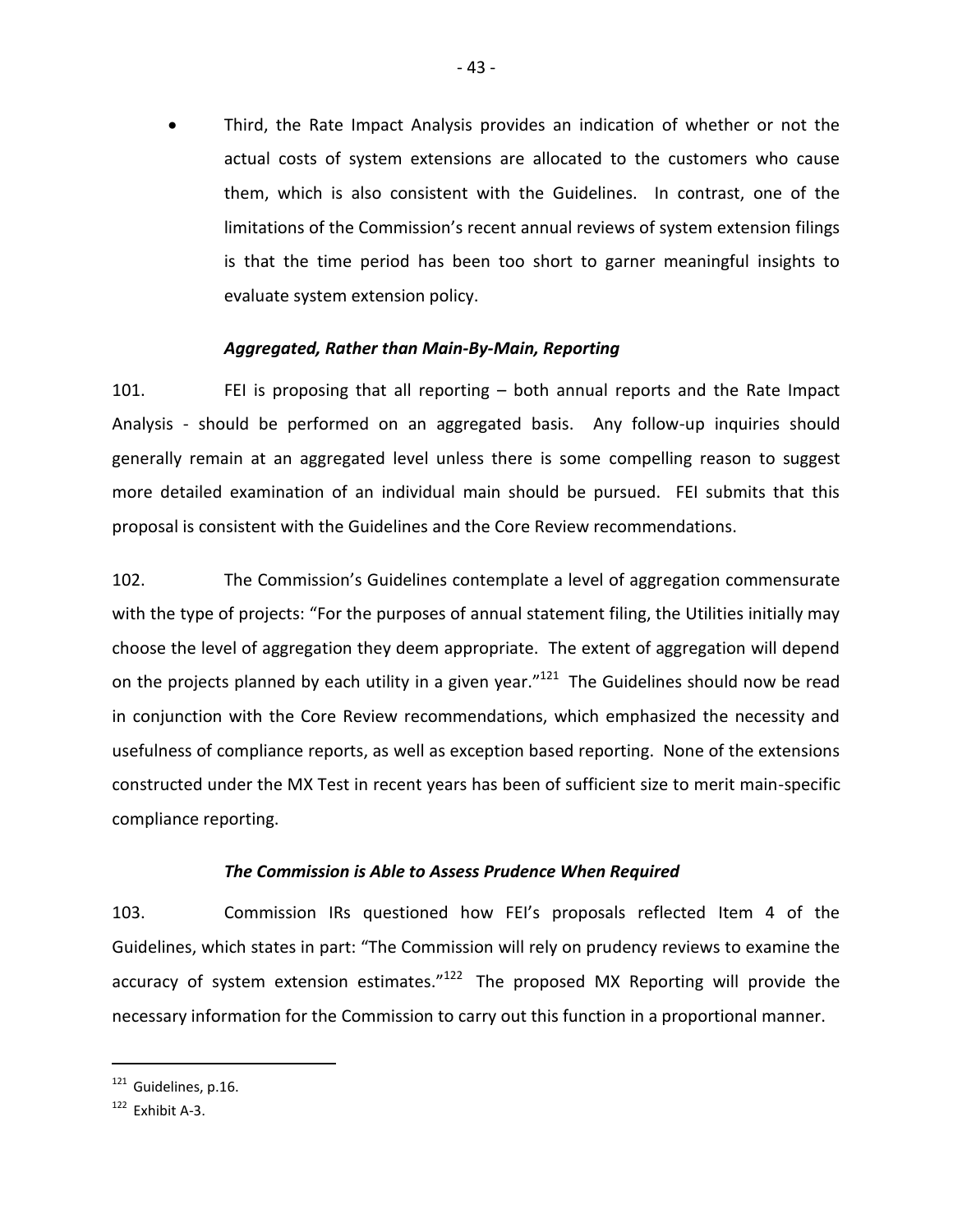104. A first point to note is that the Guidelines are not suggesting that compliance reporting itself should be approached like an annual prudence review of FEI's extensions. Second, there is nothing in the Guideline dictating that reporting *on a main-by-main basis* (as is done today with the highest cost mains) is required for the Commission to carry out this function.

105. Annual MX compliance reporting should be focussed on whether FEI applied the 0.8 and 1.1 PI requirements in undertaking new extensions during the prior year. Reported non-compliance with the MX Test (applying the "exception based" principle from the Core Review) could trigger further inquiries.

106. The Rate Impact Analysis provides the Commission with a point-in-time snapshot of whether existing customers are being adversely impacted by the aggregated extensions included in the Analysis. This outcome could be the product of the parameters of the MX Test requiring adjustment, timing or unforeseen external events, rather than some imprudent conduct on the part of FEI in implementing the MX Test. However, the fact that the results are negative could trigger further inquiries.

107. The Commission's determination of whether to conduct a prudence review based on information included in compliance reporting should always consider the cost and benefit of doing so. It would be a truly exceptional case where ratepayers would be well served by a process to inquire about cost overruns or delayed attachments on an individual main extension when the average main extension cost for 2008-2014 is \$11,600, with 97% of the main extensions under \$50,000 for this period, and the average cost of the top five mains between 2008 and 2014 was only \$211,000. Regulation should be proportional and cost effective, even when it comes to prudence inquiries.

### <span id="page-47-0"></span>**E. SUMMARY REGARDING REPORTING**

108. It is in the best interests of ratepayers for regulatory oversight to be proportional to the potential capital costs and ratepayer impacts. The Core Review underscored that reporting should be necessary and useful, with a greater emphasis on exception-based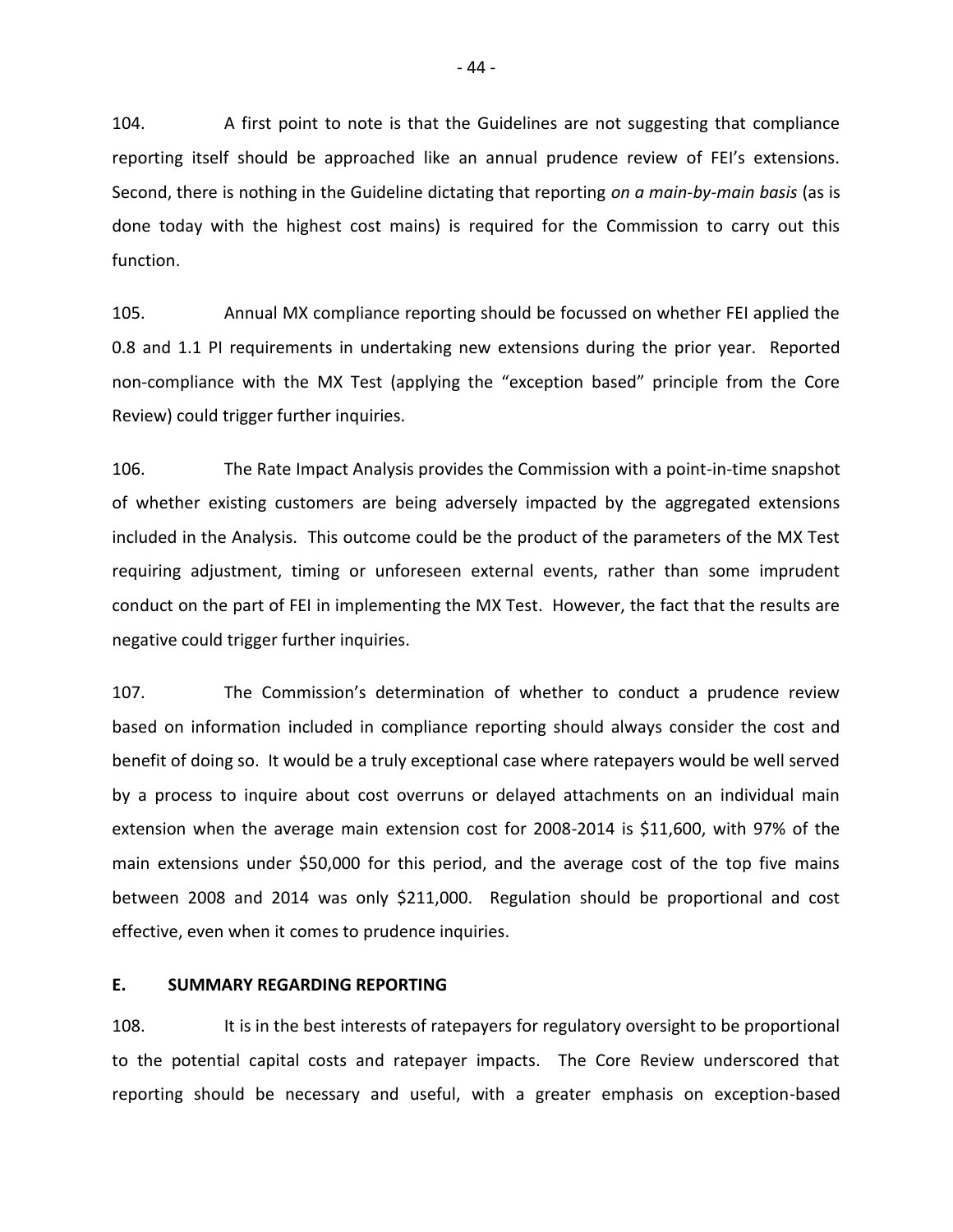reporting. FEI's proposed MX Reporting will maintain an appropriate level of oversight and provide more meaningful information, while reducing the cost and the administrative burden associated with the current reporting regime.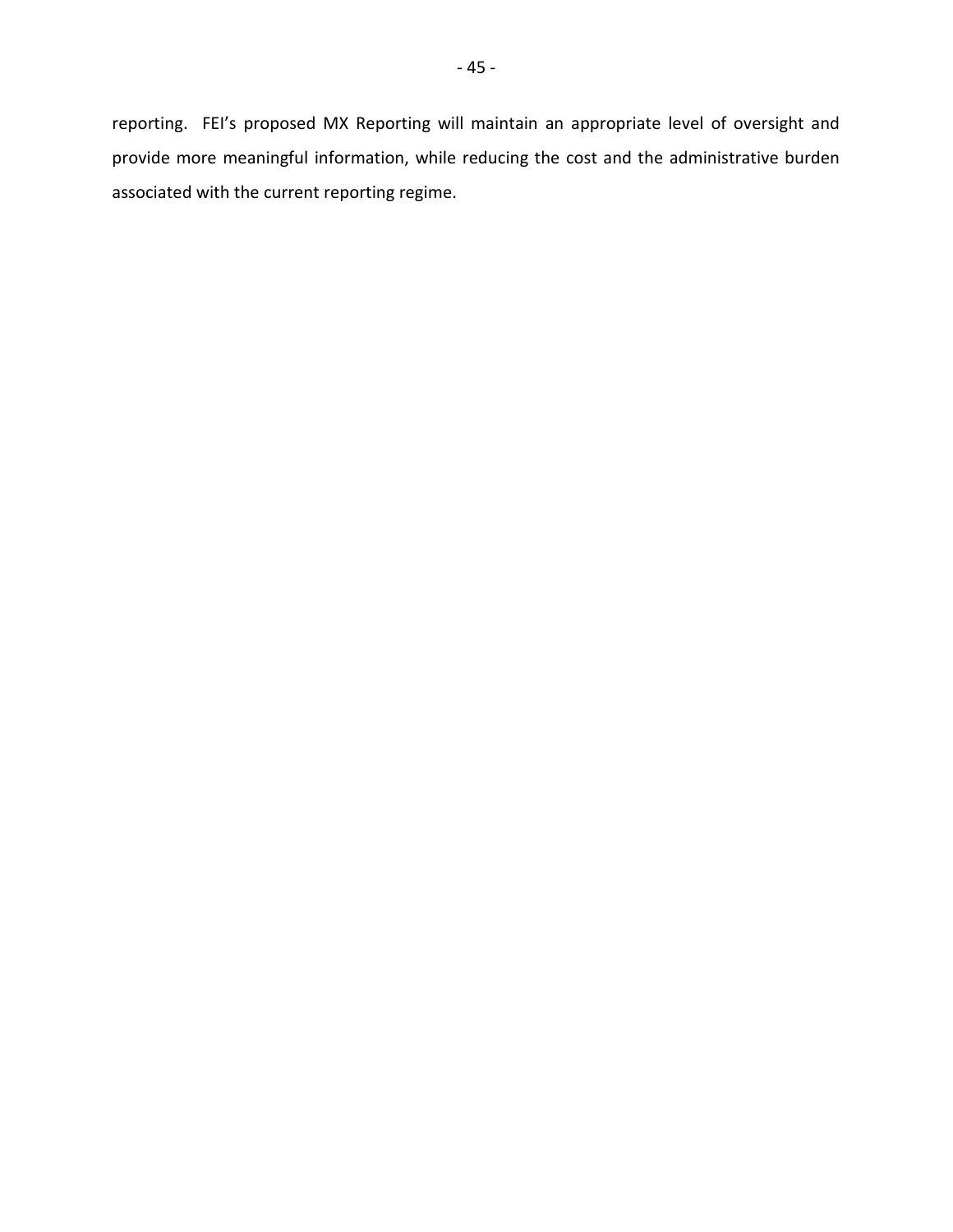### <span id="page-49-0"></span>**PART SIX: FEI HAS ADDRESSED COMMISSION CONCERNS**

109. FEI has addressed the issues raised by Commission Letters L-34-14 and L-44-14 by:

- Undertaking a successful stakeholder consultation;
- Demonstrating that existing ratepayers have benefitted from extensions, rather than potentially being exposed to "undue cost burden";
- Demonstrating that FEI has used reasonable data inputs in the MX Test, and has undertaken steps to improve its data verification;
- Proposing to discontinue the use of efficiency credits; and
- Providing a compelling rationale for FEI's current approach to requiring a CIAC and security deposits.

## <span id="page-49-1"></span>**A. SUCCESSFUL STAKEHOLDER CONSULTATION**

 $\overline{a}$ 

110. FEI undertook a successful stakeholder consultation on the MX Test, which is described starting on page 25 of the Application. The participants in FEI's four consultation sessions included Commission Staff, traditional interveners, and a variety of other parties. Stakeholders agreed on how the consultation process should unfold. FEI's stakeholder consultation addressed the issues identified in Commission Letter L-44-14. The Stakeholder Review Summary in Table 3-2 outlines the topics for each of the four stakeholder sessions. Consultation materials are included in the Application behind Tab B. Several stakeholders wrote to the Commission indicating their support for the review process.<sup>123</sup>

 $123$  Application, p.27; Appendix C. See, for instance, the letter from MEM: "It is laudable that FortisBC has chosen to engage stakeholders in a collaborative manner and the Ministry feels that this route should be supported as much as possible."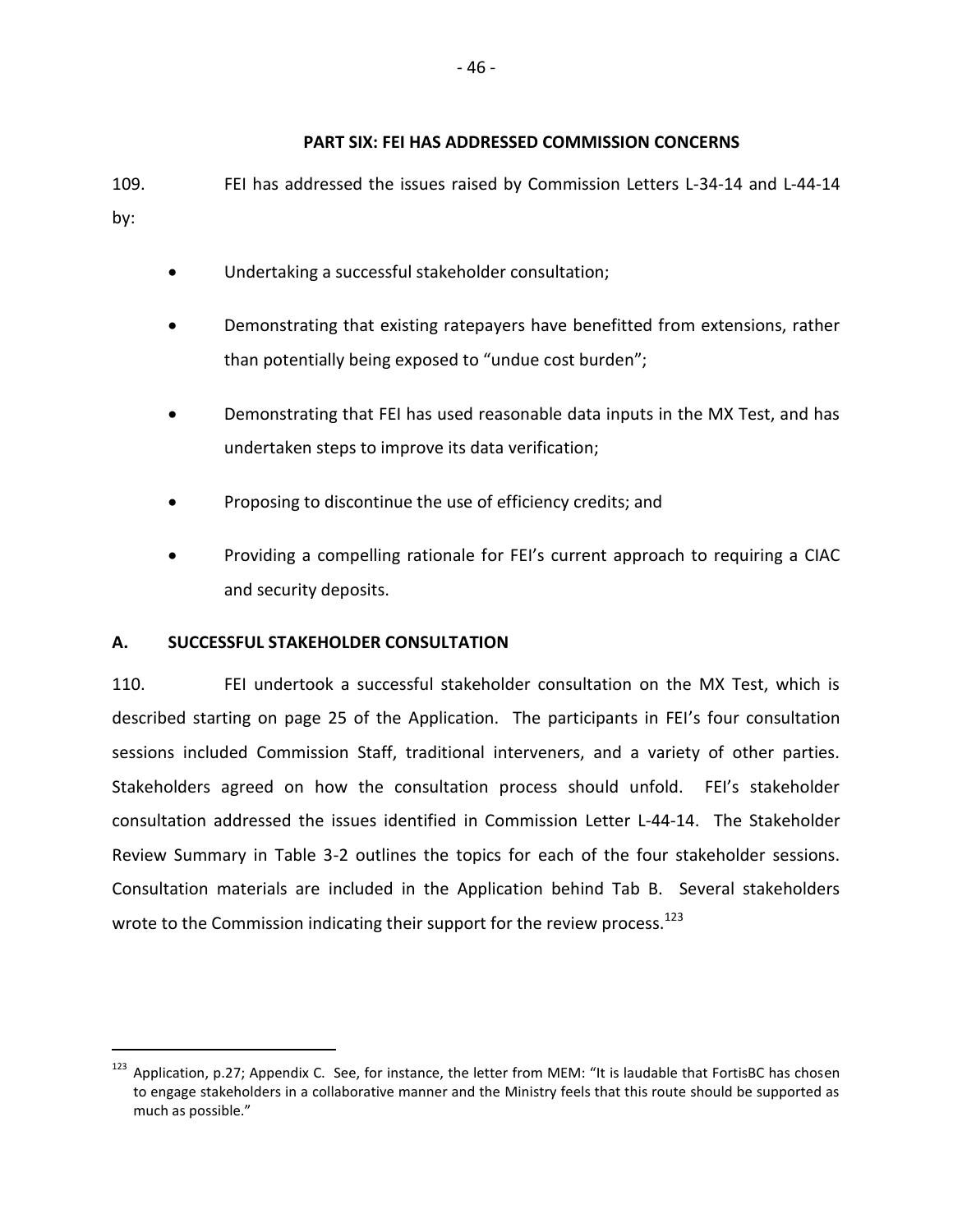### <span id="page-50-0"></span>**B. RATEPAYERS NOT EXPOSED TO "UNDUE COST BURDEN"**

111. In Letter L-34-14 the Commission expressed concerns that rate payers "might be exposed to an undue cost burden as a result of the expansion of the distribution system to attach these new customers…". FEI has demonstrated that customers have, in fact, benefitted from attachments since 2008.

#### <span id="page-50-1"></span>**C. REASONABLE FORECASTING**

112. The Commission identified "the forecasting accuracy of main extension costs, number of attachments, timing of attachments and use per customer" as a concern.<sup>124</sup> FEI submits its approach to forecasting is appropriate and reasonable.

### <span id="page-50-2"></span>**(a) Accurate Cost Estimates**

113. The overall main extension cost variance is reasonable. Cost variances should be examined in conjunction with revenues, not in isolation. For instance, the average variance of 9.5% in recent years is distorted by a significant cost variance in 2012 (44% for FEI) that was the product of a greater than forecast number of attachments. Increasing the number of attachments costs more, but the added attachments are beneficial for existing customers because they drive additional revenues. The variance experienced on main extension costs (adjusting for the distortion in 2012) is well within the estimating margin of error that the Commission would generally require for a CPCN project (+30% to -15%). $^{125}$ 

114. The Company takes steps to ensure its estimates are as accurate as possible. FEI updates its Geo-Prices using a linear regression analysis to determine an average cost per meter of a main extension based on geo-graphic zones.<sup>126</sup> In 2010, FEI implemented a new manual estimating process for more complex projects.<sup>127</sup> FEI has also introduced graduated senior management oversight.<sup>128</sup> The managerial review includes all aspects of the MX Test, such as

<sup>124</sup> Commission Letter L-34-14.

<sup>&</sup>lt;sup>125</sup> BCUC IR 1.1.1; BCUC IR 2.3.4.1; 2.3.5.1.

 $126$  BCUC IR 1.1.7 describes the updating process in detail.

<sup>&</sup>lt;sup>127</sup> Application, p.75.

<sup>&</sup>lt;sup>128</sup> Application, p.75.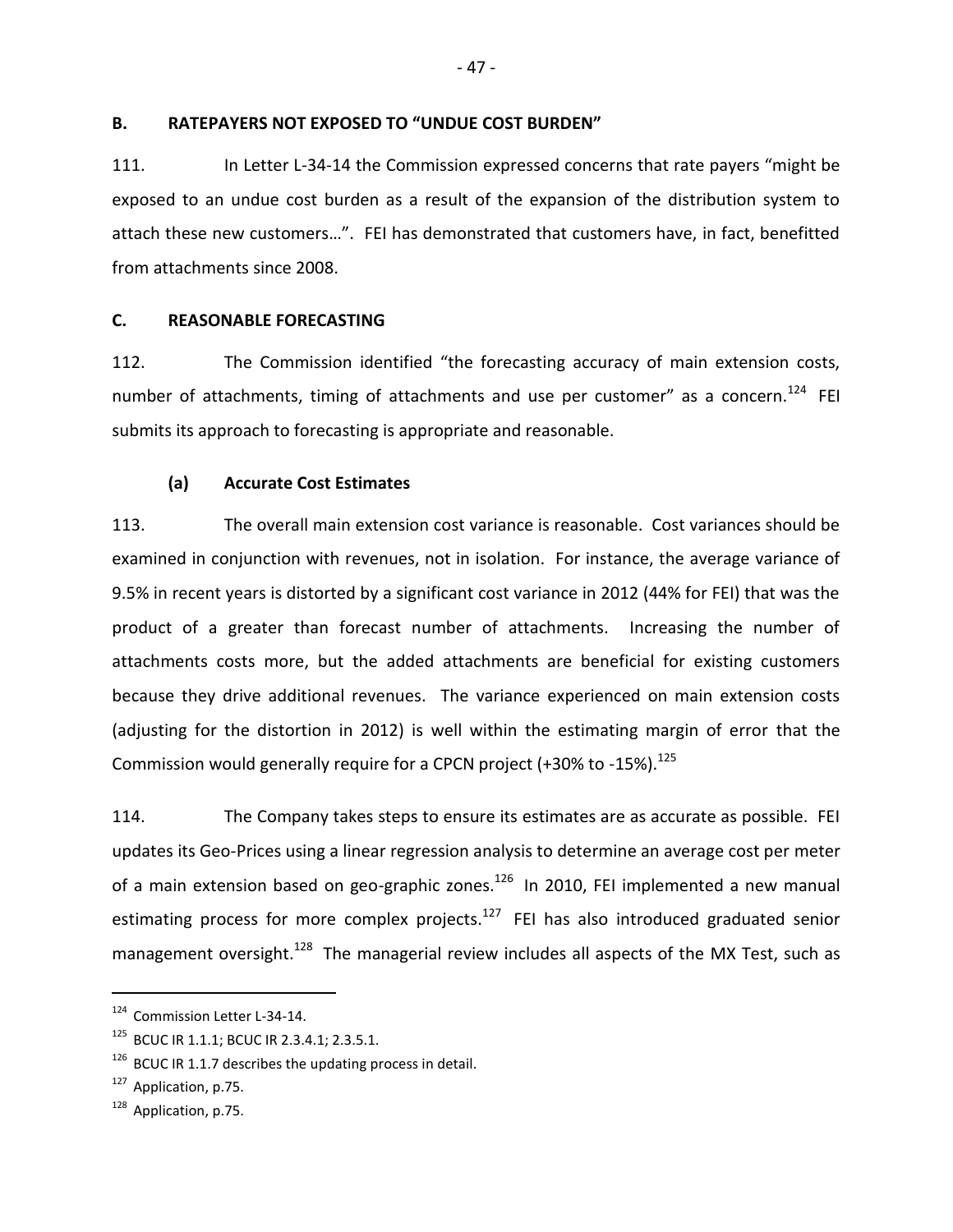the forecast customer attachments, consumption, costs, CIAC, PI and security.<sup>129</sup> FEI has also taken steps to manage and reduce costs associated with system extensions. $^{130}$ 

115. It is appropriate for the degree of rigour in ensuring accurate cost estimates to be commensurate with the size of the extension. The average main extension is only \$11,600,<sup>131</sup> and 97% of extensions are less than \$50,000.<sup>132</sup> In such cases it makes sense to use pricing averages, since it is not cost effective for FEI to employ manually intensive estimating processes for small extensions. FEI is taking the reasonable approach of limiting the manually intensive estimates to more complex projects. An *ex ante* independent review of individual cost estimates (as contemplated in a Commission IR) is impractical, not cost effective and is not likely to yield materially better estimates given that FEI is already using the best information available. <sup>133</sup>

### <span id="page-51-0"></span>**(b) Forecasting Attachments**

116. FEI has discussed in Part 3 of these Submissions how the variances between the original PIs and the re-run PIs are a function of market conditions and the attachment assumptions that FEI is required to use when re-running the MX Test. FEI has a robust process for forecasting attachments, which it described in the response to BCUC IR 1.2.4:

### *New Home Construction*

New construction refers to a main extension projects where a new building or buildings in a subdivision requires a main extension to connect to FEI's system. For these projects, the customer seeking the main extension is often the builder who is managing the subdivision project and would be paying a CIAC (if required based on the MX Test).

The most important source of information the Company uses to establish a forecast under this circumstance is interaction with the builder. The Company

 $129$  The thresholds for each level of management review are set out in BCUC IR 1.1.8.

<sup>&</sup>lt;sup>130</sup> BCUC IR 1.1.1.

<sup>&</sup>lt;sup>131</sup> BCUC IR 1.1.4.

<sup>&</sup>lt;sup>132</sup> BCUC IR 1.32.7.1.

 $133$  BCUC IR 1.1.9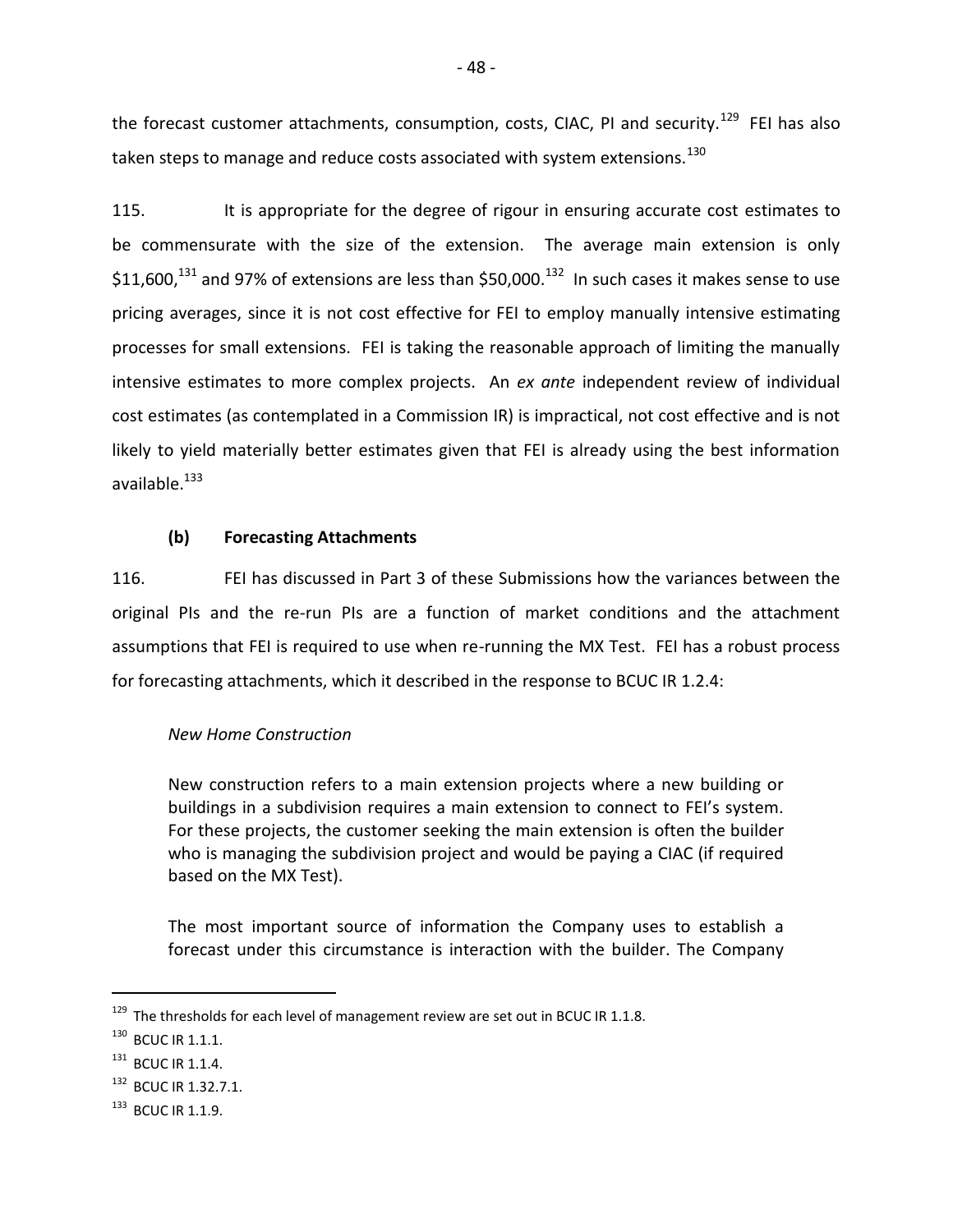has a long history of working with builders through decades of building relationships in the BC new home marketplace. Depending on the complexity and scale of the project, FEI's engagement with a builder could be over the span of years and involve multiple different parties from FEI and the builder's organization before new end users actually begin taking service from FEI. The Company works closely with the builder's business development staff, architects and engineers through all stages of the construction process to promote the use of natural gas.

In developing an attachment forecast, the Company confirms with the builder the plans being submitted to the municipality. At times, the Company uses both published municipal information such as Official Community Plans (OCP) and information gathered from discussions with municipal staff in planning and permitting departments and City Council to confirm the builder's commercial plans.

For larger projects, the Company is often involved in the discussions with the builder's vendors regarding the type and number of appliances to be installed.

The Company may also utilize third party market data, such as those produced by Construction Market Data, Yellow Sheet Construction Data Limited and Landcor Data Corporation, to learn whether a project is in the land acquisition, planning, or bidding stage of the pre-construction process and to develop leads for potential projects that could ultimately lead to a customer incorporating natural gas into a project.

## *Conversion of Existing Neighborhoods*

A main extension to an existing neighborhood is often referred to as a conversion main as the customers are converting to natural gas from another fuel. For existing neighborhoods, FEI first assesses the level of interest from home owners to connect to the Company's natural gas distribution system through customer surveys, town hall meetings and/or door to door canvassing. If there is adequate interest, then the Company would typically run preliminary MX Tests under different customer attachment and appliance installation scenarios to educate customers on what the potential CIAC would be. For example, the scenarios might depict different number of homes connecting to the main. The Company would then follow up with each customer to determine attachment plans before proceeding with the project. The Company factors in the individual appliances in each home.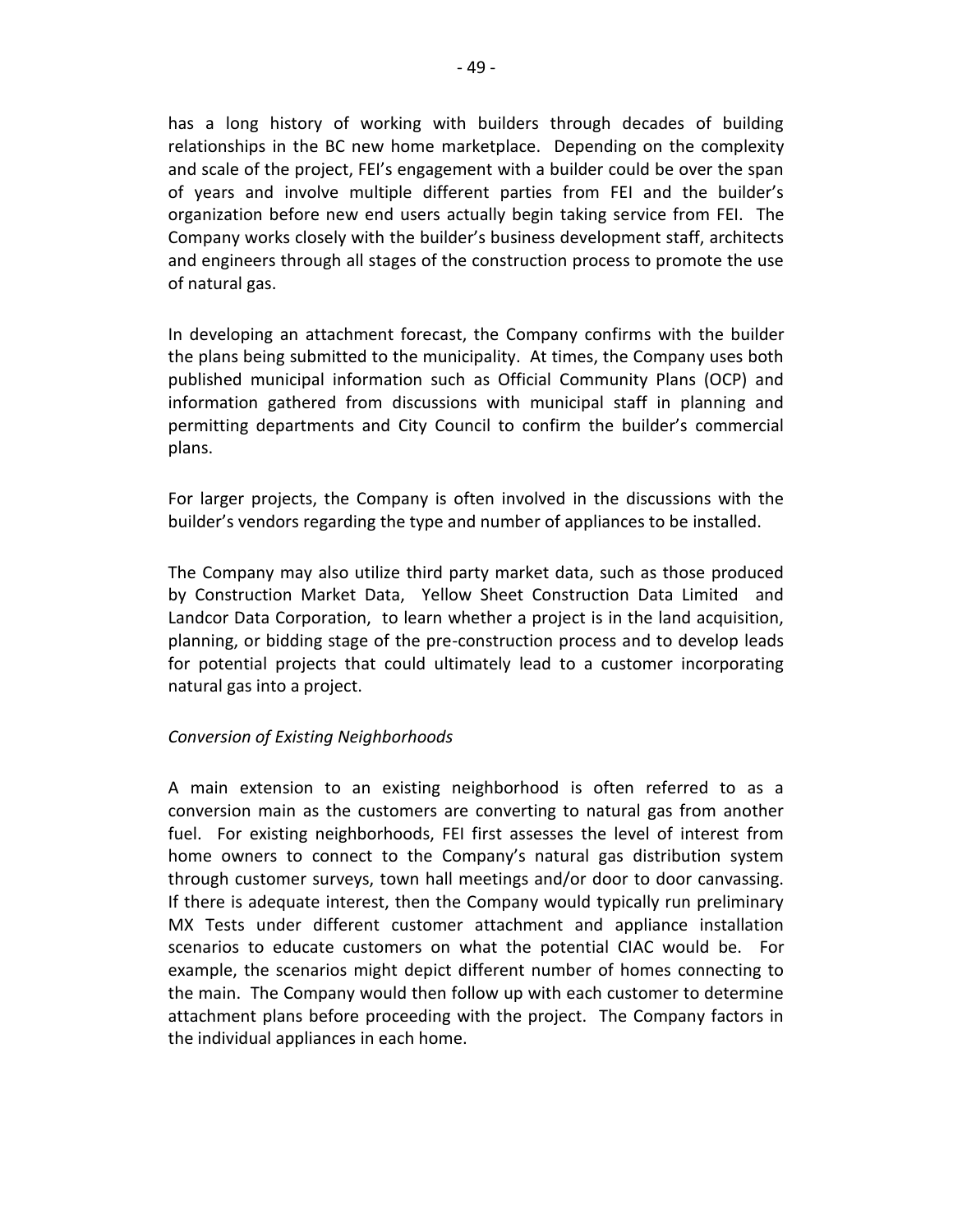117. Table 5.3 in the Application presents the attachment variances back to 2008 using the Commission's current methodology. The average variance using that methodology is 7.2%, with the unfavourable variances occurring in the years coming out of the recession (characterized by delayed housing starts) and significant favourable variances in the most recent two years.<sup>134</sup> FEI submits that even a variance of 7.2% is reasonable. Moreover, the effect of using the Commission's current methodology is to overstate the variance, since it requires a comparison of forecast to actual data for the entire five year forecast period, regardless of the specific reporting year of the main extension projects. Correcting for this issue by comparing forecast to actual data specific to the stage of development of the main extension brings the variance down to 2.7% on average since 2008. $^{135}$ 

118. FEI submits that its current practices for forecasting attachments remain appropriate.

### <span id="page-53-0"></span>**(c) FEI's Consumption Inputs Are Reasonable**

119. The consumption value used in the MX Test is currently based on a forecast of the number of appliances, and the average consumption of existing customers on a per appliance basis as determined in the latest REUS. Using average consumption per appliance in the MX Test (i.e., the current consumption credit approach) is appropriate. FEI's approach to forecasting the number of appliances is also reasonable.

### *Average Consumption Per Appliance*

120. Using average consumption per appliance in the MX Test (i.e., the current consumption credit approach) is appropriate for several reasons:

 Using a forecast consumption that was specific to a particular main extension would introduce a logical inconsistency in the MX Test, since the revenue inputs in the MX Test reflect rates determined with reference to the average consumption. The rates used as an input in the MX Test (currently reflecting

 $134$  Application, p.76.

 $135$  This is discussed in detail in the response to BCUC IR 2.4.1.1.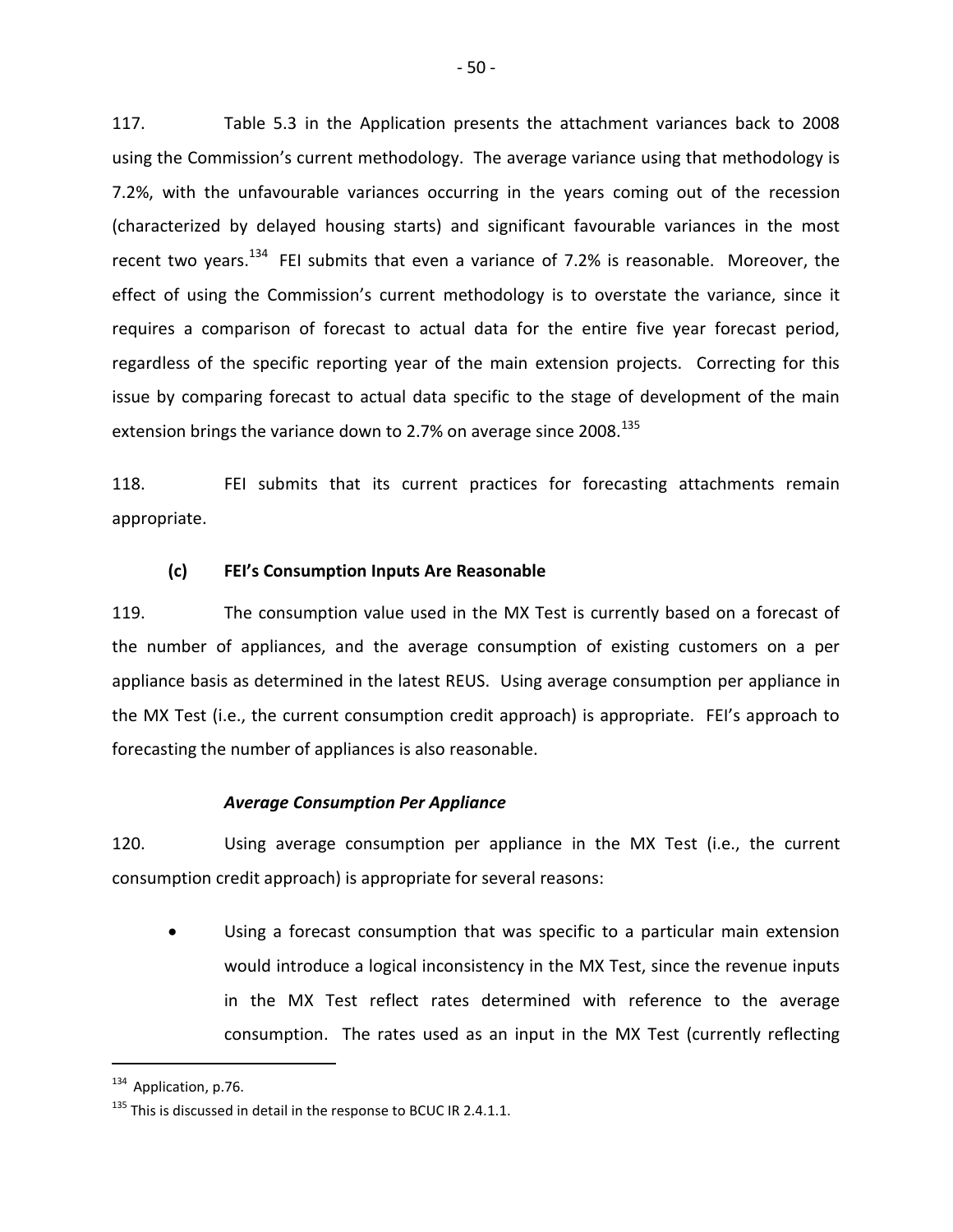inflationary increases only) would have to be higher, other things being equal, if the consumption per appliance is lower. FEI elaborated in its response to BCUC IR 2.18.3:

In order to maintain consistency from a rate design perspective, customer rates and customer consumption should be treated similarly in the MX Test. Since customer rates are derived from a forecast use per customer (UPC) of existing customers, it follows that the consumption per customer should also be derived from the UPC of existing customers. Further, the customer rates used in the MX Test are not adjusted to forecast any potential changes over the course of the DCF term; therefore the consumption per customer should be treated in a similar fashion.

If, hypothetically, consumption per customer were to be based on new customers, or adjusted downwards over the course of the DCF term to forecast potential appliance switching, the customer rates in the MX Test would have to be adjusted proportionally higher. Otherwise, the revenue credited to new customers in the MX Test would be understated and new customers would be unfairly discriminated against compared to existing customers.

- Lowering the consumption value without a corresponding lowering of the PI thresholds would increase the likelihood of a CIAC, thereby penalizing new customers for using energy efficient appliances.  $^{136}$
- Using the REUS to determine average consumption on the system is efficient $^{137}$ and takes into account the increased efficiency associated with the use of new appliances.<sup>138</sup> FEI stated:

<sup>136</sup> BCUC IR 35.1.

 $137$  FEI explained in the response to BCUC IR 1.4.2 that there would be limited benefits, as well as significant costs associated with performing the REUS more frequently.

 $138$  Exhibit B-1, Appendix A, EES Consulting Report, p.14. "Because the REUS is updated periodically, any trends in customer usage will be reflected in the calculations. It is also consistent with the practice of BC Hydro where the line extension credit is a flat amount based on the costs and benefits associated with a customer using a standard amount of electricity based on historic averages." As shown in the response to BCUC IR 1.4.5, the average PI values for the top 5 main extensions in 2014 decreased 12% using the 2012 REUS, comparing to the resulting values if the 2008 REUS was used. This comparison demonstrates that the increased efficiency with the use of new appliances is being incorporated in the MX Test.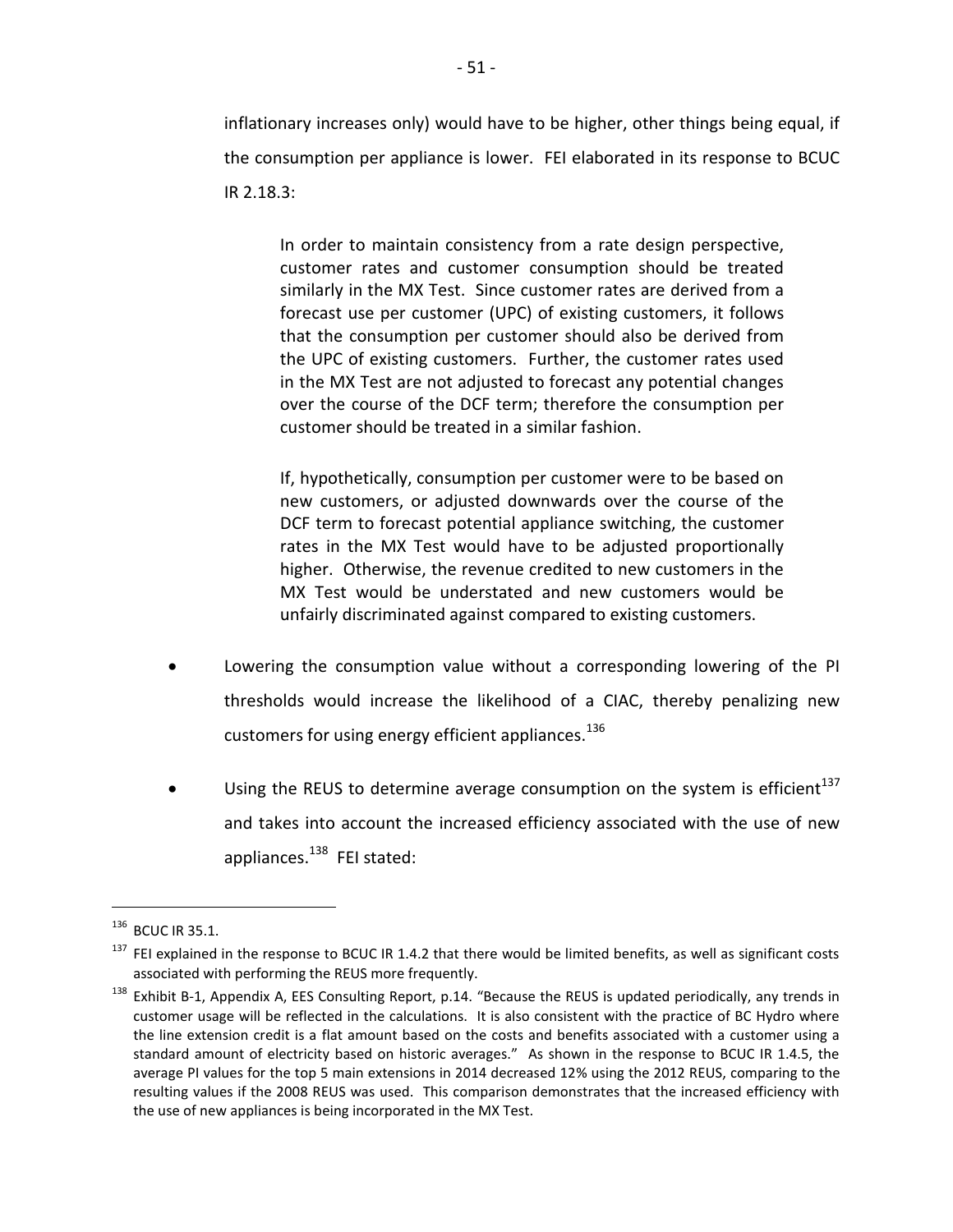The determination of consumption for new customers must balance the interests of both new and existing customers: in other words the consumption values used should not unduly burden either group. Using the REUS accomplishes this desired outcome. Using the REUS does not significantly disadvantage a new customer for having a more efficient house or appliance (and associated lower consumption), as the MX Test used consumption values of existing customers. However, as each REUS is updated, and residential consumption declines, the consumption values used for new customers is adjusted. Existing customers attached to the system at a time when consumption was higher and costs were lower. Existing customers also have access to energy efficiency programs that encourage them to lower consumption through the use of more efficient appliances. This balance of needs between new and existing customers is an important consideration in determining the methodology of including consumption values in the MX Test.

There would be incremental costs to gathering the new customer consumption data and limitations in the forecasting accuracy.  $^{139}$ 

 Using an average annual consumption of existing ratepayers is consistent with the practice in other surveyed utilities.<sup>140</sup>

## *Forecast of Number of Appliances*

121. FEI already verifies its forecasts of the number and type of appliance forecasts against plans provided by the builder and makes site visits. Adding a further verification process would add costs and process with little tangible benefit, since FEI has not seen anything to suggest that developers systematically fail to install appliances contemplated in their drawings.<sup>141</sup>

 $139$  The response to BCUC IR 1.4.3 describes how the new customer average consumption per appliance could be acquired, including a discussion on how the REUS could be modified, the addition of customer site-visits and the implementation of appliance sub-metering, and discusses the merits and practical challenges associated with each method.

<sup>&</sup>lt;sup>140</sup> Exhibit B-1, Appendix 1, EES Consulting Report, pp.13-14.

 $141$  BCUC IR 1.2.5. See also BCUC IR 1.11.1.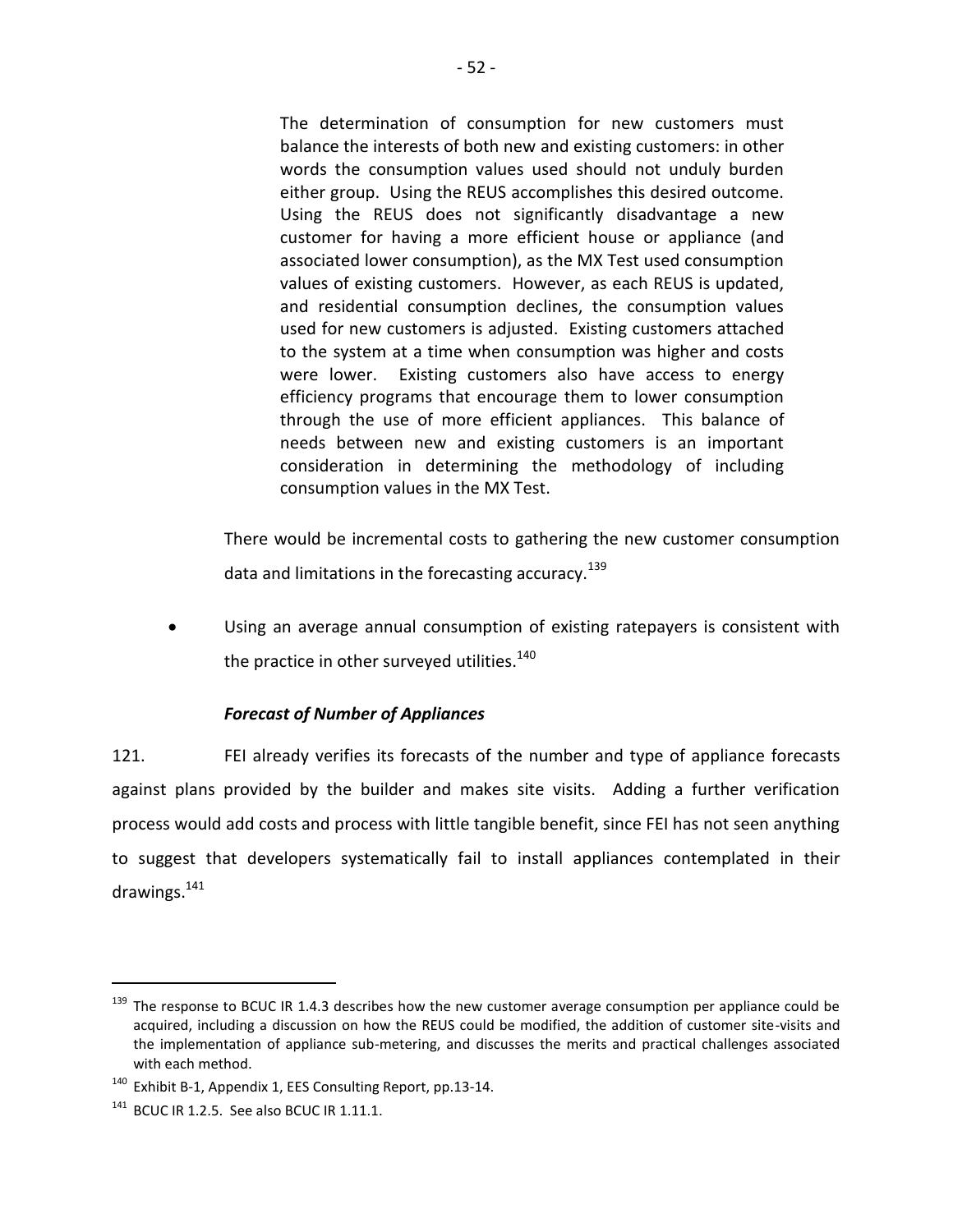### <span id="page-56-0"></span>**D. APPLICATION OF ENERGY EFFICIENCY CREDITS**

122. Commission Letter L-34-14 referenced energy efficiency credits. FEI has applied the energy efficiency credits in the manner approved by the Commission in Order G-152-07. Six percent of main extensions completed from 2008-2014 used the 10 percent credit and less than 1 percent used the 15 percent credit. As discussed in Part 4 above, FEI has proposed to remove the efficiency credits from the MX Test going forward to improve ease of understanding and simplify implementation of the MX Test. FEI's EEC programs now fulfil the role of encouraging customers to use gas more efficiently.

## <span id="page-56-1"></span>**E. SUFFICIENCY OF SECURITY AND CIAC**

123. Commission Letter L-34-14 raised the issue of the sufficiency of CIACs and security collected by FEI:

It is possible, had the Companies obtained sufficient contributions in aid of construction or other securities for main extensions where the actual costs were higher, attachments were fewer or later, and/or customer consumption was lower than forecasted, the potential exposure to existing ratepayers of an undue cost burden as a result of the expansion of the distribution system to attach new customers would have been mitigated.

124. The starting premise of potential "undue cost burden" is unfounded, for the reasons described in Part 3 above.

125. The size of the CIAC that FEI requires from new customers is the output of the MX Test, which FEI has applied properly.

126. With respect to security, FEI adheres to section 12.10 of its approved Tariff, which stipulates: "In those situations where the financial viability of a Main Extension is uncertain, FortisBC Energy may require a security deposit in the form of cash or an equivalent form of security acceptable to FortisBC Energy." The determination of the financial viability of a main extension is mainly based on FEI's internal project approval process, drawing upon the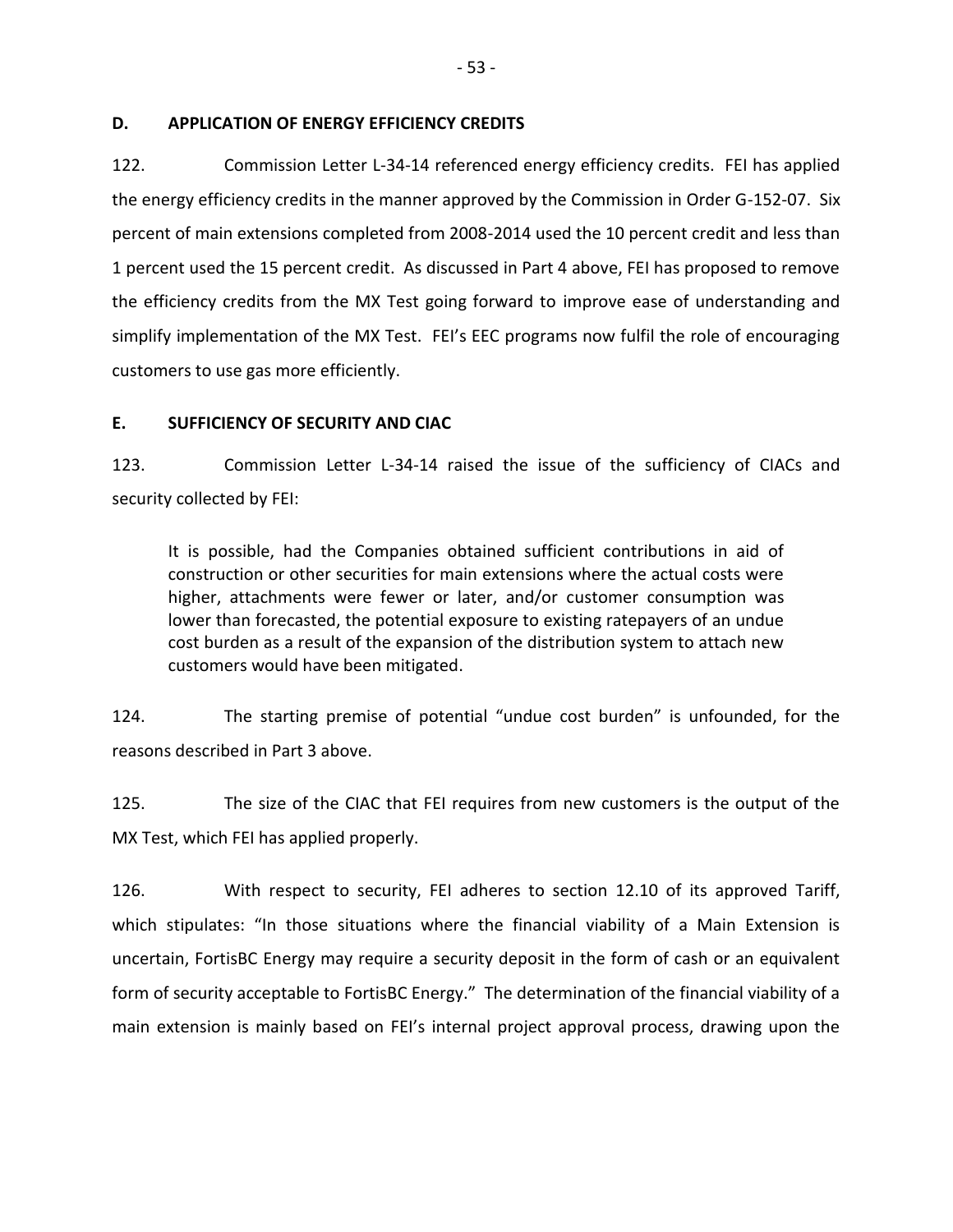experience of FEI's internal resources with respect to main extension development and the Company's past dealings with the particular customer.<sup>142</sup>

127. In FEI's experience, security for main extension development is necessary only in a rare number of instances. Changes to FEI's security policy and practices are unwarranted for several reasons:

- First, FEI works with the builders/developers to develop forecasts and confirms with the municipal resources when appropriate, which is generally going to be an effective method of reducing risk.<sup>143</sup>
- Second, the MX Test already incorporates a significant amount of conservatism, and the risk to existing ratepayers from most main extensions is thus relatively low. Security is a means to mitigate potential risks to the Company and its ratepayers over and above the operation of an extension test. FEI has required security from projects that may potentially pose a higher risk for the Company and its ratepayers than typical extensions undertaken under the MX Test. $^{144}$
- Third, an obligation to routinely require security for extensions would be inefficient given that the average extension is \$11,600 and 97% are less than \$50,000.145
- Fourth, requiring security in circumstances where it is not warranted can be expected to create a significant disincentive to install natural gas due to the opportunity cost of tying up capital. Deterring extensions through excessive risk mitigation tools is detrimental to existing ratepayers in the long run.<sup>146</sup>

<sup>142</sup> BCUC IR 1.9.3.

<sup>143</sup> BCUC IR 1.2.4; BCUC IR 1.9.3.

<sup>&</sup>lt;sup>144</sup> Please refer to the response to BCUC IR 1.9.2 and 1.9.3 for examples and explanations where security has been required for main extension developments.

 $145$  BCUC IR 2.7.1.

 $146$  BCUC IR 1.9.3